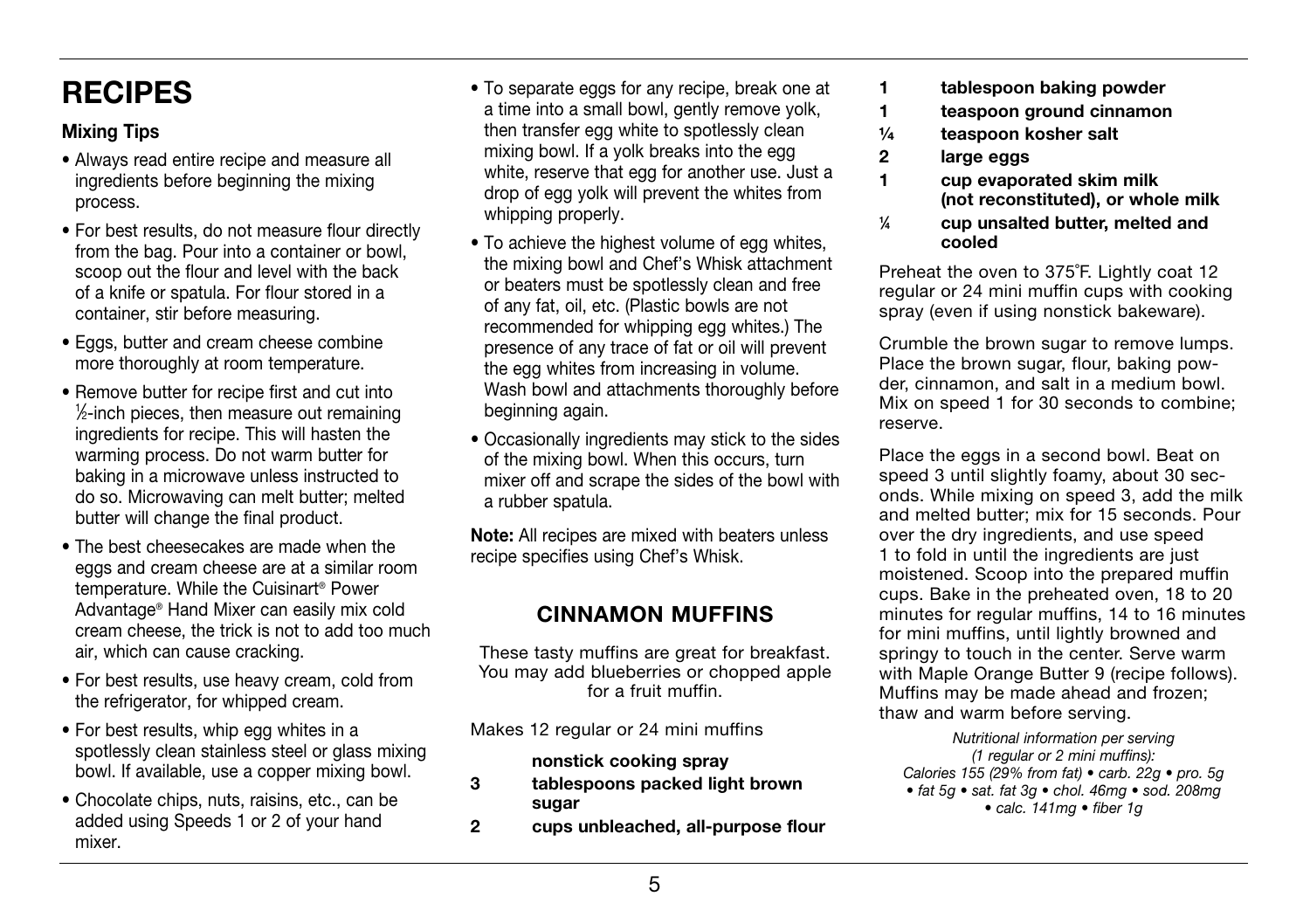### MAPLE ORANGE BUTTER

Maple Orange Butter also makes a great spread for pancakes, waffles, biscuits or scones.

Makes 3 ⁄4 cup

- ½ cup unsalted butter, room temperature
- 2 tablespoons maple syrup (not pancake or sugar syrup) zest of 1 orange, finely chopped

Put the butter in to a medium bowl and mix on speed 5 until light and fluffy, about 1 minute. Add maple syrup and orange zest, beat on speed 5 an additional minute until fluffy and completely combined.

Nutritional information per serving (1 tablespoon): Calories 76 (88% from fat)  $\bullet$  carb. 2g  $\bullet$  pro. 0g • fat 8g • sat. fat 5g • chol. 21mg • sod. 1mg  $\bullet$  calc. 6mg  $\bullet$  fiber 0g

### DOUBLE CHOCOLATE GRAHAM OAT COOKIES

Makes about 45 three-inch cookies

- 1 cup graham cracker crumbs
- 1 cup rolled oats (regular, not quick cooking)
- 11 ⁄2 cups unbleached, all-purpose flour
- 1 teaspoon baking soda
- $\frac{1}{6}$ ⁄2 teaspoon kosher salt
- 1 cup unsalted butter, cut into 16 pieces, at room temperature
- $\frac{3}{4}$ ⁄4 cup granulated sugar
- $\frac{3}{4}$ ⁄4 cup packed light brown sugar
- 2 large eggs
- 2 teaspoons pure vanilla extract
- 12 ⁄3 cups (11-ounce package) semisweet or milk chocolate morsels

Preheat oven to 350°F. Line baking sheets with parchment paper or a nonstick baking sheet liner.

In a small bowl, combine graham cracker crumbs, oats, flour, baking soda, and salt. Mix on speed 1 for 15 seconds; reserve.

Put the butter and both sugars in a large bowl. Mix on speed 1 until creamy, about 45 to 60 seconds. Mix on speed 3 until creamed and smooth, about 1 minute. Mix in eggs and vanilla, 30 seconds on speed 2. Add the flour mixture in 2 additions, mixing on speed 2. Add chocolate morsels, mix on speed 2 until combined, about 20 seconds.

Drop by rounded spoonfuls (2 tablespoons; for ease you may use a #40 ice cream scoop) onto prepared baking sheets. Bake for 9 to 11 minutes, or until set. Cool for 2 minutes on baking sheets, then remove to wire racks to cool completely.

Note: For a cookie with nuts, substitute half or all of the chocolate morsels with chopped nuts.

Nutritional information per cookie: Calories 154 (42% from fat) • carb. 21g • pro. 2g  $\bullet$  fat 7a  $\bullet$  sat, fat 4a  $\bullet$  chol. 20ma  $\bullet$  sod. 134ma  $\bullet$  calc. 37mg  $\bullet$  fiber 1g

#### LEMON WHITE CHOCOLATE CHIP MACADAMIA NUT **COOKIES**

Makes 40 cookies

- $2\frac{1}{4}$ ⁄4 cups unbleached, all-purpose flour
- 1 teaspoon baking soda
- 1 teaspoon kosher salt
- 1 tablespoon finely grated lemon zest (yellow only – no white)
- $\frac{3}{4}$ ⁄4 cup granulated sugar
- $\frac{1}{6}$ ⁄2 cup packed light brown sugar
- 1 cup unsalted butter, cut into 1/2-inch slices, at room temperature
- 2 large eggs, lightly beaten
- 1 teaspoon pure lemon extract<br>
1/<sub>2</sub> teaspoon pure vanilla extract
- ⁄2 teaspoon pure vanilla extract
- $\frac{2}{3}$ ⁄3 cup white chocolate chips
- $\frac{2}{2}$ ⁄3 cup chopped macadamia nuts, toasted

Put flour, baking soda, salt and lemon zest in a medium bowl. Mix using speed 1 for 15 seconds. Reserve. Preheat oven to 350°F. Line baking sheets with parchment or nonstick baking sheet liner.

Place granulated and brown sugars in a medium bowl with butter. Cream using speed 1 until light and fluffy, about  $1\frac{1}{2}$  minutes. Add eggs and extracts, cream for 30 seconds longer. Add flour mixture; mix on speed 2 until combined, about 45 seconds. Scrape the bowl. Add white chocolate chips and macadamia nuts. Mix on speed 2 until blended, about 30 seconds.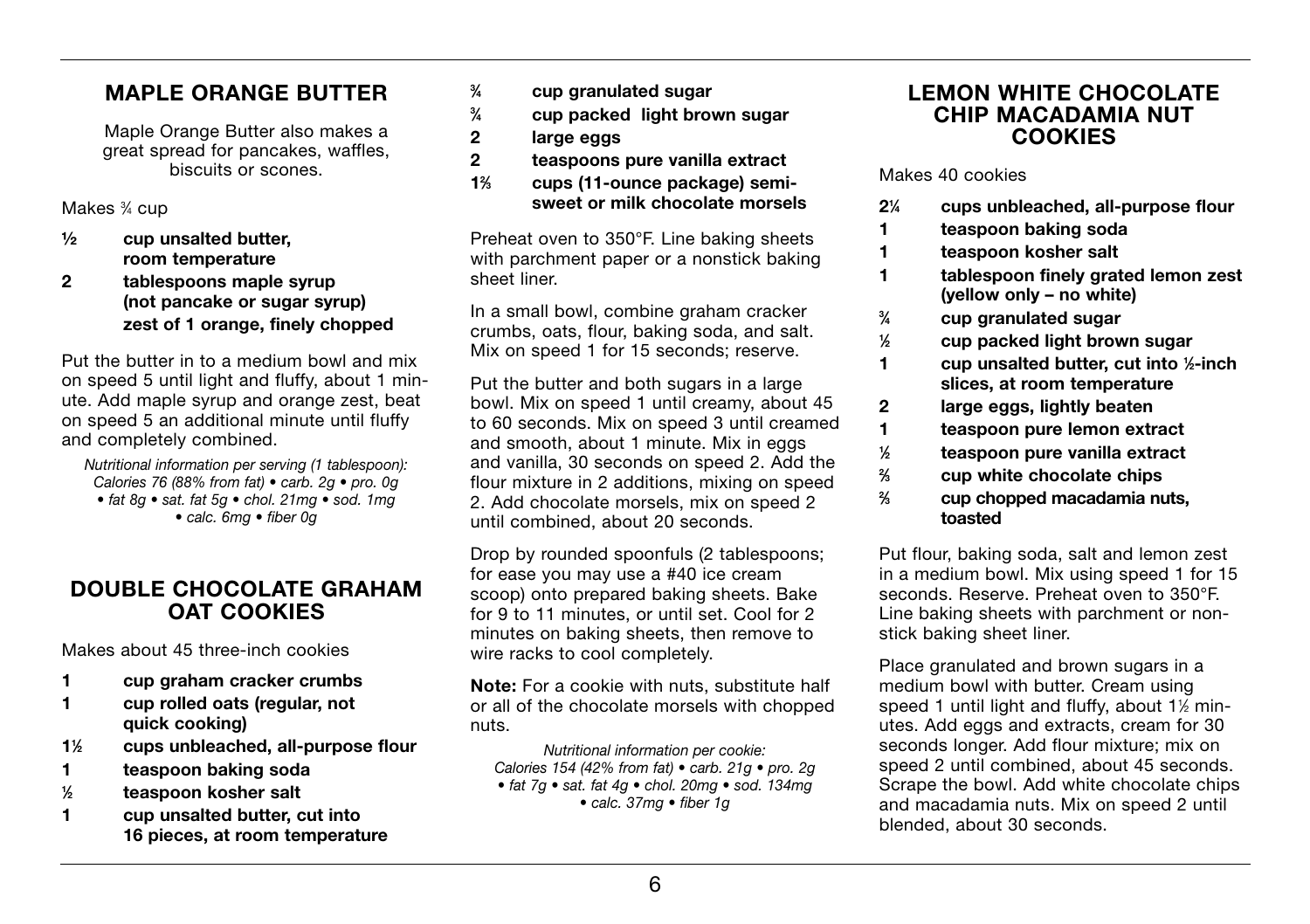Drop dough by rounded spoonfuls (about 2 tablespoons each – #40 ice cream scoop) onto prepared baking sheets, about 3 inches apart. Bake for 15 to 16 minutes until golden. Let cool on baking sheets for 2 to 3 minutes, then transfer to a wire rack to cool completely. Store in an airtight container.

Nutritional information per cookie: Calories 143 (56% from fat) • carb. 15g • pro. 2g  $\bullet$  fat 9q  $\bullet$  sat. fat 4q  $\bullet$  chol. 24mq  $\bullet$  sod. 95mq  $\bullet$  calc. 19mg  $\bullet$  fiber 1g

#### CHOCOLATE CHIP SHORTBREAD COOKIES

Makes about 4 dozen cookies

- 1 cup unsalted butter, room temperature
- $\frac{3}{4}$ ⁄4 cup light brown sugar, packed
- 11 ⁄2 teaspoons pure vanilla extract
- 2 cups unbleached, all-purpose flour
- 1 cup miniature semisweet chocolate chips

#### granulated sugar for garnish

Preheat oven to 350ºF.

Starting on speed 1, cream butter and brown sugar for about 30 seconds. Increase to speed 3 and mix for 3 minutes or until light and fluffy. Scrape bowl and beat in vanilla, about 30 seconds. Sprinkle ½ of the flour over the top and beat on speed 1 until mixed in, about 20 seconds. Sprinkle the remaining flour and beat until a dough begins to form. about 45 seconds. Using speed 1, stir in chocolate chips.

Roll dough into 1¼-inch balls and place about 3 inches apart on ungreased cookie sheets. Using the bottom of a drinking glass which has been smeared with a little bit of butter, dip it in sugar, and flatten each cookie to about %-inch. Bake in preheated 350°F oven for about 12 minutes until cookies are just beginning to brown on edges.

Cool on baking sheets for 2 minutes, then transfer to a wire rack to cool completely.

#### Store in an airtight container.

Nutritional information per cookie: Calories 79 (57% from fat)  $\bullet$  carb. 8g  $\bullet$  pro. 1g • fat 5g · sat. fat 3g · chol. 10mg · sod. 1mg  $\bullet$  calc. 4mg  $\bullet$  fiber 0g

### CHOCOLATE ALMOND BISCOTTI

Makes about 4 dozen

- $2\frac{1}{2}$ ⁄2 cups unbleached, all-purpose flour
- $\frac{2}{2}$ ⁄3 cup unsweetened cocoa powder (Dutch process preferred)
- 2 teaspoons baking powder
- $\frac{1}{2}$ ⁄2 teaspoon kosher salt
- 1 ⁄2 cup unsalted butter, at room temperature
- $\frac{1}{2}$ ⁄2 cup granulated sugar
- $\frac{1}{2}$ ⁄2 cup packed light brown sugar
- 3 large eggs, 1 of them separated
- 4 ounces bittersweet chocolate, melted and cooled slightly
- $\frac{1}{4}$ ⁄4 cup coffee liqueur)

 $\frac{1}{4}$ 

- 1 teaspoon pure vanilla extract
	- ⁄4 teaspoon pure almond extract

#### 1 cup slivered almonds, lightly toasted

Combine the flour, cocoa, baking powder, and salt in a medium bowl. Mix on speed 1 for 15 seconds. In a large bowl, cream the butter and sugars using speed 1, just until incorporated, 5 to 10 seconds. Add the 2 eggs and egg yolk, one at a time, beating for 10 seconds after each addition. Combine the chocolate, liqueur, vanilla and almond extracts; combine with the butter mixture, 15 seconds. Do not overbeat.

Using speed 1, gradually beat in the flour mixture, 1 cup at a time, for 15 seconds after each addition, to form a soft dough. Stir in the nuts. Form dough into a rough 9-inch square, cover with plastic and refrigerate the dough for 1 hour or until it is easy to handle.

Preheat oven to 350ºF. Line a baking sheet with parchment paper or a nonstick baking sheetliner. Divide the dough in 3 pieces, and with floured hands, shape each into a 10-inch log. Place on the prepared baking sheet and flatten to 2 inches across. Place the reserved egg white in a small bowl and beat until frothy using speed 2. Brush the logs with the beaten egg white. Bake 30 to 35 minutes until firm.

Remove from oven and cool on a rack for 10 minutes. Lower oven temperature to 250ºF. Slice each log into ½-inch pieces using a serrated knife, place the biscotti back on the baking sheet and bake for 15 to 20 minutes, until dry. Let cool completely on a wire rack. Store in an airtight container.

Nutritional information per biscotti: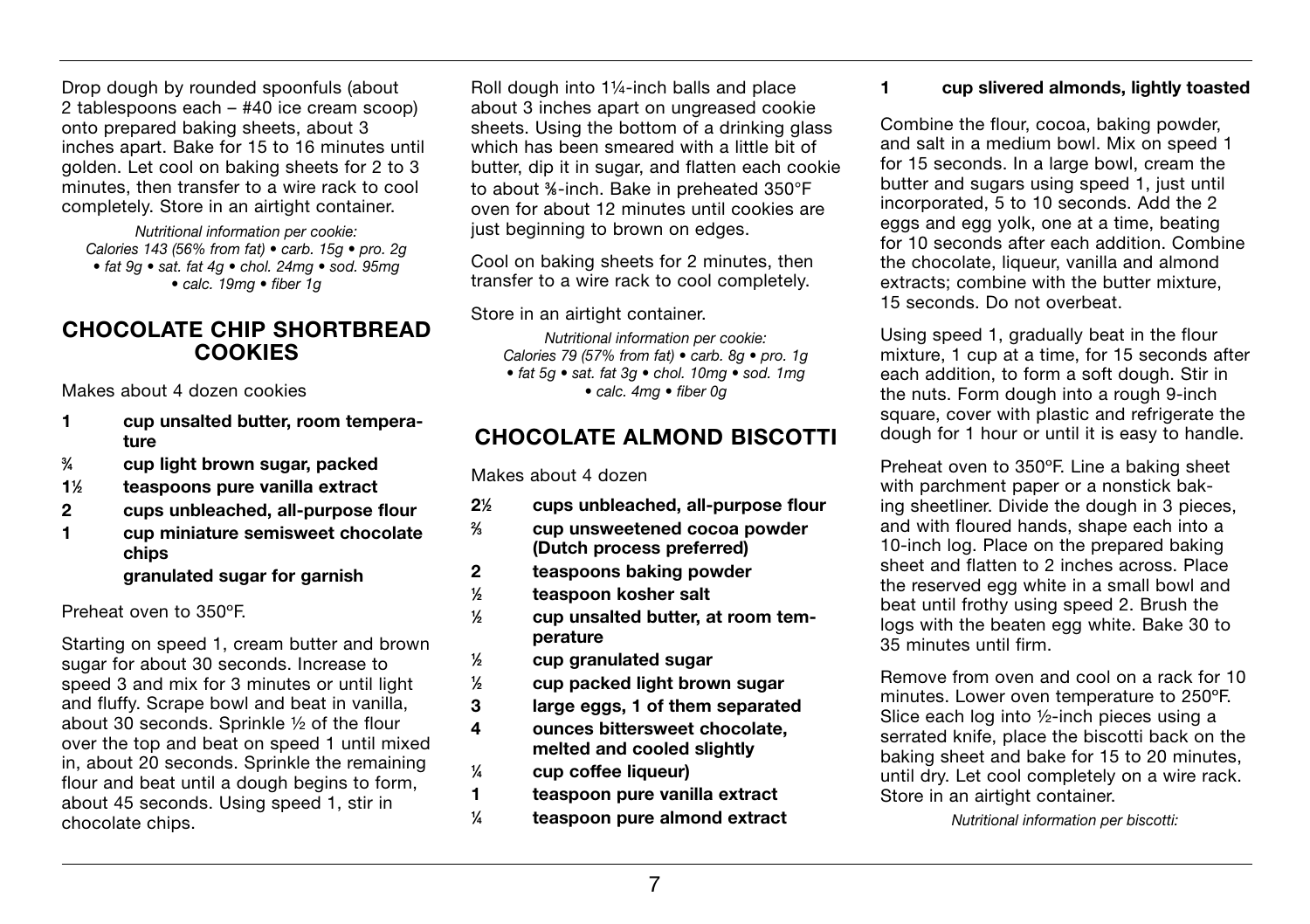Calories 106 (47% from fat) • carb. 12g • pro. 2g  $\bullet$  fat 6q  $\bullet$  sat. fat 2q  $\bullet$  chol. 18mq  $\bullet$  sod. 40mq  $\bullet$  calc. 19mg  $\bullet$  fiber 1g

#### MOCHA CHOCOLATE CHIP **COOKIES**

Makes 31 ⁄2 dozen cookies

- $1\%$ ⁄2 tablespoons instant coffee granules or instant espresso powder
- $1\%$ ⁄2 tablespoons unsweetened cocoa powder
- 2 tablespoons hot water
- $2<sup>1</sup>$ ⁄4 cups unbleached, all-purpose flour
- 11 teaspoons baking soda
- $\frac{1}{4}$ ⁄4 teaspoon kosher salt
- 1 cup unsalted butter, cut into 8 pieces, at room temperature
- $\frac{3}{4}$ ⁄4 cup packed light brown sugar
- $\frac{3}{4}$ ⁄4 cup granulated sugar
- 2 large eggs
- $1\frac{1}{2}$ ⁄2 teaspoons pure vanilla extract
- 11 ⁄2 cups semisweet chocolate morsels (can use half white chocolate morsels)
- 1 cup pecan halves (may be toasted)

Preheat oven to 350°F. Line baking sheets with parchment paper or nonstick baking sheet liners. Combine instant coffee granules, cocoa and water in a small bowl; reserve. Combine flour, baking soda and salt in a small bowl; reserve.

In a large mixing bowl, cream butter and sugars on speed 3 until light and fluffy, about

2 minutes. Add coffee/cocoa/water mixture eggs and vanilla and mix until well blended. about 30 seconds. Using speed 1, add flour mixture and mix until combined, about 30 seconds. Scrape bowl with a spatula and continue mixing until well blended, about 30 seconds. Add chocolate chips and pecans: mix on speed 2 until just combined, about 20 to 30 seconds.

Drop by rounded tablespoonfuls (for ease, you may use a #40 ice cream scoop), 2 inches apart, on prepared baking sheets. Bake until golden, about 16 to 18 minutes. Cool slightly on baking sheet and then transfer to a wire rack to cool completely. Store in an airtight container.

Nutrition information per cookie: Calories 141 (57% from fat)  $\bullet$  carb. 14g  $\bullet$  pro. 1g  $\bullet$  fat 9a  $\bullet$  sat. fat 4a  $\bullet$  chol. 17ma  $\bullet$  sod. 86ma  $\bullet$  calc. 8mg  $\bullet$  fiber 2mg

### CAPPUCCINO CHEESECAKE

Makes 12–16 servings

nonstick cooking spray

- 2 tablespoons instant espresso powder
- $\frac{1}{2}$ ⁄2 cup half-and-half

 $\frac{1}{2}$ 

 $\frac{1}{4}$ 

- 3 tablespoons unsalted butter, cut into 1 ⁄2-inch pieces
- $2\frac{1}{2}$ ⁄2 cups granulated sugar, divided
- $\frac{3}{4}$ ⁄4 cup unbleached, all-purpose flour
- $\frac{1}{4}$ ⁄4 cup unsweetened cocoa
	- ⁄2 teaspoon ground cinnamon
	- ⁄4 teaspoon baking powder
- $1/6$ ⁄8 teaspoon kosher salt
- 1 large egg yolk
- 16 ounces cream cheese (regular), room temperature
- 16 ounces lowfat cream cheese, room temperature
- 4 large eggs, room temperature
- 2 tablespoons cornstarch
- 2 teaspoons pure vanilla extract chocolate curls for garnish, optional

In a small bowl dissolve the espresso powder in the half-and-half; reserve. Preheat oven to 350°F. Lightly coat a 9 x 3-inch springform or cheesecake pan with nonstick cooking spray.

Place the butter and  $\frac{1}{4}$  cup of the sugar in a medium bowl. Mix on speed 3 to cream, about 1 minute. Add flour, cocoa, cinnamon, baking powder, and salt; mix on speed 1 until combined. Add egg yolk and mix on speed 1 until crumbly. Press into bottom of prepared pan. Bake in preheated 350°F oven for 10 minutes, until slightly puffed (crust may have cracked appearance; that is normal). Place on a rack to cool. When the pan is cool to touch, wrap a sheet of aluminum foil around the bottom and sides of the pan so that it comes up at least 2 inches.

Put cream cheeses and remaining sugar in a large mixing bowl. Beat on speed 2 until combined and smooth, about 1½ minutes. Using speed 1, add eggs, one at a time, mixing for 15 seconds after each addition. Scrape the bowl. Add cornstarch, mix on speed 1 to combine. Scrape the bowl. Add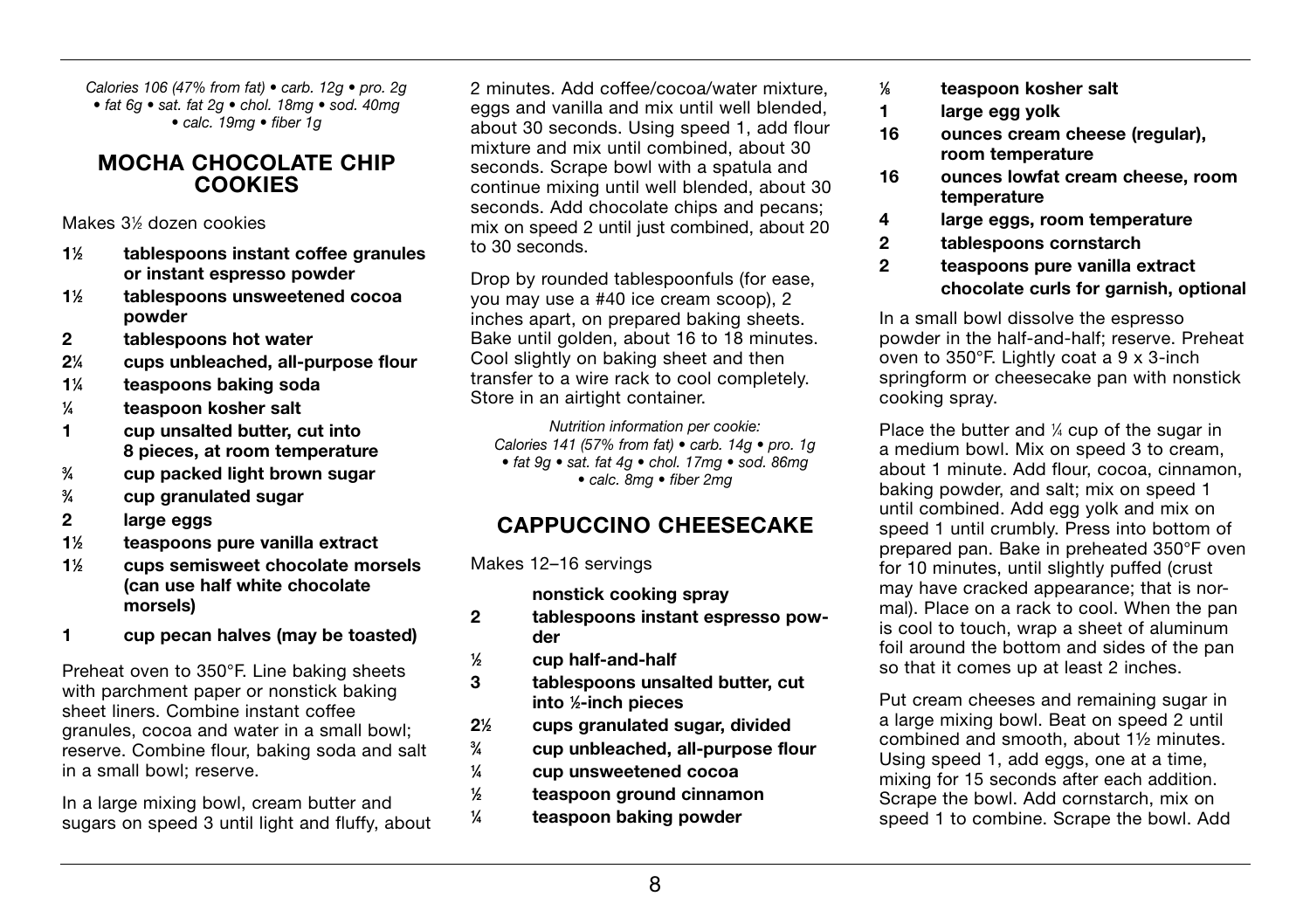half-and-half mixture and vanilla extract; mix on speed 2 until smooth and completely combined. Pour the mixture over the cooled crust. Place the pan in a larger aluminum pan and place in the oven; add enough hot water to the outer pan so that it is ½-inch deep. Bake in the preheated 350°F oven for 60 to 70 minutes, until the cheesecake is pulling away from the sides of the pan; the center will be jiggly. Remove from the oven, remove the foil and let cool completely on a rack. Refrigerate at least 4 hours before serving. Garnish with chocolate curls if desired.

Nutritional information per serving (16 servings): Calories 368 (48% from fat)  $\bullet$  carb. 41g  $\bullet$  pro. 8g  $\bullet$  fat 20q  $\bullet$  sat. fat 12q  $\bullet$  chol. 116mq  $\bullet$  sod. 290mq  $\bullet$  calc. 89mg  $\bullet$  fiber 1q

#### Variation:

After the cheesecake is mixed, add 3 ounces each chopped white and bittersweet chocolate using speed 1; mix for 15 seconds to combine.

### LEMON TEA LOAF

Yields: 1 loaf, sixteen 1 ⁄2-inch slices

- 3 cups unbleached, all-purpose flour
- 2 teaspoons baking powder
- 1 ⁄2 teaspoon kosher salt
- $\frac{2}{3}$ ⁄3 cup unsalted butter, melted and cooled to room temperature
- 2 cups granulated sugar
- $\frac{3}{4}$  $\frac{3}{4}$  cup fresh lemon juice, divided<br> $\frac{1}{4}$  cup finely chopped lemon zest
- ⁄4 cup finely chopped lemon zest (about 4 lemons)
- 4 large eggs
- 1 teaspoon pure vanilla extract
- 1 cup whole milk yogurt
- $\frac{1}{6}$ ⁄2 cup confectioners' sugar, sifted

Preheat oven to 350°F. Butter and flour a 9 x 5 x 3-inch (8-cup) loaf pan.

Sift flour, baking powder, and salt together into a medium mixing bowl.

Place the melted butter and sugar in a large mixing bowl and combine using speed 3 for one minute. The mixture will still seem slightly granular. Continue mixing and add the zest and  $%$  cup of the lemon juice.

Add eggs one at a time and then the vanilla.

Add the dry ingredients and yogurt to the batter alternately in three additions, using speed 2, ending with the yogurt.

Pour batter into prepared loaf pan. Bake on the middle rack for approximately 1 hour 35 minutes, rotating the pan halfway through baking time. Check cake for doneness after 1 hour 20 minutes. Cake is finished when cake tester comes out clean.

While cake is baking, mix remaining 1/4 cup of the lemon juice with sifted confectioners' sugar until white and glossy; reserve.

Allow cake to rest about 10 minutes, until cool to the touch. Remove from pan and place on a dish with a lip. Prick the cake with a toothpick all over the top, particularly along the cracks. Pour glaze over top of cake, spreading it with a spatula or pastry brush to make sure it covers the top and side surfaces of the loaf. Transfer to a wire

rack and allow cake to cool completely before slicing.

Nutritional information per serving: Calories 294 (29% from fat)  $\bullet$  carb. 49g  $\bullet$  pro. 5g  $\bullet$  fat 10a  $\bullet$  sat, fat 6a  $\bullet$  chol. 75ma  $\bullet$  sod. 131ma  $\bullet$  calc. 32mg  $\bullet$  fiber 1q

### SUNSHINE CHIFFON CAKE

Makes 16–20 servings

- 7 large eggs, separated
- 1 teaspoon fresh lemon juice
- 1½ cups granulated sugar, divided
- 2 cups unbleached, all-purpose flour
- 1 tablespoon baking powder
- ¼ teaspoon kosher salt
- 1 tablespoon finely chopped lemon zest
- 1 tablespoon finely chopped orange zest
- ¾ cup fresh orange juice
- ½ cup flavorless vegetable oil (or use a nut oil such as almond or walnut)
- 1½ teaspoons pure vanilla extract
- 1 teaspoon pure almond extract Confectioners' sugar for dusting and/or Orange Apricot Glaze (recipe follows)

Preheat oven to 325°F. Have ready a 10-inch angel food or tube pan (preferably one that is one piece).

Put the egg whites in a large, clean stainless or glass mixing bowl. Using the chef's whisk, whip egg whites until frothy and foamy. Start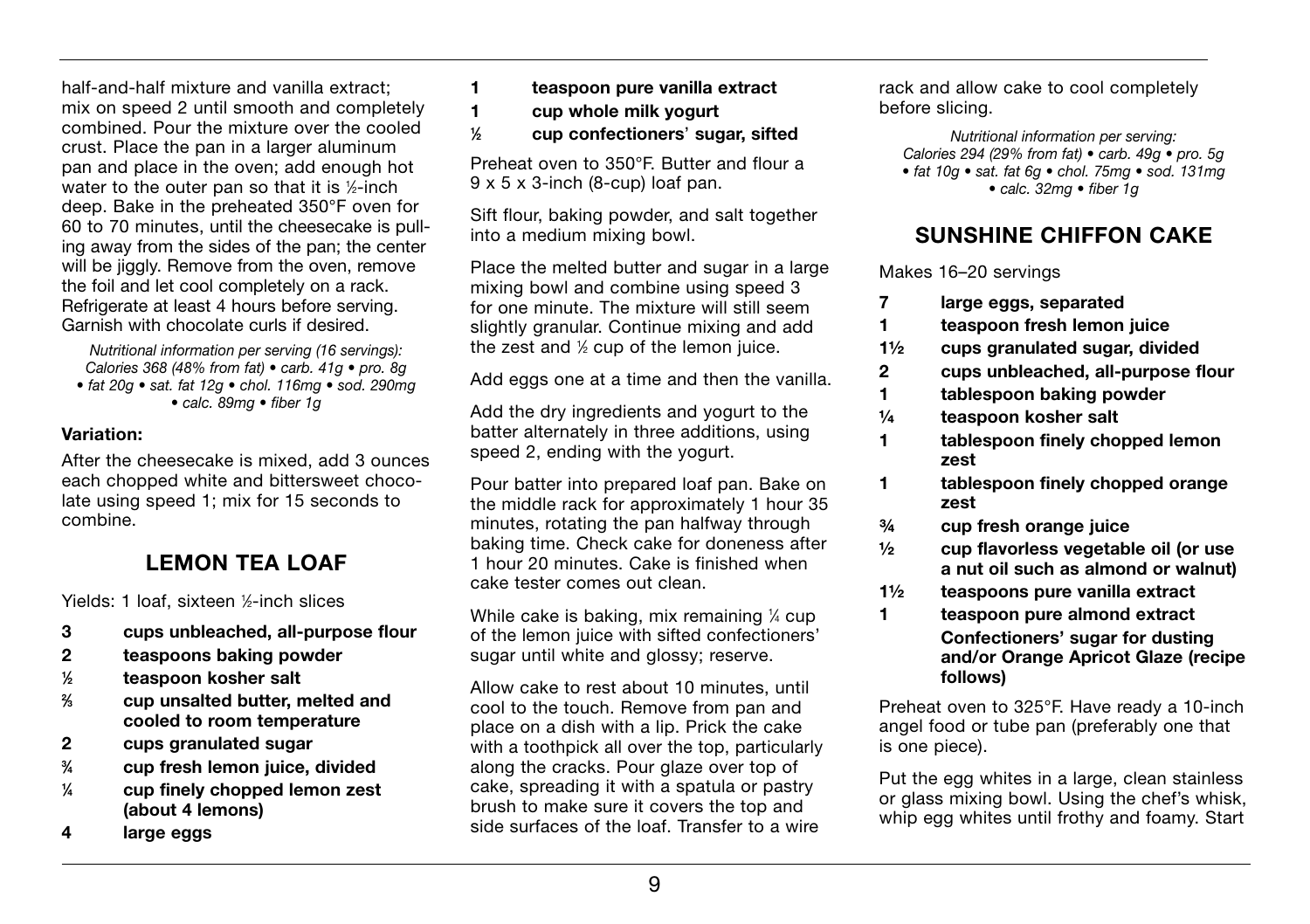mixing on speed 1 and gradually increase to speed 7, then add lemon juice. Continue to whip until thick and opaque, about 3 minutes, adding  $\frac{1}{2}$  cup of the sugar gradually to the egg whites. Continue to whip until stiff and glossy, about 7 minutes total. Reserve.

Put the remaining 1 cup of the sugar, the flour, baking powder, and salt in a large mixing bowl. Insert beaters. Mix on speed 1 to blend, 10 seconds. Put the egg yolks, zests, juice, oil, and extracts in a medium bowl. Mix on speed 3 for 30 seconds; scrape the bowl. Make a well in the center of the dry ingredients. Add the liquid/yolk mixture and mix using speed 3 until batter is smooth, about 1 minute.

Stir 1 cup of the egg whites into the batter using a spatula, then gently fold the remaining egg whites into the batter 1/3 at a time. Gently spoon into the pan and bake in the preheated oven for 60 minutes, or until a cake tester comes out clean when tested. Invert the pan immediately onto a wire rack and let the cake cool completely in the pan upside down on the rack. This will take about 2<sup>1</sup> ⁄2 to 3 hours. Run a long thin knife around the outer and tube edges of the pan and turn the cake out of the pan onto the rack. Use a long wooden skewer to loosen the cake from the center tube. Remove cake from pan. Wrap in plastic wrap and store at room temperature for up to 2 days or refrigerate up to 4 days. (Cake may also be double wrapped and frozen – thaw before serving.) Dust with confectioners' sugar before serving – serve with a drizzle of the Orange Apricot Glaze.

Nutritional information per serving (based on 18 servings): Calories 194 (37% from fat)  $\bullet$  carb. 27g  $\bullet$  pro. 3g  $\bullet$  fat 10q  $\bullet$  sat. fat 1q  $\bullet$  chol. 83mq  $\bullet$  sod. 282mq  $\bullet$  calc. 93mg  $\bullet$  fiber 0g

#### ORANGE APRICOT GLAZE

Makes 1/2 cup glaze

- $\frac{1}{2}$ ⁄2 cup apricot preserves
- 2 tablespoons orange liqueur
- 1 teaspoon fresh lemon juice

Put preserves, liqueur and lemon juice in a small bowl. Insert the mixing beaters. Mix on speed 7 for 1 minute. May use as is, or for a smoother glaze, press through a strainer.

Nutritional information per serving (about 1<sup>1</sup>/<sub>2</sub> teaspoons): Calories 28 (1% from fat)  $\bullet$  carb. 7g  $\bullet$  pro. 0g  $\bullet$  fat Og  $\bullet$  sat. fat Og  $\bullet$  chol. Omg  $\bullet$  sod. 4mg  $\bullet$  calc. 2mg  $\bullet$  fiber 0g

### MOCHA CAKE

Makes two 9-inch layers, 12 servings

- $1\frac{3}{4}$ ⁄4 cups unbleached, all-purpose flour, plus 2 tablespoons for pan
- 2 cups granulated sugar
- $\frac{3}{4}$ ⁄4 cup unsweetened cocoa powder
- 2 teaspoons baking soda
- 1 teaspoon baking powder
- 1 teaspoon kosher salt
- 2 large eggs
- 1 cup strong brewed coffee
- 1 cup buttermilk
- 8 tablespoons unsalted butter, melted and cooled, plus 1 tablespoon for

pan

1 teaspoon pure vanilla extract Deep Mocha Frosting (recipe follows)

Position rack in center of the oven, and preheat oven to 350ºF. Butter two 9-inch round, 2-inch deep cake pans and line each with a round of parchment paper or waxed paper. Butter the parchment and dust the pans with flour, taking care to shake out all excess flour.

Place flour, sugar, cocoa, baking soda, baking powder and salt in a large bowl; mix on speed 1 for 20 seconds. Make a well in the center and add eggs, coffee, buttermilk, butter and vanilla. Beat for 2 minutes on speed 3; batter will be thin. Pour into prepared pans.

Bake for 30 to 40 minutes, until a toothpick inserted into the center comes out clean. Cool for 10 minutes, remove from pans; remove and discard parchment. Place on wire racks to cool completely. Frost with Deep Mocha Frosting.

### DEEP MOCHA FROSTING

Makes about 2<sup>1/2</sup> cups, enough for two 9-inch round layers

- $\frac{3}{4}$ ⁄4 cup heavy cream
- $\frac{1}{2}$ ⁄2 cup unsalted butter
- $\frac{1}{2}$ ⁄2 cup granulated sugar
- 12 ounces semisweet chocolate, roughly chopped
- $\frac{1}{2}$ ⁄2 teaspoon espresso powder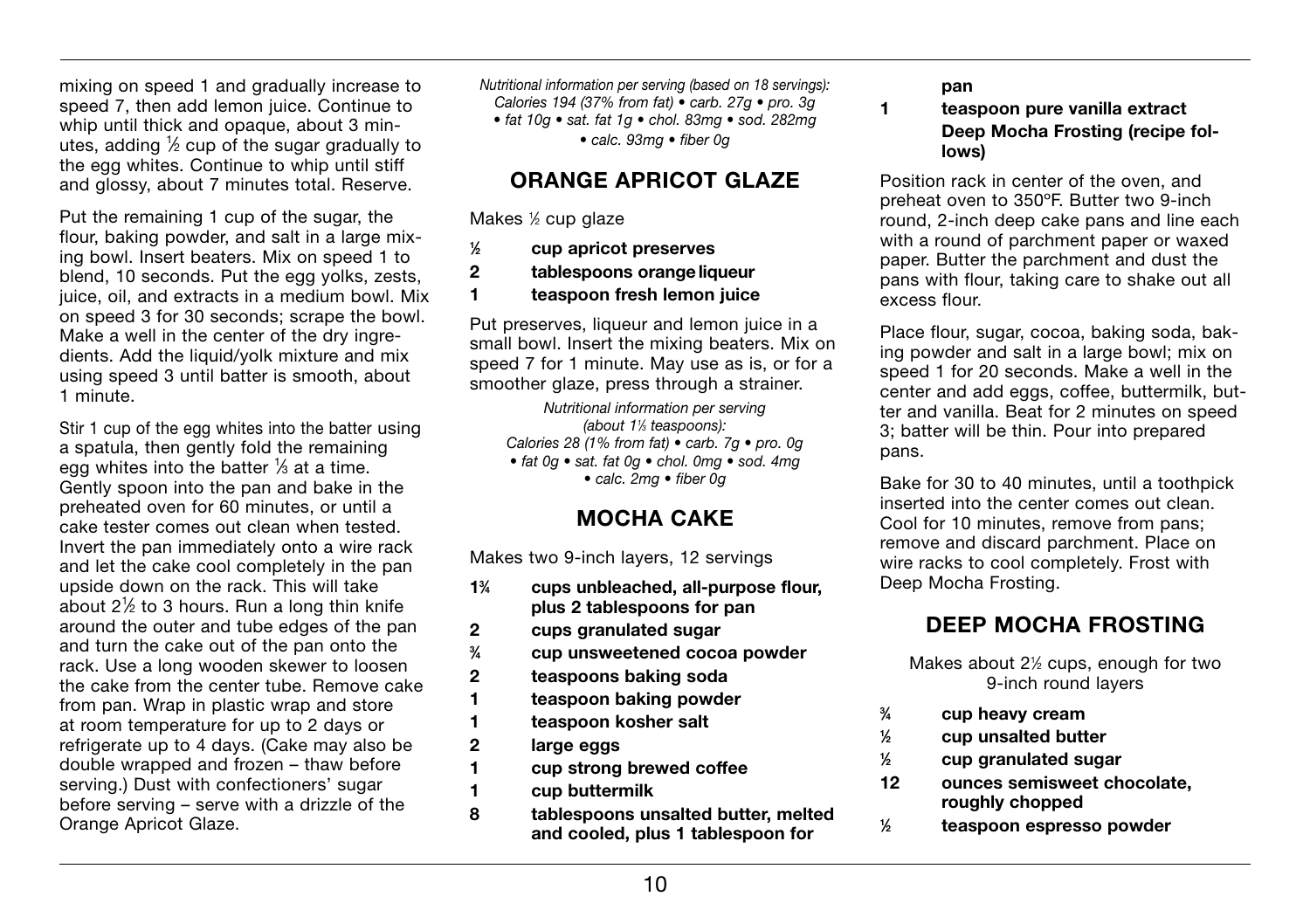#### 1 teaspoon pure vanilla extract

Combine all ingredients in saucepan and place over medium heat. Heat mixture until it is almost simmering. Reduce heat to medium low and mix on speed 2, until all the chocolate is melted and mixture is well combined, smooth, creamy and homogenous with no visible bits of chocolate remaining. This process takes approximately 8 minutes.

Before using, transfer to a bowl and refrigerate mixture for about an hour until it sets. Deep Mocha Frosting can be made in advance and refrigerated. Remove from refrigerator about an hour before using to allow frosting to come to a spreadable consistency.

Nutritional information per serving (about 3<sup>1/3</sup> tablespoons): Calories 151 (76% from fat) • carb. 9g • pro. 0g  $\bullet$  fat 13g  $\bullet$  sat, fat 8g  $\bullet$  chol, 41mg  $\bullet$  sod, 7g  $\bullet$  calc. 12mg  $\bullet$  fiber 0g

#### CHOCOLATE MOUSSE CAKE ROLL

Makes 12 servings

nonstick cooking spray

For the mousse:

- 12 ounces semisweet chocolate, roughly chopped
- $2<sup>1</sup>/<sub>2</sub>$ ⁄2 cups heavy cream, divided
- 1 tablespoon coffee liqueur

For the cake:

- 8 ounces semisweet chocolate
- $\frac{1}{4}$ ⁄4 cup brewed coffee
- 6 large eggs
- $\frac{3}{4}$ ⁄4 cup granulated sugar
- $\frac{1}{4}$ ⁄4 cup unbleached, all-purpose flour

#### For the whipped cream frosting:

- 1 cup heavy cream
- 3 tablespoons confectioners' sugar
- 1 teaspoon pure vanilla extract

Preheat oven to 350°F. Lightly coat a 17 x 12 x 1-inch jelly-roll pan with nonstick cooking spray. Cut a sheet of parchment 3 inches longer than the length of the pan. Fold parchment to fit width. Line the pan with the parchment so that it comes up the short ends of the pan. Lightly coat parchment with nonstick cooking spray.

#### To prepare the chocolate mousse:

Put the chocolate in a stainless mixing bowl. Put 1 cup of heavy cream in a small saucepan and bring to almost a boil. Pour over chocolate. Stir until chocolate is completely melted and smooth; allow to cool to room temperature. In a separate mixing bowl, put the remaining 1<sup>1/2</sup> cups of heavy cream and the liqueur. Using the chef's whisk whip the cream using speed 4 until it holds firm peaks. Remove the chef's whisk and insert beaters and carefully fold the whipped cream into the chocolate in three additions using speed 1 with the beaters. Cover and refrigerate until ready to use.

#### To prepare the cake:

Melt chocolate and coffee in a double boiler over barely simmering water. Let cool. Separate eggs into 2 separate mixing bowls. Using speed 4, mix yolks with sugar until

the mixture becomes very light and smooth, about 2 minutes. While mixing on speed 2, add the cooled chocolate mixture in a steady stream and mix until totally incorporated. Use the chef's whisk to whip egg whites until soft peaks form, starting on speed 1 and increasing to speed 7, about 1<sup>1/2</sup> minutes. Insert the beaters and fold the whites into the chocolate mixture on speed 1 in 3 additions, as with the mousse. Sift flour into bowl and fold gently but quickly until just incorporated. Scrape the sides and bottom of the bowl with a rubber spatula to make sure ingredients are well incorporated.

Pour batter into prepared jelly roll pan and bake for 15 minutes; turn off oven and let cake remain in hot oven for an additional 5 minutes. Remove from oven and cover with damp paper towels so the cake will not dry out.

#### To prepare whipped cream frosting:

Whip the cream, sugar and vanilla in a mixing bowl using the chef's whisk on speed 4 until soft peaks form, about 1<sup>1/2</sup> minutes.

Spread enough mousse on the cake roll to cover the entire surface area (there may be mousse left over).

Using the parchment on the long side as a guide, roll the cake into a log shape.

Put in the freezer for an hour to firm. Remove and frost with the whipped cream (using an offset spatula makes this easier).

Return cake roll to freezer to become firm. It will be firm enough to serve in about 30 to 60 minutes. This dessert can be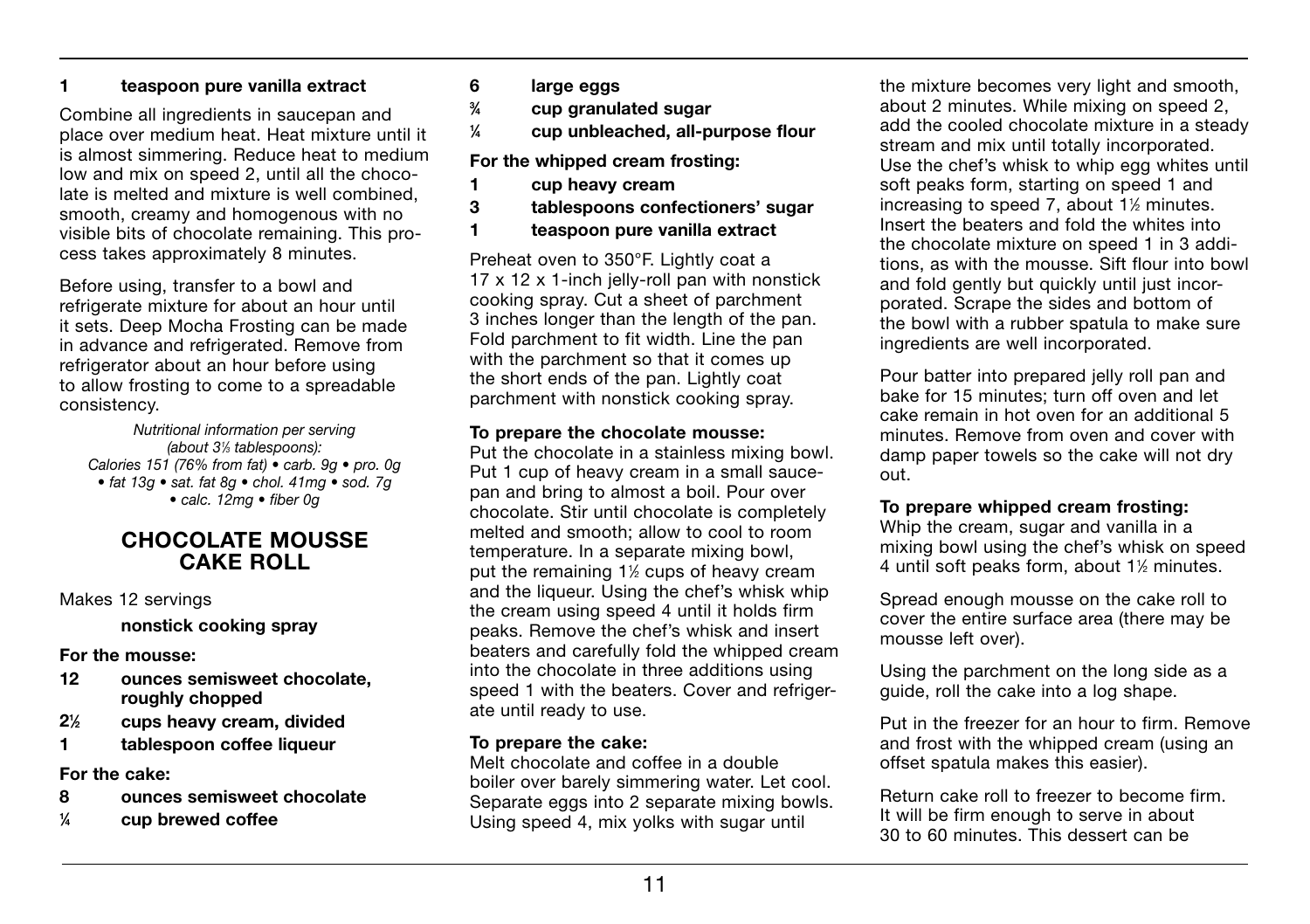served frozen, similar to a frozen mousse or ice cream cake, or refrigerated for a softer mousse feel. Use a serrated knife to slice. May be garnished with fresh berries, whipped cream and chocolate curls.

Nutritional information per serving: Calories 562 (64% from fat) • carb. 47g • pro. 7g  $\bullet$  fat 42q  $\bullet$  sat. fat 25q  $\bullet$  chol. 201mq  $\bullet$  sod. 64mq  $\bullet$  calc. 73mg  $\bullet$  fiber 3g

### CHOCOLATE SOUFFLÉ CAKE

Makes one 10-inch round cake, sixteen servings

- 2 tablespoons unsalted butter, plus additional for pan
- 6 ounces bittersweet chocolate
- 2 ounces semisweet chocolate
- 9 large eggs
- 2 large egg whites
- $1\frac{1}{4}$ ⁄4 cups granulated sugar, divided
- $\frac{1}{2}$ cup unbleached, all-purpose flour

Preheat oven to 350°F. Cut a circle of parchment paper to line a 10-inch round cake pan. Butter the bottom and sides of cake pan well. Add enough flour to coat the buttered interior, being sure to tap the pan and remove any excess flour. Place the parchment circle at the bottom of the pan and butter and flour it as well.

Melt the butter and chocolates in a stainless bowl over a double boiler, and set aside.

Separate eggs into two mixing bowls, adding the extra whites to the bowl of egg whites. Add <sup>3</sup>/<sub>4</sub> cup of the sugar to the bowl of yolks.

Mix the yolks and sugar on speed 4 until very pale and thick, for 11 ⁄2 minutes; reserve. Using the chef's whisk, beat the egg whites on speed 5 for 1 minute; add the remaining 1 ⁄2 cup of sugar and continue beating whites for an additional 2 minutes until it reaches soft peaks. Remove the chef's whisk and insert the beaters. Using speed 1, and reserving about one quarter of the whites, fold whites into the yolk mixture in three additions. Scrape the bottom and sides of bowl to make certain the mixture is evenly blended. Sift the flour into mixture and fold gently. Finally, add the last of the egg whites, again using the same folding technique. To ensure complete incorporation, use a rubber spatula to scrape the bottom and sides of the bowl.

Transfer the batter to the prepared pan and bake in the preheated 350°F oven for about 40 minutes, until cake has puffed and cracked but is still soft to the touch on top.

Turn cake out onto serving plate and remove pan. Sprinkle the top with sifted confectioners' sugar. Serve immediately or at room temperature.

Nutritional information per serving: Calories 195 (42% from fat)  $\bullet$  carb. 25g  $\bullet$  pro. 5g  $\bullet$  fat 10q  $\bullet$  sat. fat 5q  $\bullet$  chol. 123mq  $\bullet$  sod. 43mq  $\bullet$  calc. 22mg  $\bullet$  fiber 1g

### **TIRAMISÙ**

Makes one 9-inch square pan, 12 servings

#### For sabayon:

- 3 egg yolks
- 1 ⁄2 cup granulated sugar
- $\frac{1}{6}$ ⁄2 cup Champagne
- 8 ounces mascarpone, room temperature
- $\frac{3}{4}$ ⁄4 cup heavy cream
- $\frac{1}{4}$ ⁄4 cup plus 31 ⁄2 tablespoons coffee liqueur
- $\frac{1}{4}$ ⁄4 teaspoon pure vanilla extract
- 3 cup espresso or strongly brewed coffee
- 1 recipe génoise (recipe follows)\*
- 3 ounces semi sweet chocolate, made into chocolate curls (with vegetable peeler)

#### To make sabayon:

Put egg yolks and sugar in mixing bowl. Using the beaters mix yolks and sugar on speed 4 until pale and thick. Put the bowl over a sauce pan of just simmering water. Using the chef's whisk attachment, beat the yolk mixture on speed 2 until thick and fluffy. Add Champagne after about 1<sup>1/2</sup> minutes. Continue beating for as long as 8 minutes, until the mixture has tripled in volume and it is too warm to submerge your finger. Remove bowl from heat and continue beating an additional 30 seconds to cool slightly; set aside.

Put the mascarpone and heavy cream in two separate mixing bowls. Using the beat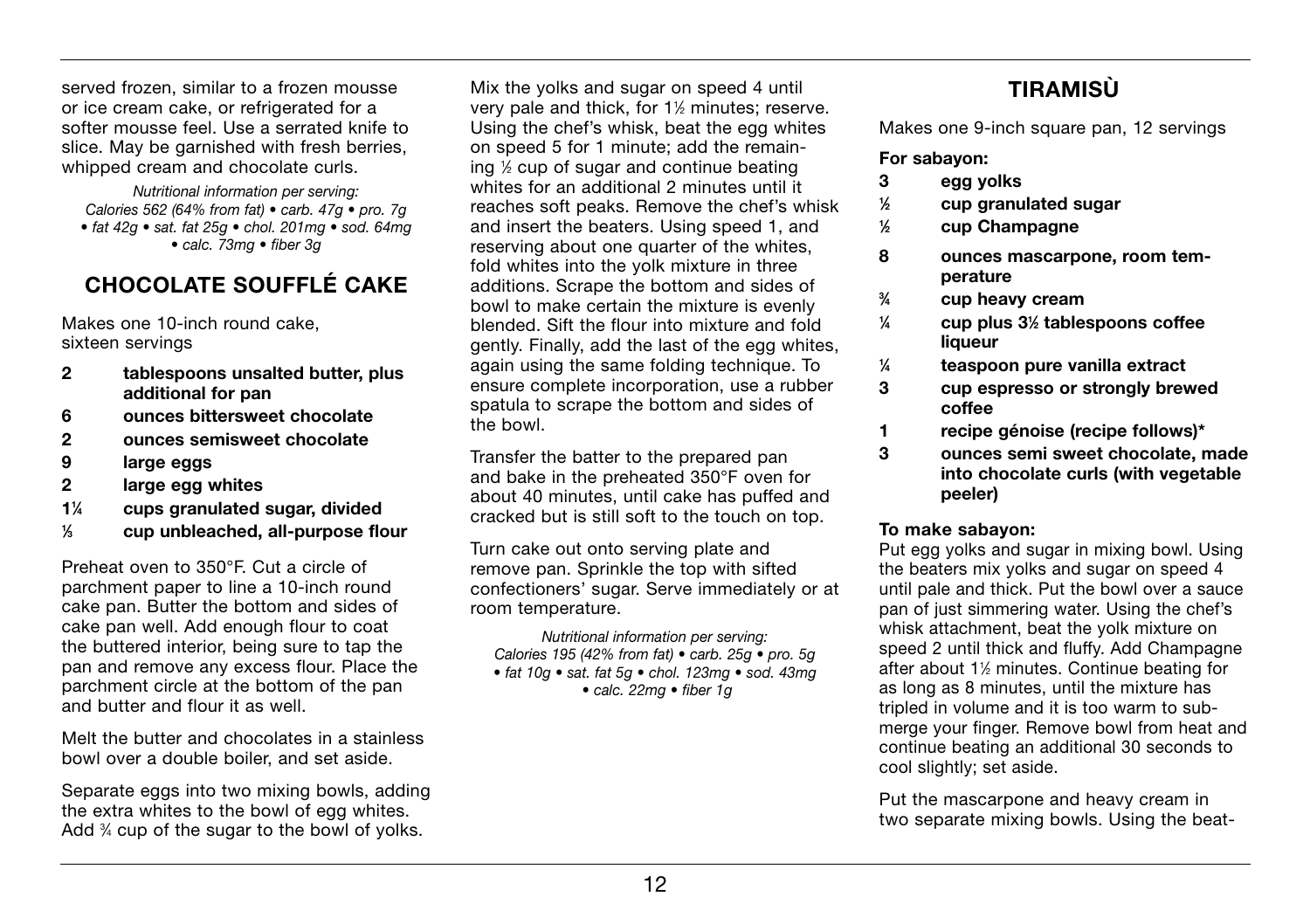ers, mix the mascarpone until smooth. Fold the mascarpone into the yolk mixture using speed 1. Using the chef's whisk attachment. beat the heavy cream on speed 5 until soft peaks form. After 1 minute add 1½ tablespoons of the liqueur and vanilla. Continue beating until soft peaks form, about 2 minutes total. Fold the whipped cream into the yolk and mascarpone mixture. You should have about 3½ cups of filling. Fill a shallow dish with remaining liqueur and the coffee.

Slice the génoise into 1/2-inch strips. Soak the cake pieces in coffee until saturated. Use soaked cake to line the bottom of a 9-inch square pan. Cover with half of the filling and then chocolate curls. Continue with another layer of soaked cake, the remaining filling and then finally cover with the remaining chocolate curls. Cover with plastic wrap and refrigerate for at least 6 hours before serving.

Nutritional information per serving: Calories 382 (53% from fat) • carb. 33g • pro. 5g  $\bullet$  fat 23a  $\bullet$  sat. fat 12a  $\bullet$  chol. 184ma  $\bullet$  sod. 68ma  $\bullet$  calc. 56mg  $\bullet$  fiber 1g

\*May substitute 18 to 20 savoiardi (crisp lady fingers), purchased or homemade.

### GÉNOISE

Makes one 9-inch round cake, 12 servings

- $\frac{2}{3}$ ⁄3 cup unbleached, all-purpose flour
- $\frac{1}{3}$ ⁄3 cup cornstarch
- $\frac{1}{2}$ ⁄3 teaspoon baking soda
- 3 large eggs
- 3 large egg yolks
- $\frac{2}{2}$ ⁄3 cup granulated sugar
- 4 tablespoons unsalted butter, melted and cooled

Preheat oven to 350°F. Butter and flour a 9-inch round cake pan; reserve. Sift together dry ingredients into a mixing bowl; reserve.

Put eggs, yolks, and sugar in a large heatproof (stainless or heatproof glass) mixing bowl. Place over a pan of simmering water and mix on speed 2 until the egg mixture is tepid and slightly frothy, about 5 minutes. Remove the bowl from heat and using the chef's whisk, beat on speed 5 until the eggs double in volume and are light and fluffy, about 1<sup>1/2</sup> minutes.

Carefully, with a large spatula, fold in dry ingredients and then the butter. Be careful to scrape the bottom and sides of the bowl while mixing. Finish by scraping the bottom and sides of bowl one last time with the spatula to ensure even incorporation.

Pour into the prepared cake pan and bake for about 30 to 35 minutes until the top puffs and is golden brown and spongy to the touch. Let cool in pan for 2 to 3 minutes,

then turn out onto a wire rack to cool completely.

Nutritional information per serving: Calories 146 (39% from fat)  $\bullet$  carb. 19g  $\bullet$  pro. 3g  $\bullet$  fat 6q  $\bullet$  sat. fat 3q  $\bullet$  chol. 117mq  $\bullet$  sod. 64mq  $\bullet$  calc. 14mg  $\bullet$  fiber 0q

### ORANGE WHIPPED CREAM

Makes about 2 cups

- 1 cup heavy cream
- $\frac{1}{4}$ cup confectioners' sugar, sifted
- $\frac{1}{2}$ ⁄2 teaspoon pure vanilla extract
- 3 tablespoons orange liqueur

Put heavy cream in mixing bowl. Using the chef's whisk, whip the cream on speed 5 for about 1 minute. Add the sifted sugar, vanilla, and liqueur. Whip for an additional minute until soft peaks form.

Nutritional information per serving (2 tablespoons). Calories 64 (76% from fat)  $\bullet$  carb. 3g  $\bullet$  pro. 0g • fat 6q • sat. fat 3q • chol. 20mq • sod. 6mq  $\bullet$  calc. 13mg  $\bullet$  fiber 0q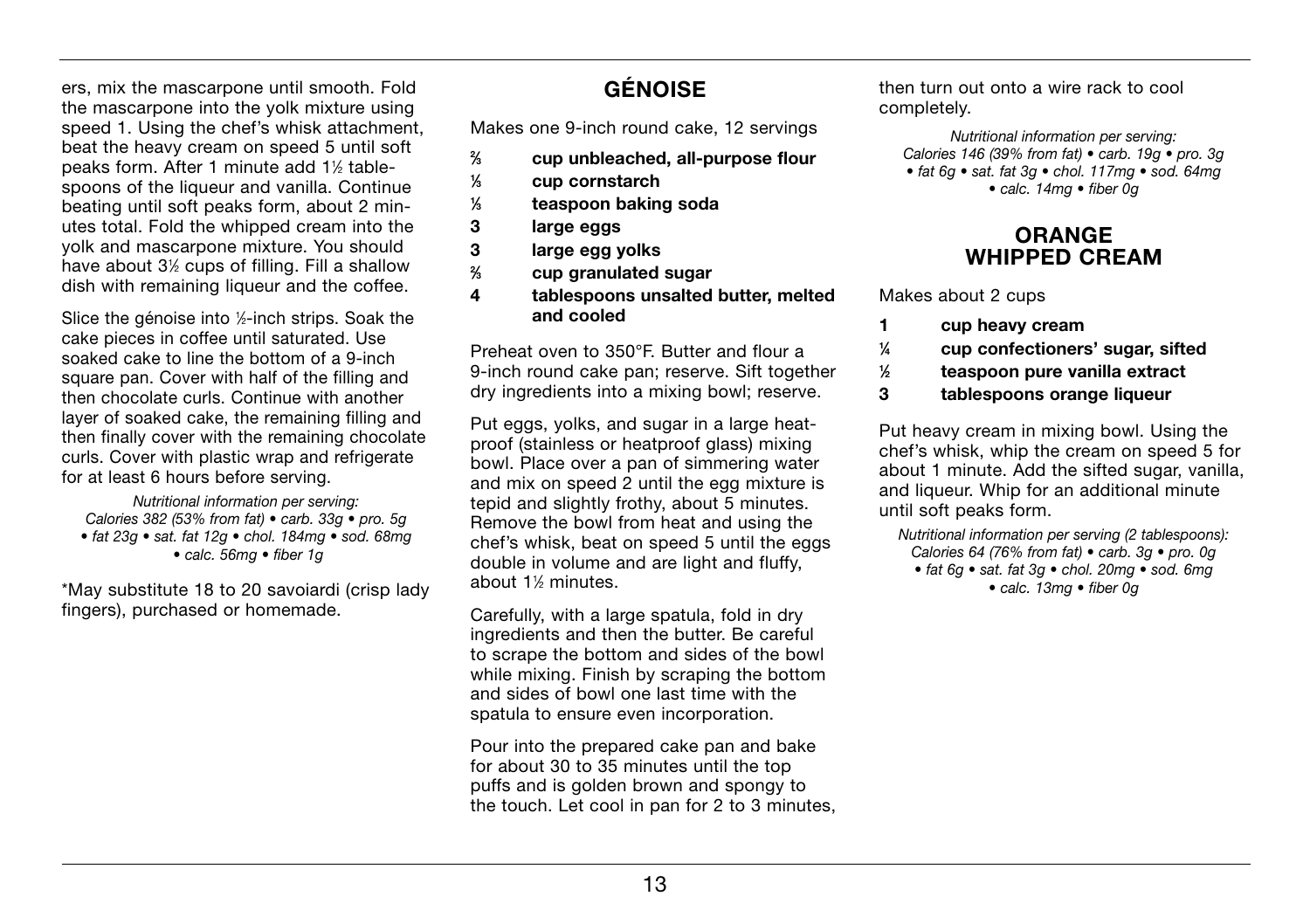### COFFEE WHIPPED CREAM

Makes about 2 cups

- 1 cup heavy cream
- $\frac{1}{4}$ ⁄4 cup confectioners' sugar, sifted
- $\frac{1}{4}$ ⁄4 teaspoon pure vanilla extract
- $\frac{1}{4}$ ⁄4 cup strong brewed coffee, chilled

Put heavy cream in a cold mixing bowl. Using the chef's whisk, whip the cream on speed 5 for about a minute. Add the sifted confectioners' sugar and vanilla and 1 teaspoon of coffee. Continue beating, adding one teaspoon of coffee at a time to taste until cream reaches soft peak stage, about 2 to 3 minutes. (If you add too much coffee at once, the whipped cream will break down.)

Nutritional information per serving (2 tablespoons): Calories 59 (83% from fat) • carb. 23g • pro. 0g • fat 6q · sat. fat 35q · chol. 20mq · sod. 6mq  $\bullet$  calc. 10mg  $\bullet$  fiber 0g

### HERBED CHEESE

Instead of purchasing expensive herb-flavored cheeses, you can easily prepare your own.

Makes about 2 cups

- 8 ounces cream cheese (may use regular or lowfat), room temperature
- 5 ounces chèvre or other goat cheese (soft type, not aged), room temperature
- 1 garlic clove, peeled and finely chopped
- 1 tablespoon finely chopped shallot
- 1 tablespoon finely chopped fresh parsley
- 1 teaspoon herbes de Provence
- $\frac{1}{2}$ ⁄2 teaspoon kosher salt
- $\frac{1}{4}$ teaspoon ground white pepper dash hot sauce to taste

Put the cream cheese, chèvre, garlic, shallot, parsley, herbes de Provence, and salt in a medium bowl. Mix for 1 minute on speed 3, then increase to speed 5 to whip for an additional 2 minutes, until light and fluffy. Add white pepper and hot sauce to taste, whip on speed 5 for 30 seconds longer. Allow cheese spread to stand at least 30 minutes before serving, to allow flavors to meld. Transfer to a resealable container and refrigerate. Remove from refrigerator 15 minutes before serving to soften. Serve with crackers, pita or bagel chips. It also makes a good topping for a baked potato.

Nutritional information per serving (2 tablespoons, made with lowfat cream cheese). Calories 58 (69% from fat)  $\bullet$  carb. 1g  $\bullet$  pro. 3g  $\bullet$  fat 4q  $\bullet$  sat. fat 3q  $\bullet$  chol. 9mq  $\bullet$  sod. 156mq  $\bullet$  calc. 35mg  $\bullet$  fiber 0g

### SMOKED SALMON SPREAD

The ultimate spread for your bagel.

Makes 2 cups

- 8 ounces cream cheese, room temperature
- $\frac{1}{4}$ ⁄4 cup sour cream
- 2 teaspoons fresh lemon juice
- 4 ounces smoked salmon, chopped
- 2 tablespoons chopped fresh dill
- 2 teaspoons finely chopped green onion
- $\frac{1}{2}$ ⁄2 teaspoon freshly ground black pepper

Mix the cream cheese with sour cream and lemon juice on speed 3 until creamy and fluffy, about 1 minute. Add the remaining ingredients and continue to mix on speed 2 until evenly incorporated. Transfer to a decorative bowl and allow to rest in refrigerator for at least an hour to allow flavors to meld before serving. May be prepared a day ahead. Keep refrigerated in a covered container until ready to use.

Nutritional information per serving (1/4 cup). Calories 133 (81% from fat)  $\bullet$  carb. 2g  $\bullet$  pro. 5g  $\bullet$  fat 12q  $\bullet$  sat. fat 6q  $\bullet$  chol. 36mq  $\bullet$  sod. 215mq  $\bullet$  calc. 31mg  $\bullet$  fiber 0g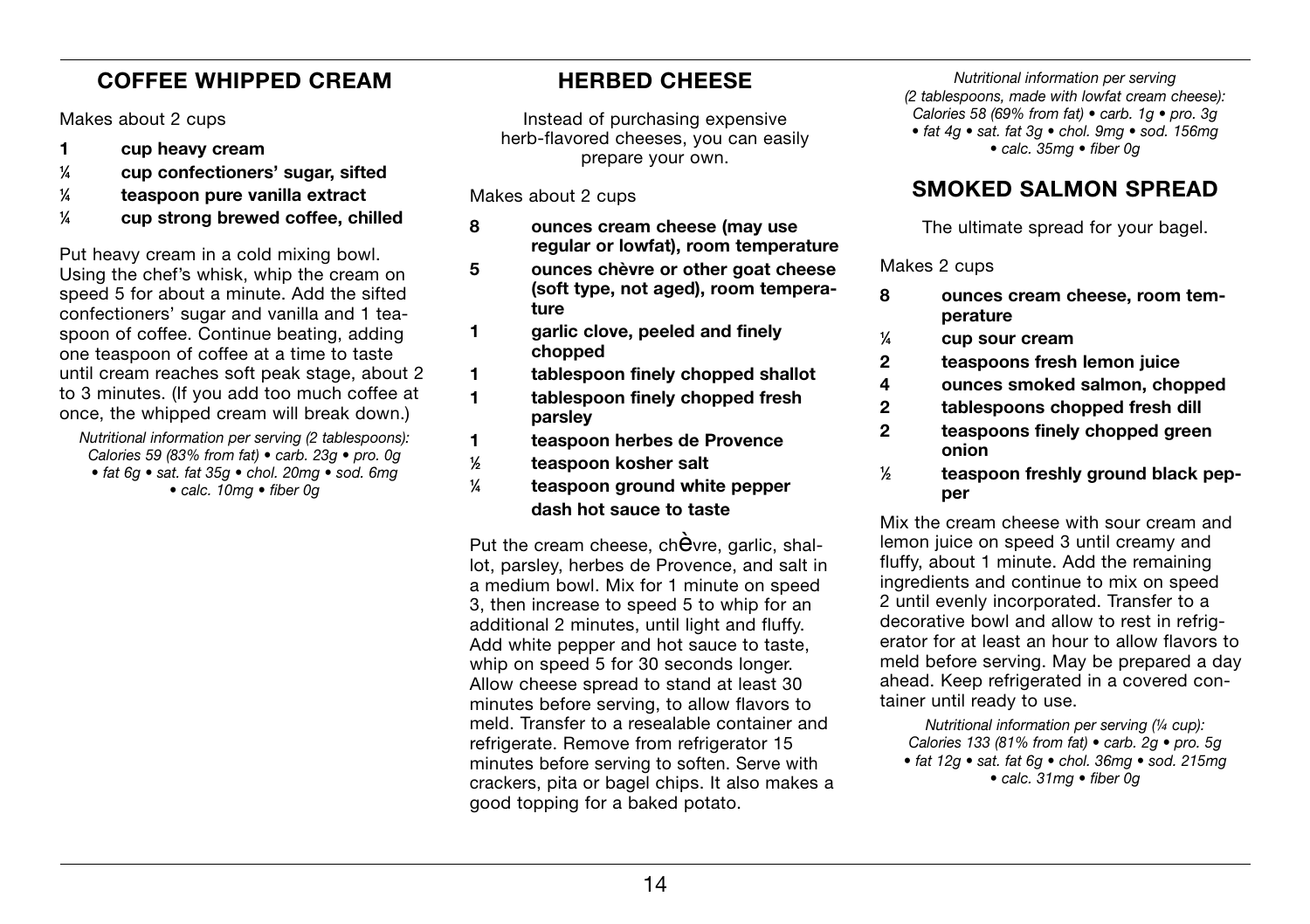#### ROASTED RED PEPPER AND SUN-DRIED TOMATO DIP

Serve this dip with crackers, bagel chips or pita chips. Or, try it as a spread on sandwiches, or as a topping for baked potatoes.

Makes 2 cups

- 8 ounces cream cheese (lowfat or regular), cut into 8 pieces, room temperature<br>
1/<sub>2</sub> cup sour cre
- ⁄2 cup sour cream
- 1 roasted red pepper, cut into 1-inch pieces
- $\frac{1}{2}$ ⁄3 cup chopped sun-dried tomatoes (not oil packed)
- 1 tablespoon chopped fresh parsley
- 1 garlic clove, chopped
- 1 ⁄2 teaspoon dried basil
- $\frac{1}{6}$ teaspoon freshly ground black pepper

Combine all ingredients in a medium bowl. Mix on speed 3 until well blended and smooth, 2 minutes. Mix on speed 5 to lighten, 1 minute. Transfer to a resealable container and refrigerate for 30 minutes or longer to allow flavors to blend before serving.

Nutritional information per serving (2 tablespoons), made with lowfat products: Calories 54 (52% from fat)  $\bullet$  carb. 4g  $\bullet$  pro. 2g  $\bullet$  fat 3q  $\bullet$  sat. fat 2q  $\bullet$  chol. 7mq  $\bullet$  sod. 111mq  $\bullet$  calc. 43mg  $\bullet$  fiber 0g

#### CUCUMBER YOGURT DIP WITH MINT

This dip is ideal for both fresh vegetables and grilled meats or chicken.

Makes 3 cups

- 1 cup cucumber, peeled, seeded, and finely chopped
- 1 cup plain yogurt
- 6 tablespoons sour cream
- 1 teaspoon fresh lemon juice
- $\frac{1}{2}$ ⁄2 teaspoon kosher salt
- 1 ⁄2 teaspoon granulated sugar
- $\frac{1}{4}$ ⁄4 teaspoon freshly ground black pepper
- 1 teaspoon finely chopped garlic
- 3 teaspoons chopped fresh mint
- 1 teaspoon chopped fresh parsley
- 2 tablespoons finely chopped green onion

Put the chopped cucumber in a strainer and allow water to drain for about 15 minutes. Place in a clean towel and squeeze dry.

In a large mixing bowl, mix together the yogurt, sour cream, lemon juice, salt, and sugar on speed 2, until ingredients are incorporated. Add remaining ingredients, cucumber being the last. Mix on speed 2 until well mixed.

Transfer to a small bowl, cover and refrigerate for 30 to 60 minutes before serving to allow flavors to meld. Keep unused portion in a resealable container in the refrigerator for up to 5 days.

Nutritional information per serving (¼ cup). Calories 30 (53% from fat)  $\bullet$  carb. 2g  $\bullet$  pro. 1g  $\bullet$  fat 2q  $\bullet$  sat. fat 1q  $\bullet$  chol. 4mq  $\bullet$  sod. 115mq  $\bullet$  calc. 46mg  $\bullet$  fiber 0g

### GINGER SOY BUTTER

This butter gives an Asian twist to steamed vegetables, rice, or fish.

Makes 1 stick of butter, 16 slices

- 8 tablespoons unsalted butter, softened
- $1\frac{1}{2}$ ⁄2 teaspoons finely chopped fresh ginger
	- pinch finely chopped fresh garlic
- 2 teaspoons soy sauce
- $\frac{1}{2}$ ⁄2 teaspoon fresh lemon juice

Put the butter in a mixing bowl, mix on speed 1 until smooth and slightly fluffy. about 30 seconds. Add ginger, garlic, soy sauce, and lemon juice; mix on speed 2 until well blended, about 30 to 40 seconds longer.

Using a sheet of plastic wrap or waxed paper as an aid, shape butter into a log, about 1 inch in diameter. Wrap butter in plastic wrap twisting the ends to form a log. Chill until firm enough to slice. Place slices of Ginger Soy Butter on top of grilled or broiled seafood or chicken, baked sweet potatoes, rice, or steamed vegetables.

Note: Ginger Soy Butter can be wrapped in a whole log or wrapped in smaller sizes and kept in freezer. Double wrap using an outer wrap of aluminum foil to prevent absorption of freezer odors.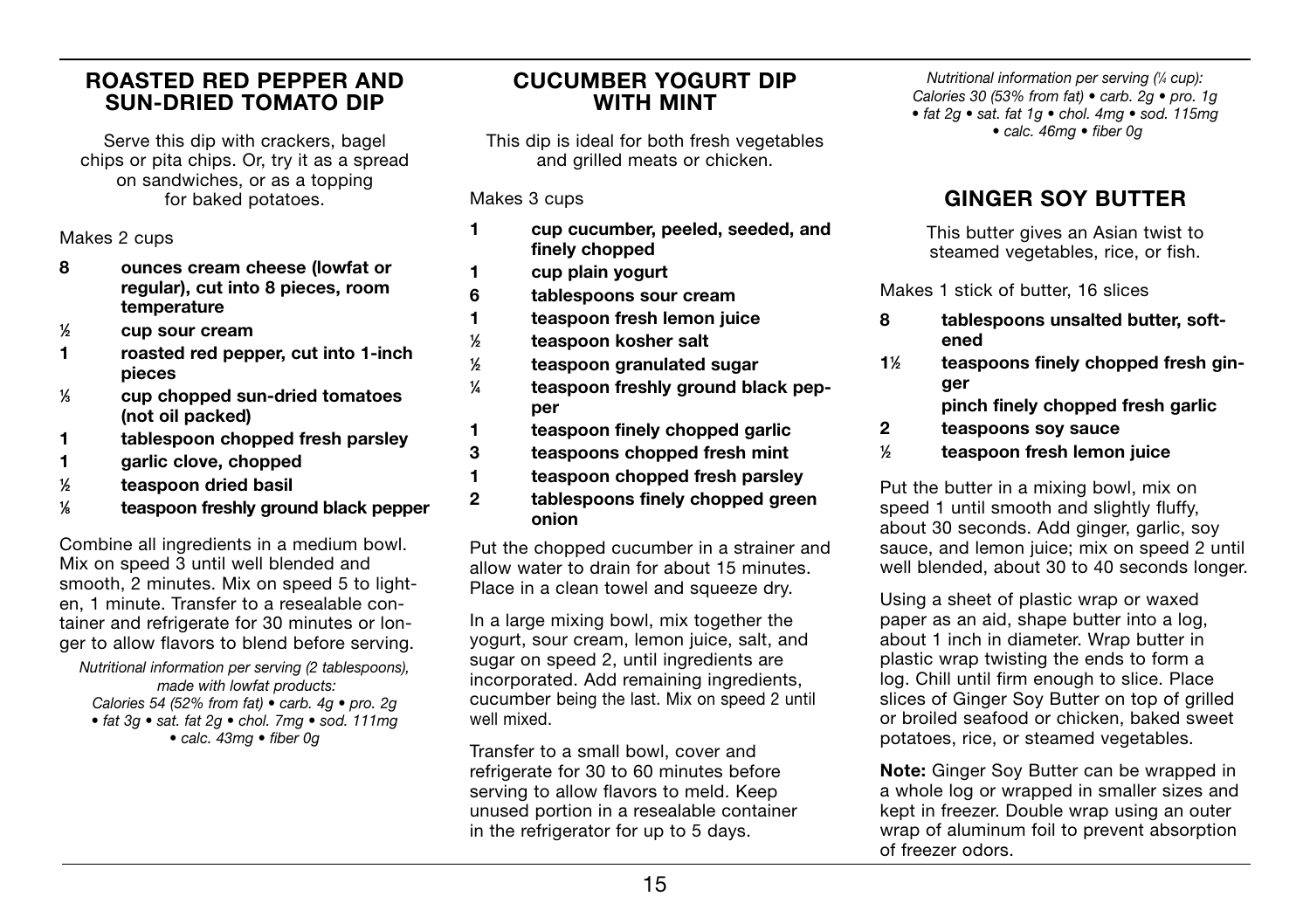Nutritional information per slice (½ tablespoon): Calories 52 (98% from fat) • carb. 0g • pro. 0g  $\bullet$  fat 6q  $\bullet$  sat. fat 4q  $\bullet$  chol. 16mq  $\bullet$  sod. 44mq  $\bullet$  calc. 2mq  $\bullet$  fiber 0q

### GORGONZOLA BUTTER

Serve a slice of this savory compound butter on top of your favorite steak – it will melt and impart an incredible flavor.

Makes 1 roll compound butter, 16 slices

- 1 ⁄2 cup unsalted butter, softened
- $\frac{1}{4}$ ⁄4 cup Gorgonzola, crumbled pinch freshly ground black pepper

Put butter in a mixing bowl, mix on speed 1 until smooth and slightly fluffy, about 30 seconds. Add Gorgonzola and mix until well blended, about 30 to 40 seconds longer.

Using a sheet of plastic wrap or waxed paper as an aid, shape butter into a log, about 1 inch in diameter. Wrap butter in plastic wrap twisting the ends to form a log. Chill until firm enough to slice. Place slices of Gorgonzola butter on top of grilled or broiled steak, a fluffed baked potato, or steamed vegetables.

Note: Butter can be wrapped in a whole log or wrapped in smaller sizes and kept in freezer. Double wrap using an outer wrap of aluminum foil to prevent absorption of freezer odors.

Nutritional information per slice (1/2 tablespoon): Calories 52 (96% from fat)  $\bullet$  carb. 0g  $\bullet$  pro. 0g  $\bullet$  fat 6g  $\bullet$  sat. fat 4g  $\bullet$  chol. 16 mg  $\bullet$  sod. 5mg  $\bullet$  calc. 2mg  $\bullet$  fiber 0g

### BALSAMIC VINAIGRETTE

Makes 1<sup>1/2</sup> cups

- 1 shallot, peeled and finely chopped (approximately 1 tablespoon)
- $\frac{1}{4}$ ⁄4 cup balsamic vinegar
- $\frac{1}{2}$ ⁄2 teaspoon kosher salt
- 1 ⁄2 teaspoon freshly ground black pepper
- $\frac{1}{2}$ ⁄2 teaspoon granulated sugar
- 3 teaspoons Dijon mustard
- $\frac{3}{4}$ ⁄4 cup extra virgin olive oil
- $\frac{1}{4}$ ⁄4 cup vegetable oil

Put the shallot, vinegar, salt, pepper, sugar, and Dijon in a mixing bowl. Mix ingredients until well incorporated.

Add olive oil and then vegetable oil in a slow stream to the bowl with the mixer running on speed 1 to 3 to ensure emulsification.

Adjust seasoning to taste.

Nutritional information per serving (2 tablespoons): Calories 166 (96% from fat)  $\bullet$  carb. 2g  $\bullet$  pro. 0g  $\bullet$  fat 22g  $\bullet$  sat. fat  $\bullet$  chol. 0g  $\bullet$  sod. 153mg  $\bullet$  calc. 1mg  $\bullet$  fiber 0q

### CREAMY BLUE CHEESE DRESSING

This version is much lower in fat than traditional blue cheese dressings. Try it as a dip for celery the next time you serve Buffalo Wings.

Makes about 2 cups dressing

- 1 garlic clove, peeled and chopped
- $\frac{1}{2}$ ⁄2 ounce shallot, peeled and chopped
- 1 ⁄2 cup lowfat buttermilk
- 1 cup nonfat yogurt
- $\frac{1}{2}$ ⁄3 cup lowfat mayonnaise
- $\frac{3}{4}$ ⁄4 teaspoon dry mustard powder
- $\frac{1}{2}$ ⁄2 teaspoon Worcestershire sauce
- $\frac{1}{4}$ teaspoon ground white pepper
- 3 ounces crumbled blue cheese dash hot sauce to taste

Put the garlic, shallot, buttermilk, yogurt, mayonnaise, dry mustard, Worcestershire, and pepper in a medium bowl. Mix using Speed 3 until smooth and creamy, 30 to 40 seconds. Add the crumbled blue cheese and hot sauce. Mix using Speed 3 for 20 to 30 seconds longer. Let stand for 30 minutes before using to allow flavors to develop. Cover and refrigerate all unused portions. Keeps 1 week.

Nutritional information per serving (4 teaspoons). Calories 27 (54% from fat)  $\bullet$  carb. 1g  $\bullet$  pro. 1g  $\bullet$  fat 1g  $\bullet$  sat. fat 0g  $\bullet$  chol. 2mg  $\bullet$  sod. 47mg  $\bullet$  calc. 29mg  $\bullet$  fiber 0g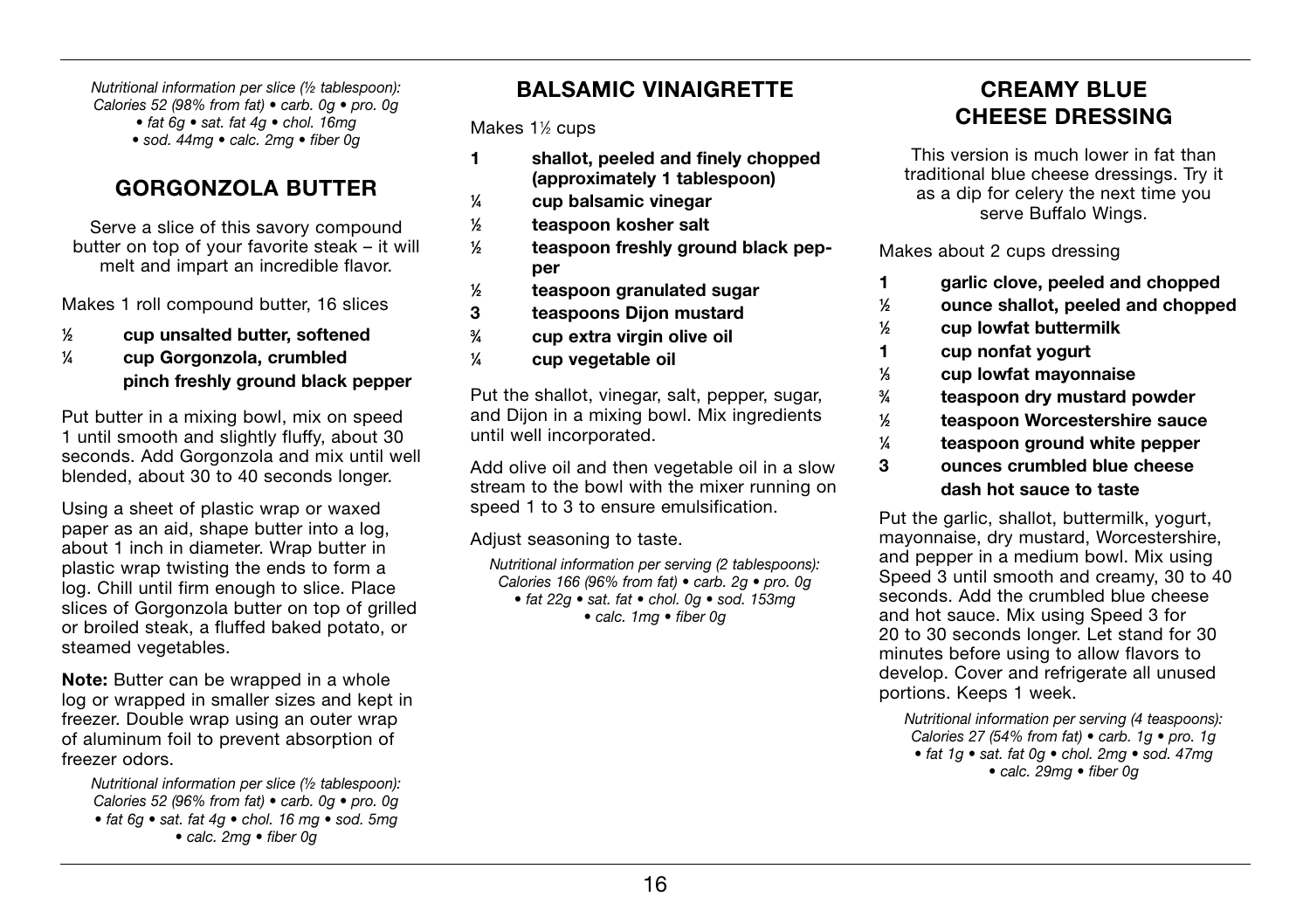#### PARMESAN PEPPERCORN DRESSING

This dressing is not only good on salads, but is a perfect spread for sandwiches, from smoked turkey to roast beef. It can be used as a dip for vegetables or even served alongside roasted meats.

Makes 1½ cups

- 1  $\frac{1}{2}$  cup reduced fat mayonnaise<br> $\frac{1}{2}$  cup reduced fat sour cream
- ⁄2 cup reduced fat sour cream
- $\frac{1}{6}$ ⁄2 cup finely grated Parmigiano Reggiano
- 1 teaspoon crushed black peppercorns
- 2 tablespoons chopped fresh basil
- 1 tablespoon red wine vinegar
- 1 teaspoon Dijon mustard
- 1 tablespoon finely chopped fresh parsley
- 11 ⁄2 teaspoons finely chopped shallot
- $\frac{1}{2}$ ⁄2 teaspoon lemon juice

Put all ingredients in a medium mixing bowl and mix on Speed 2 until thoroughly combined, about 1 minute.

Nutritional information per serving (2 tablespoons): Calories 61 (65% from fat) • carb. 3g • pro. 2g  $\bullet$  fat 4q  $\bullet$  sat. fat 1q  $\bullet$  chol. 8mq  $\bullet$  sod. 169mq  $\bullet$  calc. 66mg  $\bullet$  fiber 0g

### MISO GINGER DRESSING

This dressing is wonderful to make an Asian Slaw using shredded cabbage, bok choy, carrots, daikon, cucumbers and green onions, as well as to dress a traditional salad.

Makes about 2 cups

- 11 ⁄2 tablespoons miso\*  $\frac{1}{2}$ ⁄3 cup rice vinegar
- $\frac{1}{2}$ ⁄2 teaspoon mirin\*\*
- 1 teaspoon soy sauce
- 1 tablespoon finely chopped fresh ginger
- $\frac{1}{2}$ ⁄2 teaspoon finely chopped fresh garlic
- 1 teaspoon light brown sugar
- $1\%$ ⁄4 cups vegetable oil
- 1 teaspoon sesame oil

In a medium mixing bowl, mix miso and vinegar until well blended, smooth and homogenous using speed 2, about 1 to 2 minutes. Add mirin and soy sauce and mix to combine, about 20 seconds. Add ginger, garlic, and brown sugar and mix well, about 30 seconds.

With mixer on speed 1, add the vegetable oil and then the sesame oil in a slow, steady stream into the bowl and mix until totally emulsified and homogenous. Let stand 30 minutes or longer to allow flavors to blend before using. Store in an airtight container in the refrigerator. If dressing separates, mix on speed 2 until emulsified.

Nutritional information per serving (2 tablespoons). Calories 158 (97% from fat)  $\bullet$  carb. 1g  $\bullet$  pro. 0g • fat 17g • sat. fat 1g • chol. 0mg • sod. 80mg  $\bullet$  calc. 2mg  $\bullet$  fiber 0g

\*Miso (Japanese fermented soybean paste) can be purchased in most Asian/Japanese markets, natural food stores and in many well-stocked grocery stores. It is kept refrigerated in an airtight container.

\*\*Mirin is a low-alcohol sweet wine made from glutinous rice, also known as "rice wine." It is available in Asian/Japanese markets, and in the gourmet section of wellstocked grocery stores.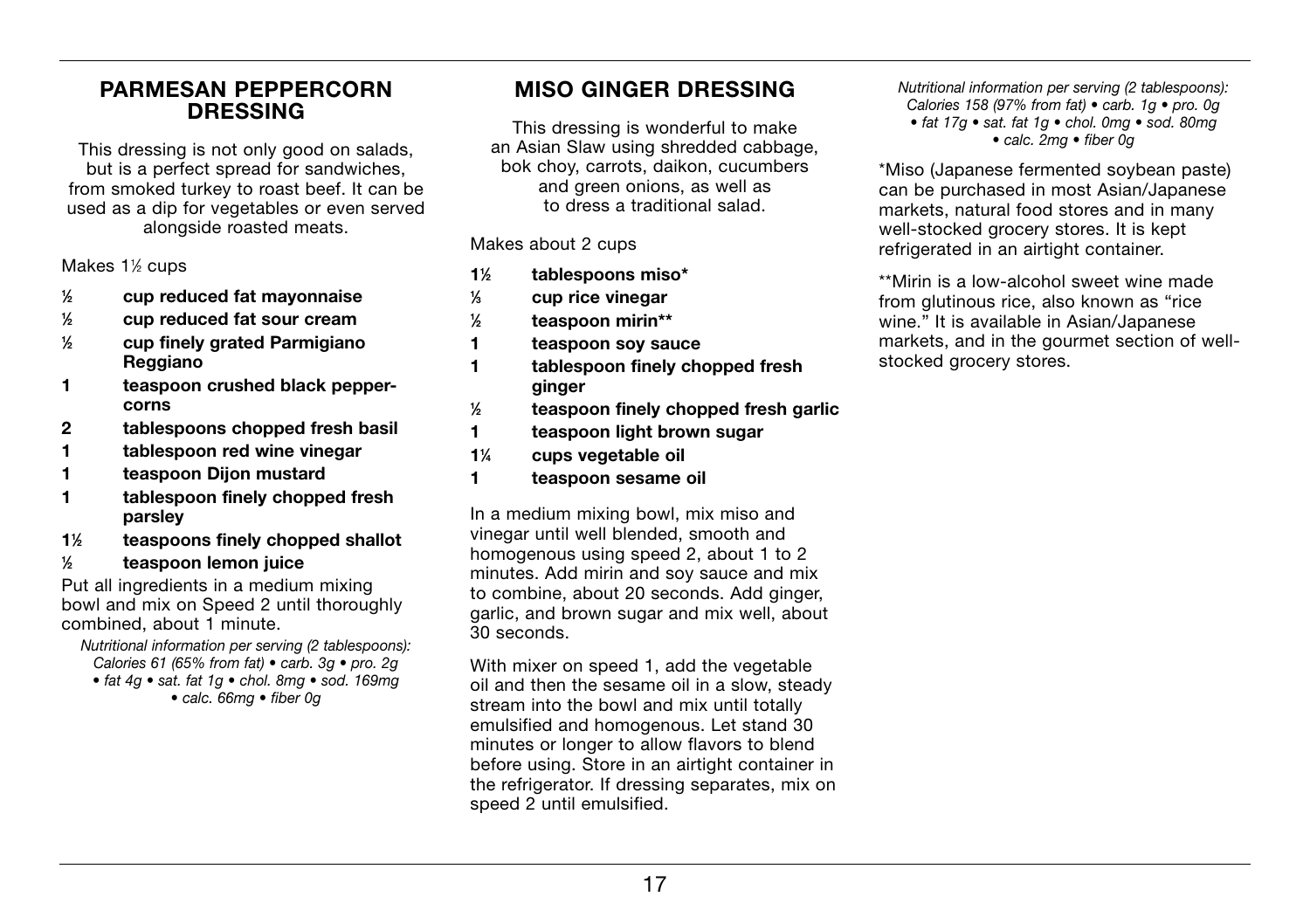### **CAPONATA**

Serve Caponata as an appetizer spread with pita chips or thinly sliced French bread. It is also a good dressing to use on a wrap-type sandwich.

Makes 1¼ cups

- 1 medium eggplant, about 1<sup>1/2</sup> pounds
- 2 tablespoons capers, drained
- 1 tablespoon finely chopped celery
- $\frac{1}{2}$ ⁄2 teaspoon finely diced red bell pepper
- 1 tablespoon finely chopped green onion
- 1 teaspoon chopped fresh basil
- 1 teaspoon chopped fresh mint
- 1 ⁄2 teaspoon finely chopped fresh parsley
- 2 tablespoons extra virgin olive oil
- 1 teaspoon fresh lemon juice dash red pepper flakes
- 1 teaspoon honey (if eggplant seems bitter)

Preheat oven to 400°F.

Pierce eggplant with fork all around the eggplant (about 8 times) and wrap in aluminum foil. Roast eggplant for approximately 45 minutes to 1 hour, until the eggplant is very soft and has collapsed. Unwrap and let cool.

When eggplant is cool to the touch (about 15 minutes) cut in half and spoon the soft

eggplant flesh into a mixing bowl; there will be approximately 1<sup>1/2</sup> cups of eggplant.

With mixer on speed 3, mix for about 2 minutes until the eggplant turns into an almost smooth consistency.

Add remaining ingredients and mix on speed 1 until just blended. Let stand 30 minutes before serving to allow flavors to blend. May be made ahead and refrigerated in an resealable container.

Nutritional information per serving (1/4 cup): Calories 72 (55% from fat)  $\bullet$  carb. 7g  $\bullet$  pro. 1g  $\bullet$  fat 5q  $\bullet$  sat, fat 1q  $\bullet$  chol, 0q  $\bullet$  sod, 112mq  $\bullet$  calc. 15mg  $\bullet$  fiber 3g

### SMASHED POTATOES

Makes 4 cups / eight ½-cup servings

- 2 pounds red potatoes, scrubbed
- $2<sup>1</sup>$ ⁄2 ounces herbed goat cheese cut into 8 pieces
- 2 tablespoons unsalted butter
- $\frac{1}{4}$ ⁄4 cup whole milk
- 1 ⁄2 teaspoon kosher salt
- $\frac{1}{4}$ ⁄4 teaspoon freshly ground black pepper

Cut unpeeled potatoes into 1-inch pieces as uniform as possible. Put in a large saucepan. Add cold water to cover and a large pinch of salt. Over high heat, bring to a boil. When boiling, reduce heat to medium low and simmer until potatoes are very soft, about 25 minutes.

Drain potatoes and return to saucepan, mix on speed 3 until completely mashed, about 2 minutes. Add cheese, butter, milk, salt, and pepper and mix on speed 4 until fully incorporated and fluffy, about 1 minute.

Transfer to a warm bowl and serve immediately.

Nutritional information per serving: Calories 167 (36% from fat)  $\bullet$  carb. 24g  $\bullet$  pro. 4g  $\bullet$  fat 7g  $\bullet$  sat, fat 5g  $\bullet$  chol, 19mg  $\bullet$  sod, 258mg  $\bullet$  calc. 27mg  $\bullet$  fiber 2g

### TWICE-BAKED POTATOES WITH PARMESAN

Makes 8 servings

- 8 baking potatoes (8 ounces each), scrubbed
- 2 teaspoons olive oil
- 2 tablespoons unsalted butter
- 1 cup chopped onion (about 3 ounces)
- $\frac{1}{2}$ ⁄2 teaspoon kosher salt, divided
- $\frac{1}{4}$ ⁄4 teaspoon freshly ground black pepper, divided
- 1 cup part skim ricotta
- 1 cup shredded provolone (4 ounces)
- $\frac{1}{2}$ ⁄2 cup freshly grated Parmesan
- 1 tablespoon Italian herb blend

Preheat oven to 400ºF. Pierce each potato several times with a fork or a knife tip; rub each potato with 1 ⁄4 teaspoon of the olive oil. Bake the potatoes in preheated oven until fork-tender, about 1 hour. While potatoes are baking, prepare onion mixture (below).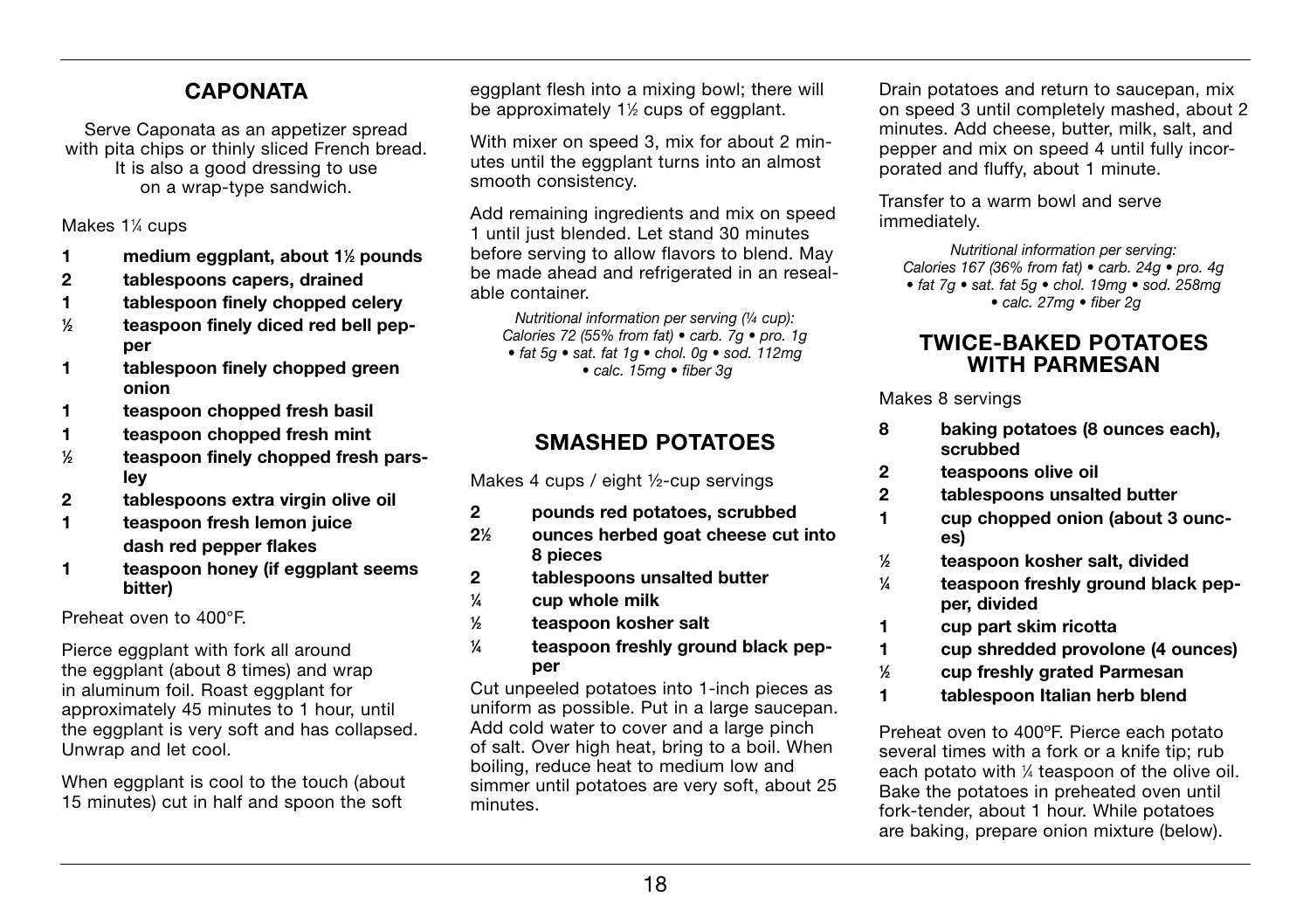Remove potatoes from oven and place on a rack until cool enough to handle. Reduce oven temperature to 375°F.

Onion Mixture: Melt butter over medium heat in an 8-inch skillet, add chopped onions and sauté until softened, 10 minutes. Season with 1/4 teaspoon salt and 1/8 teaspoon pepper. Reduce heat to low and cook for 30 to 40 minutes, or until nicely browned and caramelized. Reserve.

When potatoes are cool enough to handle. cut off the top third of each potato and scoop all the flesh from tops. Scoop out bottoms leaving a ¼-inch shell, reserving potato skin shells. Place the potato pulp in a large mixing bowl.

Using speed 3, add ricotta to potatoes and mix for 1 minute. Add onions, mix on speed 2 for 1 to 2 minutes or until well mixed. Add provolone, Parmesan, Italian herb blend, remaining salt and pepper, and mix 30 seconds on speed 1 or until incorporated.

Divide the mixture among the reserved potato shells. Potatoes may be made up to this point, covered and refrigerated until ready to bake.

Arrange the potatoes on a jelly roll pan that has been lined with aluminum foil. Bake uncovered, until potatoes are hot and tops are golden brown and puffed, about 30 to 35 minutes (add 5 to 10 minutes for cold potatoes). Serve hot.

Nutritional information per serving: Calories 301 (47% from fat)  $\bullet$  carb. 25g  $\bullet$  pro. 16g • fat 16g · sat. fat 9g · chol. 41mg · sod. 548mg  $\bullet$  calc. 401mg  $\bullet$  fiber 2q

#### PARMESAN PEPPER BISCOTTI WITH WAI NUTS

These biscotti are a perfect companion to a glass of red wine.

Makes about 3 dozen

- $2\frac{1}{2}$ ⁄2 cups unbleached, all-purpose flour
- 1 teaspoon kosher salt
- 1 ⁄2 teaspoon freshly ground black pepper
- 1 teaspoon baking powder<br>4 tablespoons unsalted but
- tablespoons unsalted butter, room temperature
- $\frac{1}{4}$ ⁄4 cup extra virgin olive oil
- $1\%$ ⁄2 tablespoons granulated sugar
- 11 ⁄3 cups grated Parmigiano Reggiano
- 4 eggs, divided
- $\frac{1}{4}$ ⁄4 cup whole milk
- $2\frac{1}{2}$ ⁄2 teaspoons chopped fresh rosemary
- 1 ⁄2 cup walnuts, toasted kosher salt (optional)

Preheat oven to 350°F.

Put flour, salt, pepper, and baking powder in a small mixing bowl and set aside.

In a large mixing bowl, beat the butter with the olive oil using speed 2. Add the sugar and Parmesan and mix on speed 3 until the consistency is smooth. Add 3 of the eggs, one at a time, mixing until each egg is

incorporated before adding the next. Slowly add dry ingredients in 3 additions, mixing on low speed. Once all the dry ingredients are incorporated, add milk in a slow stream while the mixer is running. The mixture should resemble a soft dough. Finally, mix in the rosemary and walnuts. Turn dough out onto lightly floured surface and knead with your hands for a few minutes. Cut dough into 2 equal pieces, shaping each into 12 x 2 x 1-inch logs. Place on baking sheet with parchment. Beat final egg with 1 tablespoon of water and brush all over logs, and if you wish, sprinkle the tops with kosher salt.

Bake for 35 to 40 minutes until golden.

Remove from oven and slice the logs with a serrated knife into 1/8-1/4" slices. Return slices to baking sheet and bake for an additional 35 minutes on bottom rack of oven, flipping the biscotti halfway through baking so both sides are golden. Transfer to a wire rack and cool. When completely cooled, place in an airtight container to store.

Nutritional information per biscotti: Calories 94 (53% from fat)  $\bullet$  carb. 8g  $\bullet$  pro. 3g  $\bullet$  fat 6q  $\bullet$  sat. fat 2q  $\bullet$  chol. 30mg  $\bullet$  sod. 148mg  $\bullet$  calc. 57mg $\bullet$  fiber 0q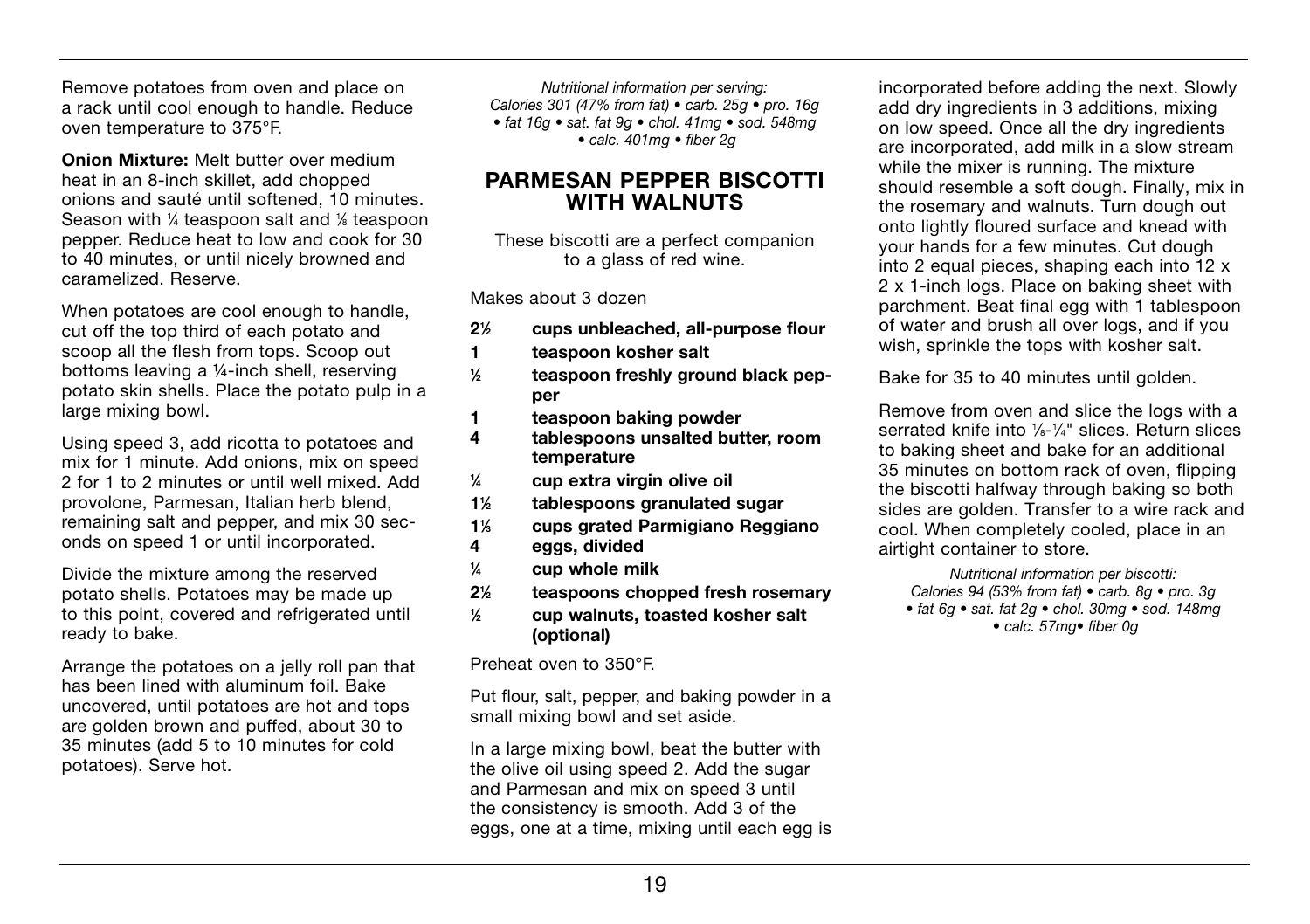# GORGONZOLA SOUFFLÉ

Makes one 8-cup soufflé

- $\frac{2}{3}$ ⁄3 cup walnuts, toasted and ground
- 5 eggs, whites and yolks separated into two mixing bowls
- 5 tablespoons unsalted butter
- 1 ⁄2 cup unbleached, all-purpose flour
- 11 ⁄2 cups whole milk
- 1 cup crumbled Gorgonzola cheese
- $\frac{1}{2}$ ⁄2 teaspoon kosher salt
- $\frac{1}{4}$ ⁄4 teaspoon freshly ground black pepper
- $\frac{1}{6}$ ⁄2 cup shredded mozzarella

Preheat oven to 350°F. Butter an 8-cup soufflé dish well, and coat with toasted ground walnuts; set aside.

Beat egg yolks using speed 1 for 30 seconds; reserve.

Melt butter in a saucepan. Add flour and stir with a wooden spoon until smooth and cook over medium heat for 2 minutes, stirring occasionally. Mix on speed 1 while adding the milk, about 1½ minutes, beating until smooth. Cook slowly, allowing the mixture to thicken, while mixing on speed 2 until the mixture becomes smooth and thick, approximately 5 minutes total. Add Gorgonzola and mozzarella and stir until melted and smooth. Remove from heat.

While mixing egg yolks on speed 1, spoon a small amount of the warm cheese mixture into the yolks and mix until smooth. Continue adding the warm cheese mixture

slowly to the yolks, while mixing (the mozzarella will be stringy).

Using the chef's whisk, beat the egg whites until soft peaks form, about 1<sup>1/2</sup> minutes starting on speed 1, gradually increasing to speed 5.

Using a large spatula fold the whites into the yolk/cheese mixture in three additions.

Pour into prepared soufflé dish and bake in the middle of oven until puffed over the rim of soufflé dish and golden, approximately 40 to 45 minutes. Serve immediately.

Nutritional information per serving (1 cup): Calories 207 (70% from fat)  $\bullet$  carb. 7g  $\bullet$  pro. 8g  $\bullet$  fat 16g  $\bullet$  sat. fat 7g  $\bullet$  chol. 118mg  $\bullet$  sod. 315mg  $\bullet$  calc. 139mg  $\bullet$  fiber 0q

### SOUFFLÉ ROLL WITH CHICKEN AND SPINACH FILLING

Although this recipe may be slightly timeconsuming, the results are well worth it for a perfect luncheon or brunch dish.

Makes 12 servings

nonstick cooking spray

- 4 tablespoons unsalted butter
- $\frac{1}{2}$ ⁄2 cup unbleached, all-purpose flour
- 2 cups whole milk
- $\frac{1}{2}$ ⁄2 teaspoon kosher salt ground white pepper
- 5 large eggs, separated
- 1 recipe Chicken and Spinach Filling (recipe follows)

Preheat oven to 400°F. Prepare 12" x 17" pan by coating the pan with nonstick cooking spray and dusting with flour to cover surface, discarding any excess. Line with a sheet of parchment paper.

Melt butter over medium low heat in a 2¾-quart saucepan. Add flour and stir with a wooden spoon, creating a roux – do not brown. Mix on speed 1 while adding the milk in a stream. Mix until smooth and blended, about 30 seconds. Stir in salt and pepper. Let the mixture warm slowly, allowing it to thicken, about 2 minutes, stirring occasionally. This makes a béchamel sauce.

While the béchamel is thickening, mix the yolks in a mixing bowl until smooth. Return the beaters to the béchamel on the stove and mix for about 2 minutes until the mixture is very thick and smooth. Very carefully, spoon about  $%$  cup of the béchamel into the yolks while mixing so that they will be tempered (this will keep them from curdling when added to the hot sauce). Continue adding the béchamel in small additions to the yolks until the mixture is fully incorporated.

Using the chef's whisk beat the egg whites until soft peaks form, using speed 1, gradually increasing to speed 7 for 1<sup>1/2</sup> minutes.

Fold the whites carefully with a large rubber spatula into yolk mixture in 3 additions. taking care to scrape the sides and bottom of the bowl. Finally, use the spatula to incorporate the mixture fully (scraping sides and bottom of bowl). Pour batter into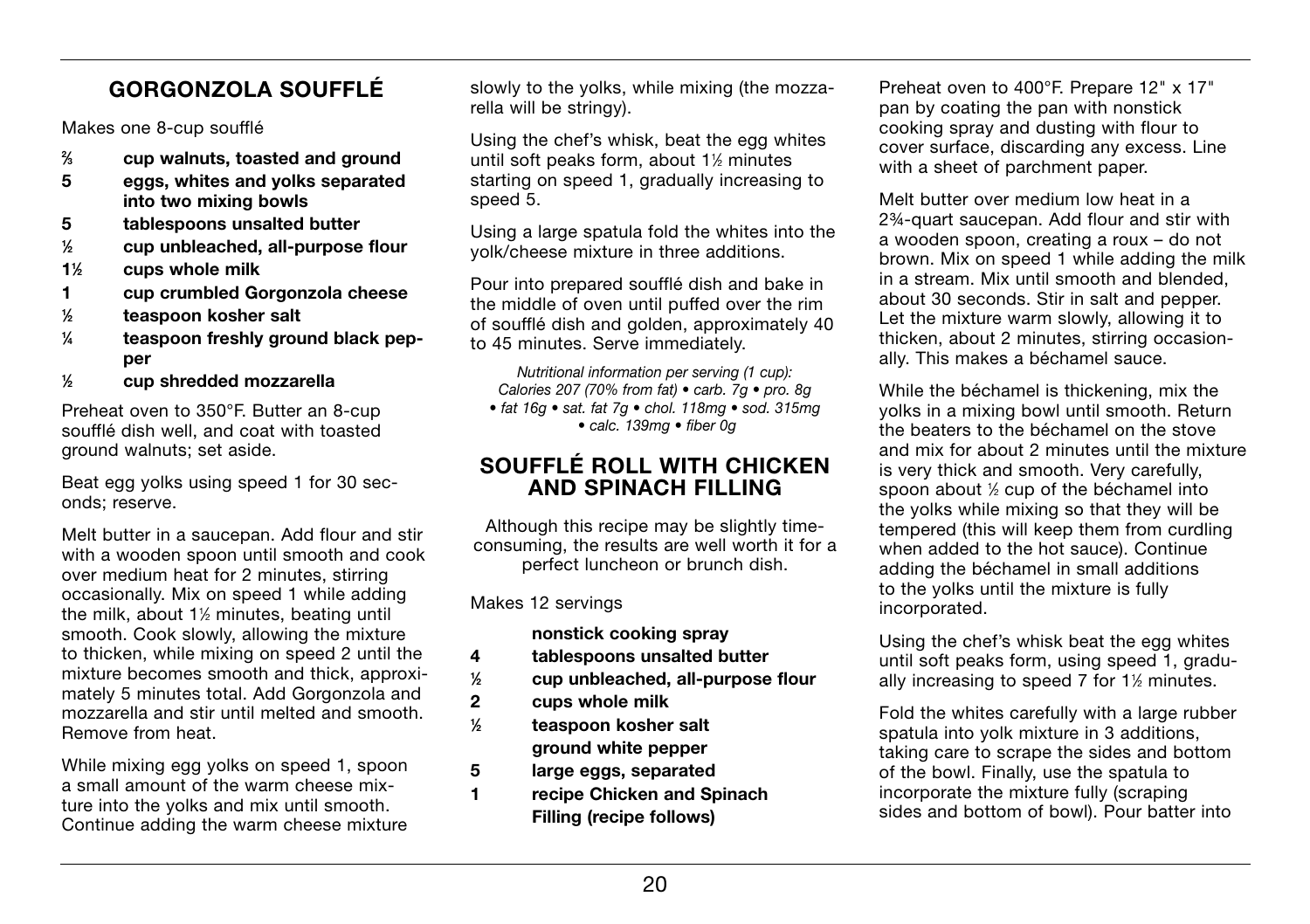# **RECETAS**

### **Conseios**

- Siempre lea la receta entera y prepare los ingredientes antes de empezar.
- · Para obtener resultados óptimos, no mida la harina al salir del paquete. Póngala en un tazón y mézclela antes de medirla. Si guarda la harina en un recipiente hermético, tamícela antes de medirla.
- · Utilice huevos, mantequilla y queso crema a temperatura ambiente: esto producirá resultados más homogéneos.
- · Si una receta incluye mantequilla, sáquela del refrigerador antes de empezar y córtela en pedacitos: esto le dará tiempo de llegar a temperatura ambiente. No derrita la mantequilla, a menos que la receta lo especifique: esto cambiaría el resultado final.
- Las mejores tortas de queso se preparan con huevos y queso crema a temperatura ambiente. Aunque su batidora es capaz de batir queso crema frío, hacerlo puede incorporar demasiado aire y hacer que la torta se agriete.
- Para preparar deliciosas natas montadas/ cremas batidas, utilice crema líquida para batir ("heavy cream") fría.
- · Monte las claras en un tazón de acero inoxidable o de cristal muy limpio. No se recomienda montar claras en un recipiente de plástico. Si es posible, utilice un recipiente de cobre
- · Utilice la velocidad 1 ó 2 para agregar

ingredientes secos como chispas de chocolate, nueces o pasas a una mezcla.

- · Separe las claras en otro recipiente que el recipiente donde piensa batirlas. Si cae vema en la clara, quarde el huevo para otro uso. El mínimo rastro de vema puede impedir que monten las claras.
- Lave el recipiente y los batidores cuidadosamente antes de montar claras. Rastros de grasa pueden impedir que monten las claras. Lave el recipiente y los accesorios cuidadosamente antes de empezar.
- · Si los ingredientes pegan al tazón, apaque la batidora y raspe el tazón con una espátula de goma.

Nota: a menos que una receta especifique que se debe utilizar el batidor profesional, siempre utilice los batidores regulares.

### "MUFFINS" DE CANELA

Estos sabrosos "muffins" son perfectos para el desayuno. Si desea, puede agregar arándanos azules o manzana picada a la receta.

Rinde 12 "muffins" o 24 mini "muffins"

sprav vegetal

- $\mathbf{R}$ cucharadas llenas (15 g) de azúcar ruhia
- $\overline{2}$ tazas (250 g) de harina común
- $\blacksquare$ cucharada de polvo de hornear
- $\blacksquare$ cucharadita de canela en polvo
- $1/a$ cucharadita de sal kosher
- $\overline{2}$ huevos grandes
- $\blacksquare$ taza (235 ml) de leche evaporada baja en grasa o leche entera (no utilice leche en polvo)
- taza (55 g) de mantequilla sin sal,  $1/a$ derretida y enfriada

Precalentar el horno a 375 °F (190 °C) y engrasar moldes para muffins (incluso si son antiadherentes) con spray yegetal.

Desmenuzar el azúcar moreno. Poner el azúcar, la harina, el polvo de hornear, la canela y la sal en un tazón mediano. Mezclar a velocidad 1 durante 30 segundos para combinar; reservar.

Romper los huevos en un tazón mediano. Batir a velocidad 3 durante aproximadamente 30 segundos. Sin dejar de batir, agregar la leche y la mantequilla: sequir batiendo a velocidad 3 durante 15 segundos. Incorporar ligeramente la mezcla a los ingredientes secos, usando la velocidad 1. Echar cucharadas de la mezcla en los moldes preparados. Meter al horno 18-20 minutos para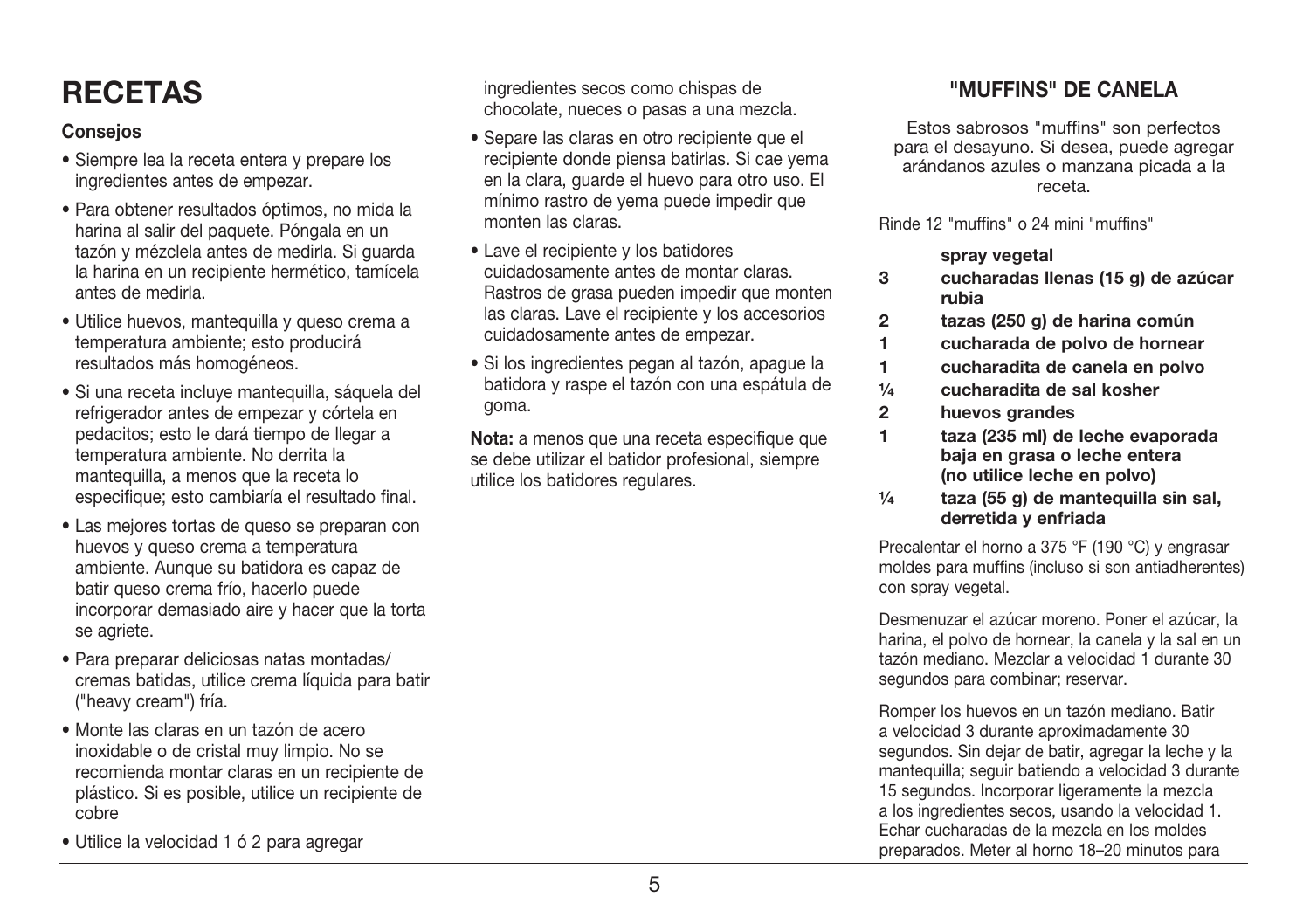"muffins" regulares o 14-16 minutos para mini "muffins". Servir tibios, con mantequilla de jarabe de arce y naranja (receta a continuación). Si desea. puede congelar los "muffins" (descongelarlos y recalentarlos antes de servir).

Información nutricional por porción  $(1$  "muffin" regular  $o$  2 mini "muffins"): Calorías 155 (29% de grasa) · Carbohidratos 22 g • proteínas 5 a • Grasa 5 a • Grasa saturada 3 a • Colesterol 46 mg · Sodio 208 mg · Calcio 141 mg

 $\bullet$  Fibra 1  $\alpha$ 

#### **MANTEQUILLA DE JARABE DE ARCE Y NARANJA**

Deliciosa crema para untar en panqueques. gofres/wafles, bizcochos o "scones".

Rinde 3/4 taza

- $1/2$ taza (115 g) de mantequilla sin sal, a temperatura ambiente
- $\overline{2}$ cucharadas de jarabe de arce puro (no utilice jarabe de azúcar o jarabe para panguegues) ralladura de una naranja

Colocar la manteguilla en un tazón mediano y batir a velocidad 5 durante aproximadamente 1 minuto. hasta obtener una mezcla suave y ligera. Agregar el jarabe de arce y la ralladura: batir a velocidad 5 durante 1 minuto adicional, hasta obtener una consistencia homogénea.

Información nutricional por porción (1 cucharada): Calorías 76 (88% de grasa) · Carbohidratos 2 g · proteínas 0 q · Grasa 8 q · Grasa saturada 5 q

- Colesterol 21 ma Sodio 1 ma Calcio 6 ma
- $\bullet$  Fibra 0  $\sigma$

#### **GAILETAS "GRAHAM" DE AVENA Y CHOCOLATE**

Rinde aproximadamente 45 galletas de 3 pulgadas  $(7 \text{ cm})$ 

- 1. taza (50 g) de galletas "Graham" molidas
- taza (80 g) de copos de avena (no 1. utilice avena instantánea)
- $11/2$ taza (185 g) de harina común
- cucharadita de bicarbonato de  $\blacksquare$ sodio
- $1/2$ cucharadita de sal kosher
- $\blacksquare$ taza (225 g) de mantequilla sin sal a temperatura ambiente. cortada en 16 pedacitos
- $3/4$ taza (150 g) de azúcar granulada
- $3/4$ taza llena (150 g) de azúcar rubio
- $\overline{2}$ huevos grandes
- $\overline{2}$ cucharaditas de extracto natural de vainilla
- taza (290 g) de chocolate semi- $12/3$ dulce ("semisweet") o con leche picado

Precalentar el horno a 350 °F (180 °C). Forrar dos placas para horno con papel sulfurizado.

Combinar las galletas molidas, la avena, la harina, el bicarbonato y la sal en un tazón pequeño. Mezclar a velocidad 1 durante 15 segundos para combinar: reservar.

Poner la manteguilla y el azúcar en un tazón grande. Mezclar a velocidad 1 durante 45-60 segundos, hasta obtener una mezcla cremosa. Sequir mezclando a velocidad 3 durante

aproximadamente 1 minuto. Agregar el huevo v la vainilla: mezclar a velocidad 2 durante 30 segundos. Agregar la mezcla de harina, en dos veces, y luego el chocolate: mezclar durante 20 segundos, hasta que todos los ingredientes estén combinados

Formar galletas de 2 cucharadas de mezcla (también se podrá usar una cuchara para servir helado no. 40) y disponerlas sobre las placas. Meter al horno por 9-10 minutos. Dejar enfriar sobre las placas durante 2 minutos, y luego terminar de enfriar sobre una reiilla.

Nota: si desea agregar nueces a la receta. sustituva nueces a la mitad del chocolate.

Información nutricional por galleta: Calorías 154 (42% de grasa) · Carbohidratos 21 g

- · proteínas 2 q · Grasa 7 q · Grasa saturada 4 q
- Colesterol 20 mg · Sodio 134 mg · Calcio 37 mg  $\bullet$  Fibra 1 a

#### **GALLETAS DE LIMÓN CON CHOCOLATE BLANCO Y NUECES DE MACADAMIA**

Rinde 40 galletas

- $2^{1/4}$ tazas (280 g) de harina común
- cucharadita de bicarbonato de  $\blacksquare$ sodio
- $\blacktriangleleft$ cucharadita de sal kosher
- cucharada de ralladura de limón  $\blacktriangleleft$ (parte amarilla únicamente)
- $\frac{3}{4}$ taza (150 g) de azúcar granulada
- $1/2$ taza llena (100 g) de azúcar rubia
- $\blacksquare$ taza (225 g) de manteguilla sin sal a temperatura ambiente.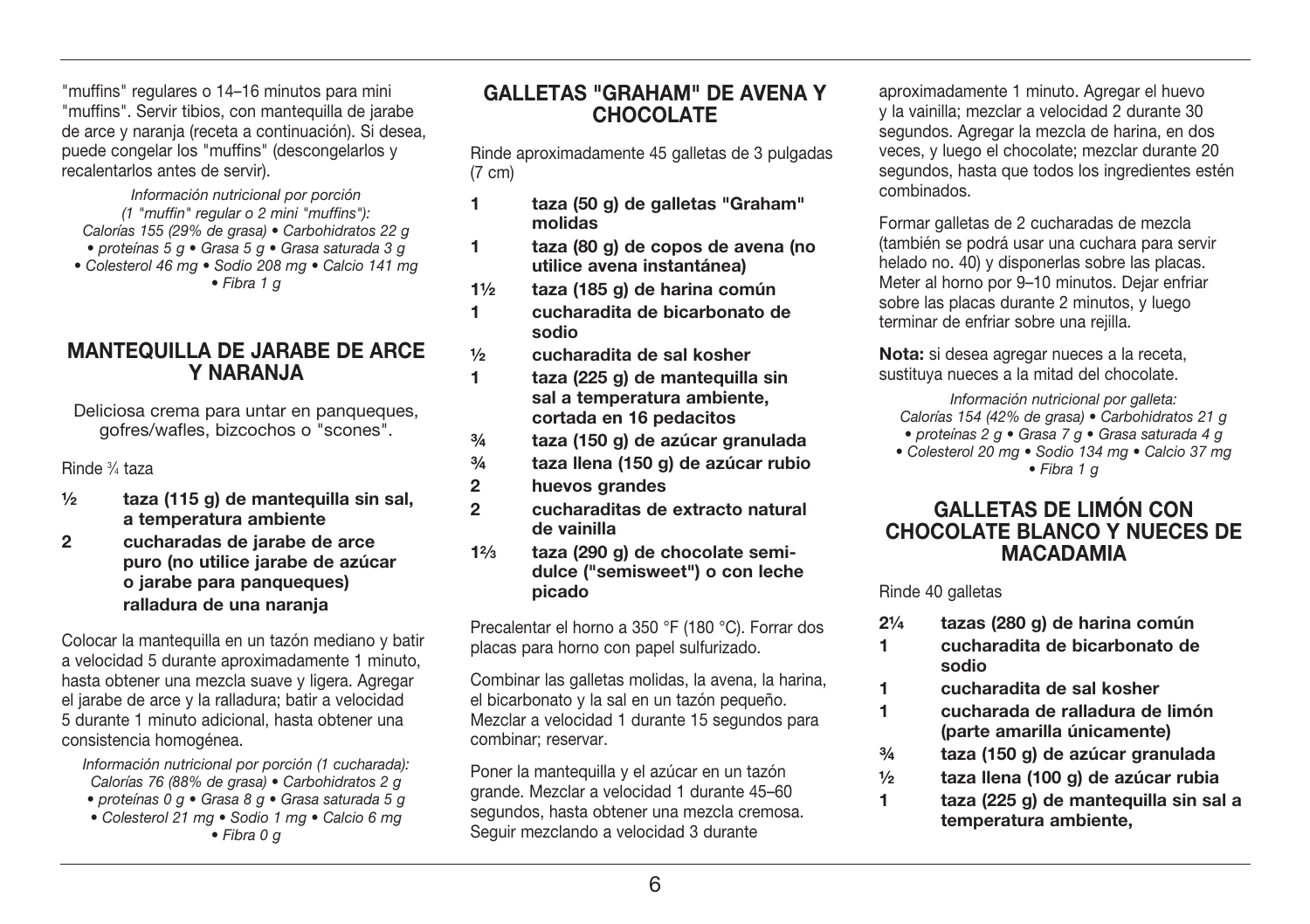en pedacitos de 1/2 pulgada

- $\mathfrak{p}$ huevos grandes, ligeramente hatidos
- $\blacksquare$ cucharadita de extracto natural de limón
- $1/2$ cucharadita de extracto natural de vainilla
- $2/3$ taza (115 g) de chispas de chocolate **blanco**
- $2/3$ taza (80 g) de nueces de Macadamia tostadas, picadas

Poner la harina, el bicarbonato, la sal y la ralladura en un tazón mediano. Mezclar a velocidad 1 durante 15 segundos, Reservar, Precalentar el horno a 350 °F (180 °C). Forrar dos placas para horno con papel sulfurizado.

Poner los dos tipos de azúcar y la mantequilla en un tazón mediano. Mezclar a velocidad 1 durante aproximadamente 11/2 minuto, hasta conseguir una mezcla suave y ligera. Agregar los huevos v los extractos: seguir mezclando durante 30 segundos. Agregar la mezcla de harina: mezclar a velocidad 2 durante 45 segundos, hasta que todos los ingredientes estén combinados. Raspar el tazón. Agregar las chispas de chocolate blanco v las nueces de Macadamia. Mezclar a velocidad 2 durante aproximadamente 30 segundos.

Formar galletas de 2 cucharadas de mezcla (también se podrá usar una cuchara para servir helado no. 40) y disponerlas sobre las placas, a una distancia de 3 pulgadas (7 cm) una de otra. Meter al horno por 15-16 minutos, hasta dorarse. Dejar enfriar sobre las placas durante 2-3 minutos. y luego terminar de enfriar sobre una reiilla. Conservar en un recipiente hermético.

Información nutricional por galleta:

Calorías 143 (56% de grasa) · Carbohidratos 15 g

- · proteínas 2 q · Grasa 9 q · Grasa saturada 4 q
- · Colesterol 24 mg · Sodio 95 mg · Calcio 19 mg  $\bullet$  Fibra 1  $\alpha$

#### **GALLETAS DE MANTEQUILLA CON CHISPAS DE CHOCOLATE**

Rinde aproximadamente 4 docenas de galletas

- taza (225 g) de mantequilla sin sal.  $\blacksquare$ a temperatura ambiente
- $3/4$ taza llena (150 g) de azúcar rubio
- $11/2$ cucharadita de extracto natural de vainilla
- tazas (250 g) de harina común  $\overline{2}$
- $\blacksquare$ taza (175 g) de mini chispas de chocolate un poco de azúcar granulada para

esparcir

Precalentar el horno a 350 °F (180 °C).

Colocar la mantequilla y el azúcar en un tazón mezclar a velocidad 1 durante 30 segundos. Ajustar la velocidad al nivel 3 y mezclar durante 3 minutos adicionales, hasta obtener una mezcla suave y ligera. Raspar el tazón, agregar la vainilla y mezclar durante 30 segundos adicionales. Esparcir la mitad de la harina encima de la mezcla y mezclar a velocidad 1 durante 20 segundos. Espolvorear el resto de la harina y seguir mezclando durante aproximadamente 45 segundos, hasta conseguir una masa. Incorporar las chispas de chocolate, usando la velocidad 1.

Formar bolitas de masa de 1¼ pulgada (3 cm) y disponerlas en la bandeja, 3 pulgadas (7 cm)

anarte una de otra. Meter el fondo de un vaso enmantecado en azúcar y aplastar cada galleta hasta que tenga % pulgada (1 cm) de espesor. Meter al horno durante 12 minutos, hasta que las orillas empiecen a dorarse.

Dejar enfriar sobre las placas durante 2 minutos, y luego terminar de enfriar sobre una reiilla.

Conservar en un recipiente hermético.

Información nutricional por galleta: Calorías 79 (57% de grasa) • Carbohidratos 8 g • proteínas 1 g · Grasa 5 g · Grasa saturada 3 g · Colesterol 10 mg · Sodio 1 mg · Calcio 4 mg · Fibra  $0<sub>a</sub>$ 

#### "BISCOTTI" DE CHOCOLATE CON **ALMENDRAS**

Rinde aproximadamente 4 docenas

- tazas (310 g) de harina común  $21/2$
- $2/3$ taza (80 g) de cação amargo en polvo (preferiblemente Dutch process)
- cucharaditas de polvo de hornear  $\overline{2}$
- $1/2$ cucharadita de sal kosher
- $1/2$ taza (115 g) de manteguilla sin sal, a temperatura ambiente
- taza (100 g) de azúcar granulada  $\frac{1}{2}$
- $1/2$ taza llena (100 g) de azúcar rubia
- 3 huevos grandes

1

- $\overline{\mathbf{4}}$ onzas (115 g) de chocolate semiamargo ("bittersweet"), derretido y ligeramente enfriado
- taza (60 ml) de licor de naranja  $\frac{1}{4}$ 
	- cucharadita de extracto natural de vainilla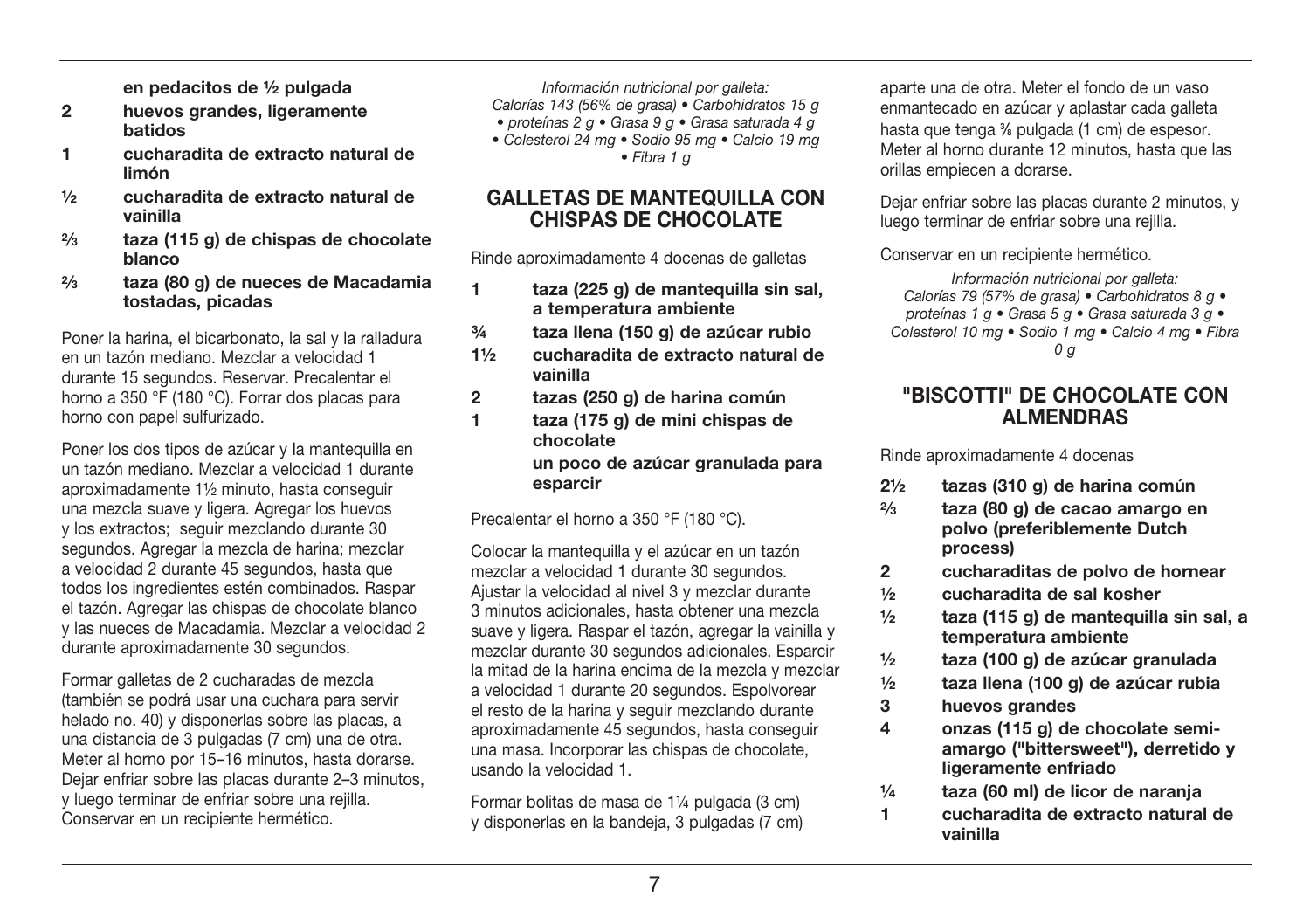- $1/a$ cucharadita de extracto natural de almendra
- taza (105 g) de palitos de almendras  $\blacksquare$ ("slivered almonds"). ligeramente tostados

Poner la harina, el cacao, el polvo de hornear y la sal en un tazón mediano. Mezclar a velocidad 1 durante 15 segundos. Colocar la manteguilla y el azúcar en un tazón grande: mezclar a velocidad 1 durante 5-10 minutos, hasta conseguir una mezcla ligera y clara. Agregar los huevos y la vema, uno a la vez, mezclando durante 10 segundos después de cada adición. Combinar el chocolate, el licor. la vainilla y los extractos. Agregar a la mezcla de mantequilla/huevo y mezclar durante 15 segundos (no mezclar demasiado).

Agregar la harina una taza a la vez, mezclando durante 15 segundos después de cada adición. Sequir mezclando hasta obtener una masa suave. Agregar las nueces. Formar un cuadro de masa de 9 x 9 pulgadas (22 x 22 cm). Cubrir con una película de plástico y refrigerar durante 1 hora, o hasta que esté firme.

Precalentar el horno a 350 °F (180 °C). Forrar una placa para horno con papel sulfurizado. Dividir la masa en tres porciones jouales, enharinarse las manos y formar una barra de 10 pulgadas (25 cm) de largo con cada porción. Disponer las barras sobre la placa para horno y aplastarlas hasta que tengan aproximadamente 2 pulgadas (5 cm) de ancho. Poner la clara en un tazón pequeño y batir a velocidad 2 hasta que esté espumosa. Cepillar las barras con la clara batida. Meter al horno por 30-35 minutos, hasta que estén firmes.

Retirar del horno y dejar enfriar sobre una rejilla durante 10 minutos. Ajustar la temperatura del horno a 450 °F (230 °C). Cortar cada barra en tiras diagonales de 1/2 pulgada (1,5 cm) y meter al horno por 15-20 minutos adicionales, hasta que los "biscotti" estén completamente secos. Dejar enfriar, sobre una reilla. Conservar en un recipiente hermético

Información nutricional por "biscotti": Calorías 106 (47% de grasa) · Carbohidratos 12 g · proteínas 2 g · Grasa 6 g · Grasa saturada 2 g · Colesterol 18 mg · Sodio 40 mg · Calcio 19 mg

 $\bullet$  Fibra 1  $\alpha$ 

#### **GALLETAS MOCA CON CHISPAS DE CHOCOLATE**

Rinde 31/2 docenas de galletas

- cucharada de café/expreso  $11/2$ instantáneo
- taza (180 g) de cação amargo en  $11/2$ polvo
- cucharadas de agua caliente  $\mathcal{P}$
- $21/a$ tazas (280 g) de harina común
- cucharadita de bicarbonato de  $11/a$ sodio
- $1/a$ cucharadita de sal kosher
- $\blacksquare$ taza (225 g) de manteguilla sin sal a temperatura ambiente. cortada en 8 pedacitos
- $3/4$ taza llena (150 g) de azúcar rubio
- $3/4$ taza (150 g) de azúcar granulada
- $\overline{2}$ huevos grandes
- $11/2$ cucharadita de extracto natural de vainilla
- taza (250 g) de chispas de chocolate  $1\frac{1}{2}$

semi-dulce ("semisweet") (también puede usar la mitad de chocolate blanco)

#### taza (100 g) de mitades de pacana  $\blacktriangleleft$ (tostadas o no)

Precalentar el horno a 350 °F (180 °C). Forrar dos placas para horno con papel sulfurizado. Combinar el café instantáneo, el cacao y el aqua en un tazón pequeño: reservar. Combinar la harina, el bicarbonato y la sal en un tazón pequeño: reservar.

Colocar la mantequilla y el azúcar en un tazón grande: mezclar a velocidad 3 durante 1-2 minutos, hasta conseguir una mezcla suave y ligera. Agregar la mezcla de café, los huevos y la vainilla: ajustar la velocidad al nivel 4 y batir durante aproximadamente 30 segundos para combinar. Agregar la harina y mezclar a velocidad 1 durante 30 segundos, hasta obtener una mezcla suave. Raspar el tazón con una espátula y mezclar durante 30 segundos adicionales. Agregar las chispas de chocolate y las pacanas: mezclar a velocidad 2 durante 20-30 segundos.

Formar galletas de una cucharada de mezcla (también se podrá usar una cuchara para servir helado no. 40) y disponerlas sobre las placas. Meter al horno por 16-18 minutos, hasta dorarse. Dejar enfriar ligeramente sobre la placa, y luego sobre una reilla. Conservar en un recipiente hermético

Información nutricional por galleta: Calorías 141 (57% de grasa) · Carbohidratos 14 g

- proteínas 1 g Grasa 9 g Grasa saturada 4 g
- Colesterol 17 mg · Sodio 86 mg · Calcio 8 mg • Fibra 2 ma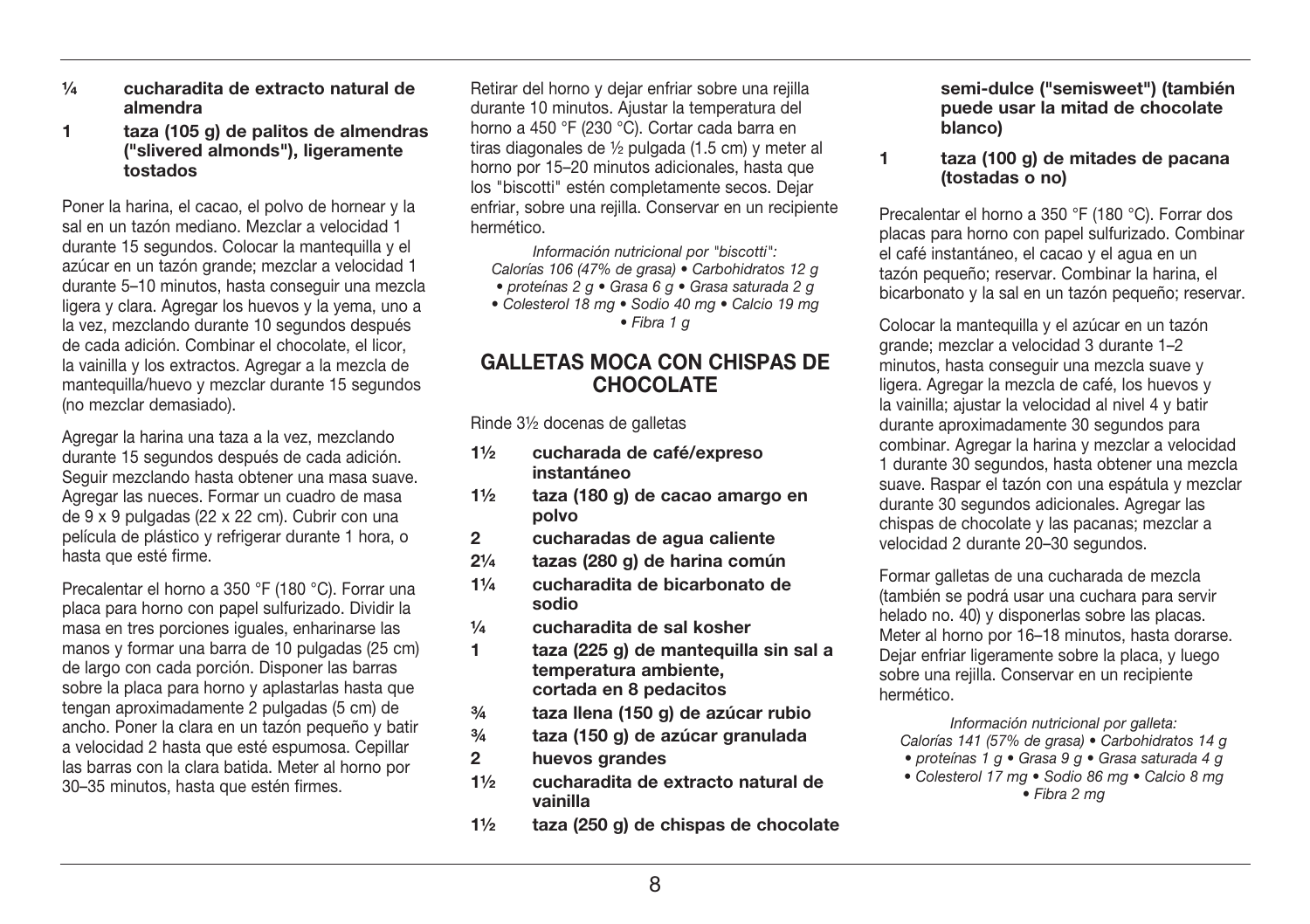### **TARTA DE QUESO "CAPPUCCINO"**

Rinde 12-16 porciones

#### sprav vegetal

- $\overline{2}$ cucharadas de café expreso instantáneo
- taza (120 ml) de crema líquida "half- $\frac{1}{2}$ and-half" (mitad leche/mitad crema)
- $\mathbf{R}$ cucharadas (45 g) de mantequilla sin sal. en pedazos
- $2^{1/2}$ tazas (500 g) de azúcar granulada
- $3/4$ taza (95 g) de harina común
- $1/a$ taza (30 g) de cação amargo en polvo
- cucharadita de canela en polvo  $\frac{1}{2}$
- $\frac{1}{4}$ cucharadita de polvo de hornear
- $\frac{1}{8}$ cucharadita de sal kosher
- $\blacksquare$ vema de huevo grande
- $16$ onzas (465 g) de queso crema regular, a temperatura ambiente
- $16$ onzas (465 g) de queso crema baio en grasa, a temperatura ambiente
- $\overline{\mathbf{4}}$ huevos grandes, a temperatura ambiente
- $\overline{2}$ cucharadas de maicena
- $\overline{2}$ cucharaditas de extracto natural de vainilla virutas de chocolate para decorar (opcional)

Combinar el café en polvo y la crema líquida en un tazón pequeño; reservar. Precalentar el horno a 350 °F (180 °C). Engrasar un molde desmontable de 9 x 3 pulgadas (42 x 30 cm) con spray vegetal.

Poner la mantequilla y 1/4 taza (30 g) del azúcar en un tazón mediano. Mezclar a velocidad 3 durante aproximadamente 1 minuto. Agregar la harina. el cacao. la canela, el polvo de hornear y la sal: mezclar a velocidad 1 para combinar. Agregar la vema: mezclar a velocidad 1 durante hasta que la mezcla adquiera la textura de una masa que se desmigaia. Comprimir la masa en el fondo del molde. Meter al horno por 10 minutos, hasta hincharse ligeramente. Nota: puede que el fondo de tarta se agriete: esto es normal. Dejar enfriar sobre una reilla. Una vez frío, forrar el exterior del molde con papel de aluminio.

Colocar el queso crema y el azúcar remanente en un tazón grande. Mezclar a velocidad 2 durante 11/2 minuto. hasta obtener una mezcla suave. Agregar los huevos, uno a la vez, mezclando a velocidad 1 durante 15 segundos después de cada adición. Raspar el tazón. Agregar la maicena v mezclar a velocidad 1 para combinar. Raspar el tazón. Agregar la mezcla de crema/café y la vainilla: mezclar a velocidad 2 hasta obtener una mezcla homogénea. Echar la mezcla sobre el fondo de tarta enfriado. Colocar el molde en una bandeia grande, meter al horno y agregar 1/2 pulgada (1.5) cm) de aqua caliente a la bandeia. Meter al horno por 60-70 minutos, hasta que la tarta se despeque de los lados del molde. Nota: el centro de la tarta estará suave y se moverá. Retirar del horno, quitar el papel de aluminio y dejar enfriar sobre una rejilla. Refrigerar durante 4 horas o más antes de servir. Decorar con virutas de chocolate si desea

Información nutricional por porción (basada en 16 porciones):

Calorías 368 (48% de grasa) · Carbohidratos 41 g

- · proteínas 8 q · Grasa 20 q · Grasa saturada 12 q
- · Colesterol 116 mg · Sodio 290 mg · Calcio 89 mg

#### Variación:

después de mezclar los ingredientes, agregar 3 onzas (85 g) de chocolate blanco picado y 3 onzas (85 g) de chocolate amargo picado; mezclar durante 15 segundos, usando la velocidad 1.

### **BIZCOCHO DE LIMÓN**

Rinde 16 porciones (una barra)

- tazas (250 g) de harina común 3
- $\overline{2}$ cucharaditas de polvo de hornear
- $1/2$ cucharadita de sal kosher
- $2/3$ taza (150 g) de mantequilla sin sal, derretida y enfriada
- tazas (400 g) de azúcar granulada  $\overline{2}$
- $3/4$ taza (175 ml) de jugo de limón fresco
- $1/a$ taza (30 g) de ralladura fina de limón (aproximadamente 4 limones)
- $\overline{\mathbf{A}}$ huevos grandes
- $\blacksquare$ cucharadita de extracto natural de vainilla
- taza (235 ml) de vogur de leche  $\mathbf{1}$ entera
- taza (60 g) de azúcar glasé.  $1/2$ tamizado

Precalentar el horno a 350 °F (180 °C). Preparar un molde de barra de 9 x 5 pulgadas (22 x 12 cm) con manteguilla y harina.

Tamizar la harina, el polvo de hornear y la sal en un tazón mediano: reservar.

Poner la mantequilla derretida y el azúcar en un tazón grande; mezclar a velocidad 3 durante 1 minuto. La mezcla tendrá una textura granulosa.

 $\bullet$  Fibra 1 a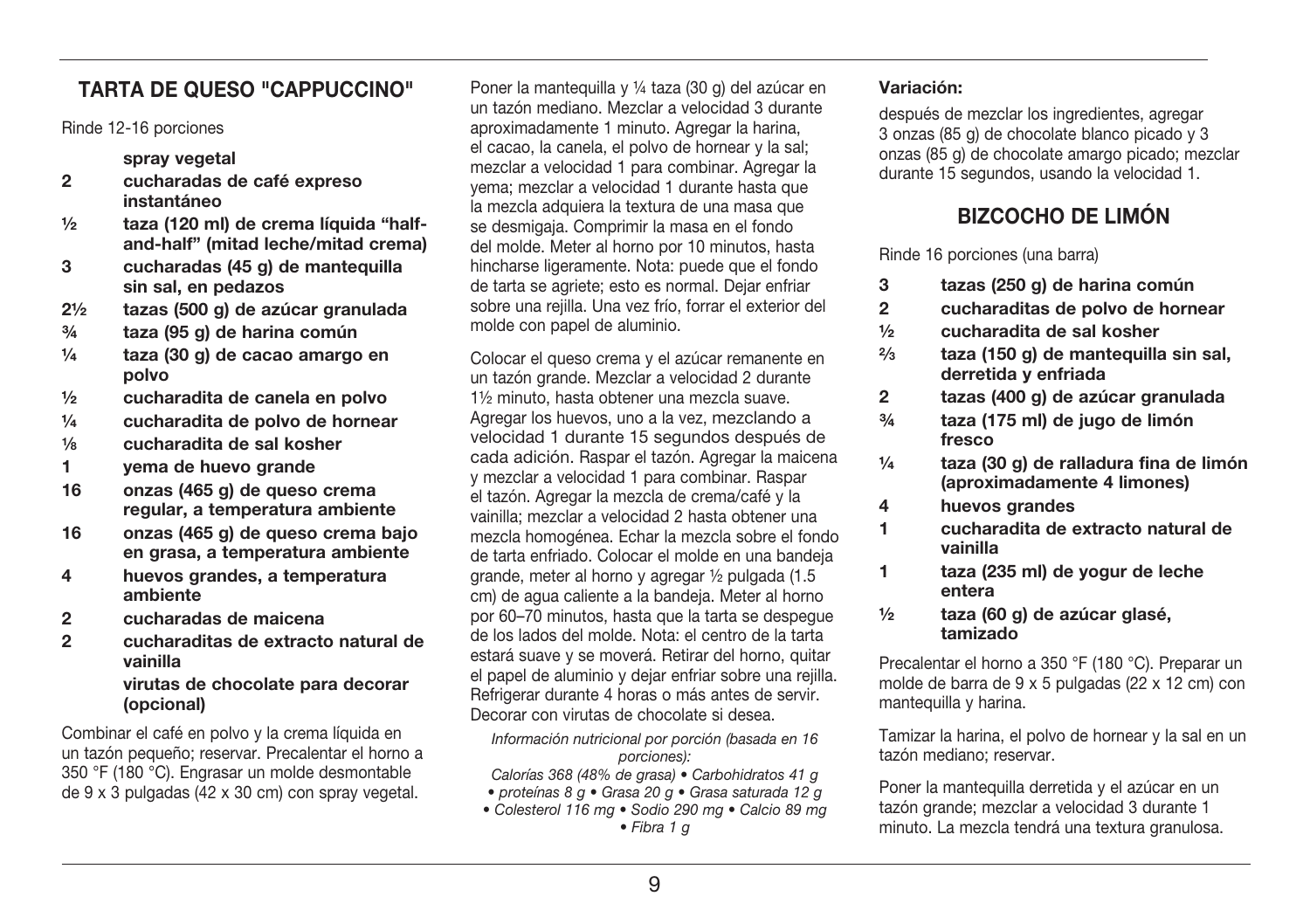Agregar 1/2 taza (120 ml) de jugo de limón y la ralladura, sin deiar de mezclar.

Añadir los huevos, uno por uno, y luego la vainilla.

Aiustar la velocidad al nivel 2 y agregar los ingredientes secos y el vogur, en tres adiciones. alternándolos y terminando con el vogur.

Verter la mezcla en el molde. Meter al horno, en el centro. Hornear durante 1 hora y 35 minutos. girando el molde a la mitad del tiempo. Averiguar si el pastel está listo después de 1 hora y 20 minutos. El pastel está listo cuando un probador sale limpio.

Mientras el pastel está en el horno, preparar el glaseado: combinar 1/4 taza (60 ml) de jugo de limón con el azúcar glasé. Mezclar hasta que la mezcla adquiera un color uniforme blanco: reservar.

Permitir que el pastel enfríe durante aproximadamente 10 minutos. Desmoldarlo y ponerlo sobre un plato con un borde. Pinchar la parte superior del pastel, especialmente las grietas, con un palillo. Esparcir el glaseado encima del pastel, repartiéndolo con una espátula o una brocha para que cubra completamente la parte superior y los lados. Poner el pastel sobre una rejilla y permitir que se enfríe completamente antes de cortarlo.

Información nutricional por porción: Calorías 294 (29% de grasa) • Carbohidratos 49 g · proteínas 5 a · Grasa 10 a · Grasa saturada 6 a • Colesterol 75 mg · Sodio 131 mg · Calcio 32 mg  $\bullet$  Fibra 1  $\alpha$ 

### TORTA "CHIFFON" DE CÍTRICOS

Rinde 16-20 porciones

- $\overline{7}$ huevos grandes
- 1. cucharadita de jugo de limón fresco
- $11/2$ taza (300 g) de azúcar granulada
- $\overline{2}$ tazas (250 g) de harina común
- $\blacksquare$ cucharadita de polvo de hornear
- $1/a$ cucharadita de sal kosher
- cucharada de ralladura fina de limón 1.
- $\blacksquare$ cucharada de ralladura fina de narania
- $3/4$ taza (175 ml) de jugo de naranja fresco
- $1/2$ taza (120 ml) de aceite vegetal sin sabor o de aceite de almendra o de nuez
- $1\frac{1}{2}$ cucharadita de extracto natural de vainilla
- $\blacksquare$ cucharadita de extracto natural de almendra

#### azúcar glasé y glaseado de narania y albaricoque (receta a continuación) para decorar

Precalentar el horno a 325 °F (160 °C). Preparar un molde para pastel de ángel o un molde de rosca de 10 pulgadas (25 cm), preferiblemente de una pieza.

Colocar las claras en un tazón de acero inoxidable o de vidrio grande. Instalar el batidor profesional sobre la batidora. Batir las claras hasta que estén ligeras y espumosas (empezando a velocidad 1 v aumentando progresiyamente la velocidad al nivel 7); agregar entonces el jugo de limón. Seguir batiendo durante aproximadamente 3 minutos, agregando gradualmente 1/2 taza (100 g) del azúcar, hasta que las claras estén espesas y opacas. Sequir batiendo durante aproximadamente 7 minutos, hasta obtener picos firmes. Reservar.

Colocar el azúcar remanente, la harina, el polvo de hornear y la sal en un tazón grande. Instalar los batidores Mezclar a velocidad 1 durante 10 segundos. Colocar las vemas, la ralladura, el jugo. el aceite y los extractos en un tazón mediano. Mezclar a velocidad 3 durante 30 segundos: raspar el tazón. Formar un pozo en el centro de los ingredientes secos. Agregar la mezcla de vemas: mezclar a velocidad 3 durante 1 minuto, hasta conseguir una mezcla suave.

Incorporar 1 taza (235 ml) de las claras batidas. usando una espátula, y luego incorporar delicadamente el resto de las claras, un tercio a la vez. Echar la mezcla en el molde y meter al horno durante 60 minutos, hasta que un probador salga limpio. Retirar del horno e invertir el molde inmediatamente sobre una reiilla. Deiar enfriar al revés durante 21/2-3 horas. Desmoldar la torta. pasando el filo de un cuchillo largo alrededor del molde. Utilizar un pincho largo para soltar el pastel del orificio central. Desmoldar la torta. Envolver en plástico y conservar a temperatura ambiente durante hasta 2 días (o hasta 4 días en el refrigerador). Para congelar, envolver en dos capas de plástico. Espolvorear con azúcar glasé y rociar con glaseado de naranja y albaricoque antes de servir.

Información nutricional por porción (basada en 18 porciones):

- Calorías 194 (37% de grasa) · Carbohidratos 27 g
- · proteínas 3 q · Grasa 10 q · Grasa saturada 1 q • Colesterol 83 mg · Sodio 282 mg · Calcio 93 mg  $\bullet$  Fibra 0  $\sigma$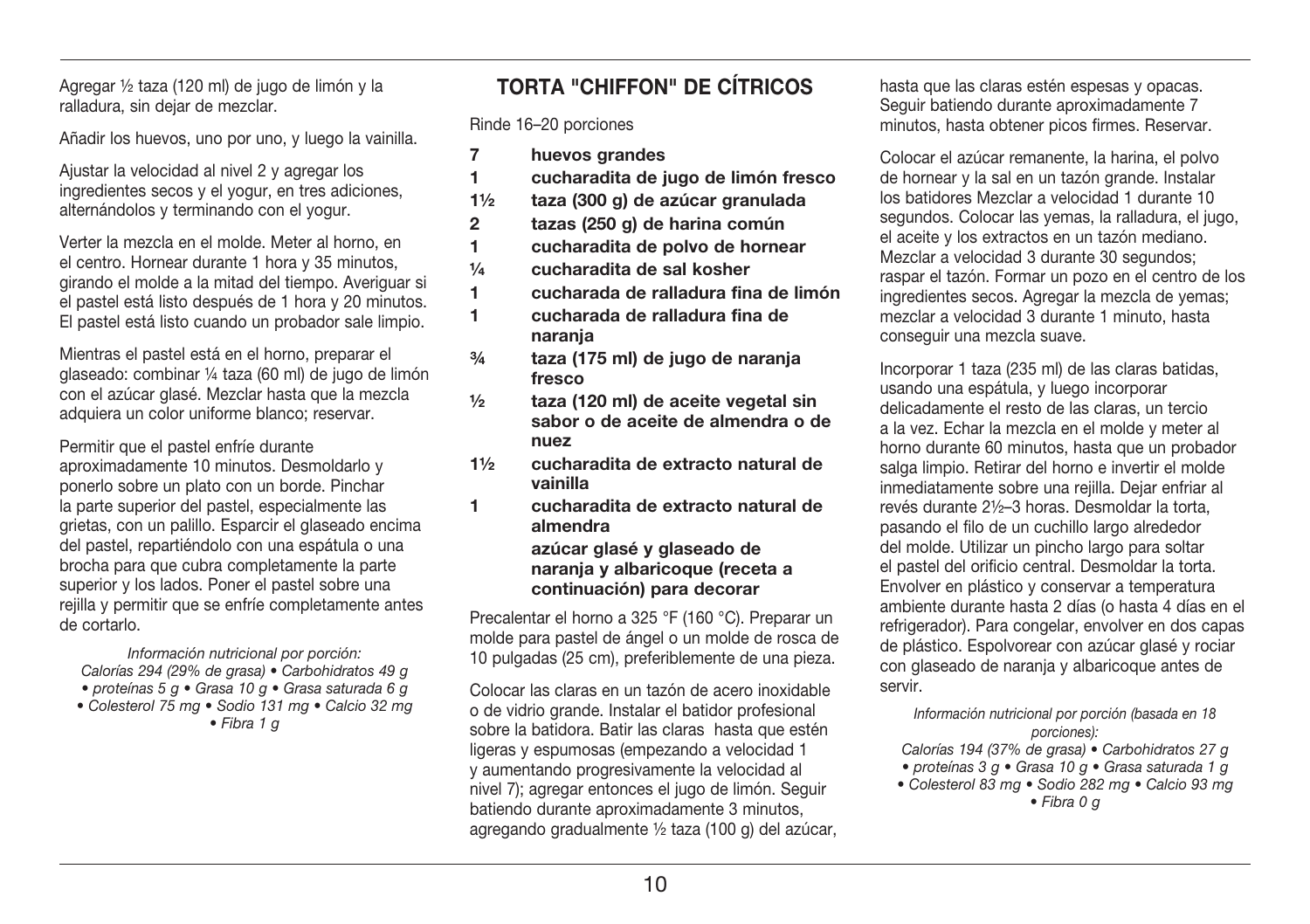#### GLASEADO DE NARANJA Y **ALBARICOQUE**

Binde 1/<sub>2</sub> taza (120 ml)

- ½ taza (115 g) de mermelada de albaricoque/chabacano/damasco
- 2 cucharadas de licor de naranja
- 1 cucharadita de jugo de limón fresco

Combinar la mermelada, el licor y el jugo de limón en un tazón pequeño. Instalar los batidores. Batir a velocidad 7 durante 1 minuto. Usar como es o colar

Información nutricional por porción (aproximadamente 11/3 cucharadita): Calorías 28 (1% de grasa) • Carbohidratos 7 g • proteínas 0 q · Grasa 0 q · Grasa saturada 0 q • Colesterol 0 mg · Sodio 4 mg · Calcio 2 mg  $\bullet$  Fibra 0  $\sigma$ 

### PASTEL MOCA

Rinde 12 porciones: dos capas de 9 pulgadas (22 cm) de diámetro

- 1¾ taza (220 g) de harina común, más un poco más para espolvorear
- 2 tazas (400 g) de azúcar granulada
- ¾ taza (90 g) de cacao amargo en polvo
- 2 cucharaditas de bicarbonato de sodio
- 1 cucharadita de polvo de hornear
- 1 cucharadita de sal kosher
- 2 huevos grandes
- 1 taza (235 ml) de café preparado
- 1 taza (245 g) de suero de leche ("buttermilk")

8 cucharadas (115 g) de mantequilla sin sal, derretida y enfriada (+ 1 cucharada para engrasar el molde) 1 cucharadita de extracto natural de vainilla glaseado moca (receta a continuación)

Colocar la reiilla del horno en el centro del mismo y precalentar el horno a 350 °F (180 °C). Engrasar dos moldes redondos de 9 pulgadas (22 cm) con mantequilla y cubrir el fondo con un círculo de papel sulfurizado o papel encerado. Engrasar el papel sulfurizado con mantequilla y espolvorear con harina, sacudiendo el exceso.

Colocar la harina, el azúcar, el cacao, el bicarbonato, el polvo de hornear y la sal en un tazón mediano: mezclar a velocidad 1 durante 20 segundos. Hacer un pozo en el centro y agregar los huevos, el café, el suero de leche, la mantequilla v la vainilla. Batir a velocidad 3 durante 2 minutos (la mezcla estará líquida). Echar la mezcla en los  $m$ nddes

Meter al horno por 30-40 minutos, o hasta que un probador salga limpio. Dejar enfriar durante 10 minutos, y luego desmoldar. Dejar enfriar sobre una reiilla. Cubrir con glaseado moca.

### GLASEADO MOCA

Rinde aproximadamente 21/2 tazas (590 ml), suficiente para cubrir dos capas de 9 pulgadas (22 cm)

- ¾ taza (175 ml) de crema líquida para batir ("heavy cream")
- ½ taza (115 g) de mantequilla sin sal
- ½ taza (100 g) de azúcar granulada
- 12 onzas (340 g) de chocolate semidulce ("semisweet"), picado grueso
- ½ cucharadita de café expreso instantáneo
- 1 cucharadita de extracto natural de vainilla

Poner todos los ingredientes en una cacerola, a fuego medio. Calentar hasta que la mezcla empiece a hervir. Reducir el fuego y batir a velocidad 2 hasta que el chocolate esté completamente derretido y que la mezcla esté suave, cremosa y homogénea. Esto debería tomar aproximadamente 8 minutos.

Colocar la mezcla en un tazón limpio, cubrir y refrigerar durante una hora antes de usar. Nota: el glaseado puede prepararse por adelantado y conservarse en el refrigerador. Sacarlo el refrigerador una hora antes de usar.

Información nutricional por porción (aproximadamente 31/3 cucharadita): Calorías 151 (76% de grasa)  $\bullet$  Carbohidratos 9 g • proteínas 0 g · Grasa 13 g · Grasa saturada 8 g  $\bullet$  Colesterol 41 mg  $\bullet$  Sodio 7 g  $\bullet$  Calcio 12 mg  $\bullet$  Fibra 0  $\sigma$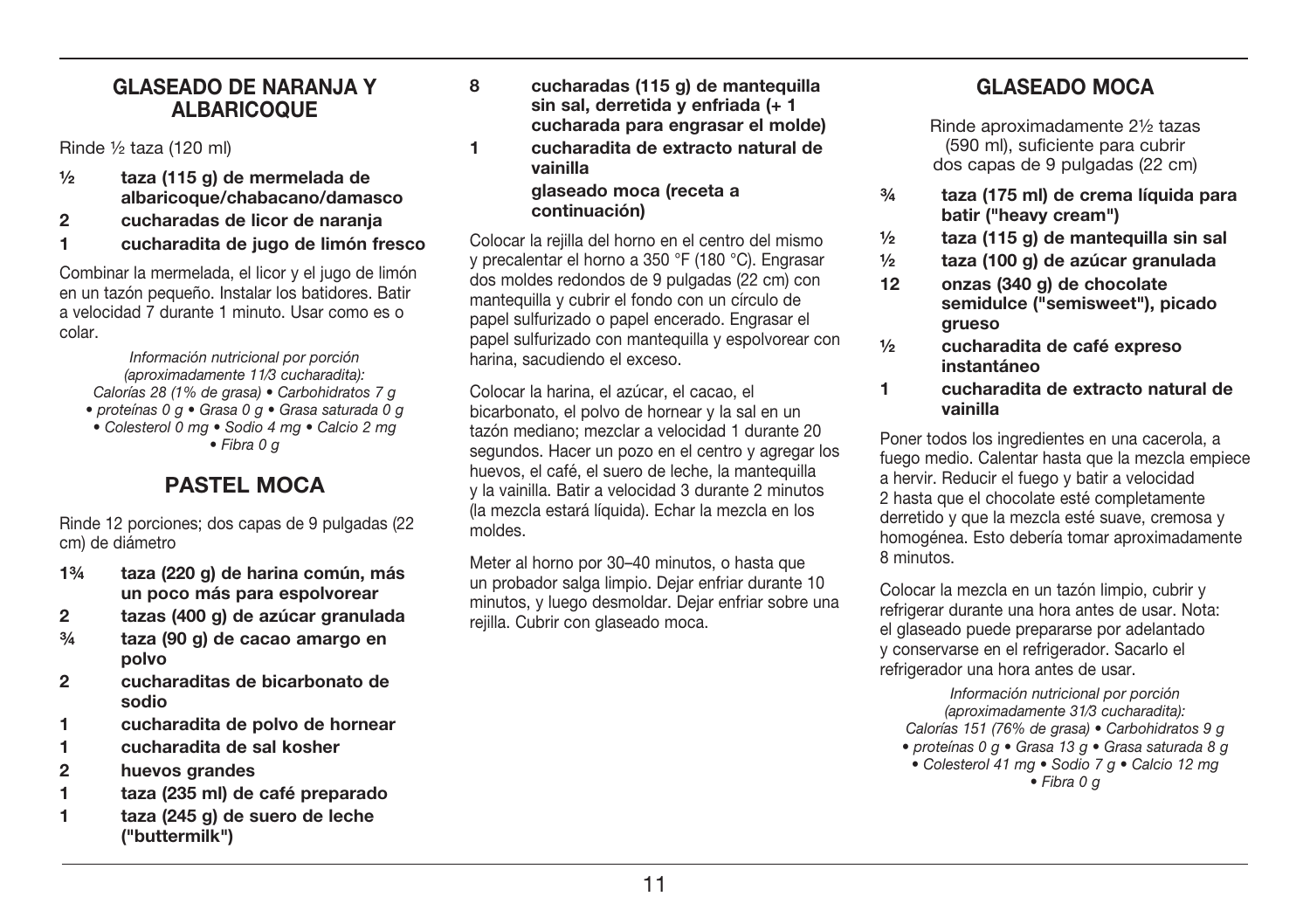#### **RRAZO DE GITANO DE MOLISSE DE** CHOCOL ATE

Rinde 12 porciones

#### spray vegetal

#### Mousse:

- $12$ onzas (340 g) de chocolate semidulce ("semisweet"), picado arueso
- tazas (590 ml) de crema líquida para  $2\frac{1}{2}$ batir ("heavy cream")
- $\blacksquare$ cucharada de licor de narania

#### Pastel:

- onzas (225 g) de chocolate semi-8 dulce ("semisweet")
- taza (60 ml) de café preparado  $\frac{1}{4}$
- 6 huevos grandes
- $3/4$ taza (150 g) de azúcar granulada
- $1/a$ taza (30 g) de harina común

#### Cobertura:

- $\blacksquare$ taza (235 ml) de crema líquida para batir ("heavy cream")
- 3 cucharadas de azúcar glasé
- $\blacksquare$ cucharadita de extracto natural de vainilla

Precalentar el horno a 350 °F (180 °C). Engrasar una charola para hornear de  $17 \times 12$  pulgadas (42 x 30 cm) con spray vegetal. Cortar una hoja de papel sulfurizado de 20 pulgadas (50 cm) de Jargo. Doblar la hoja para que quepa a lo ancho. Forrar la bandeia con el papel sulfurizado. Engrasar el papel levemente con spray vegetal.

#### Para preparar la mousse de chocolate:

Colocar el chocolate en un tazón de acero inoxidable. Calentar 1 taza (235 ml) de la crema hasta que empiece a hervir. Echarla encima del chocolate. Mezclar hasta que el chocolate esté completamente derretido: dejar enfriar a temperatura ambiente. Combinar el resto de la crema y el licor en un tazón mediano. Batir la mezcla a velocidad 4, usando el batidor profesional, hasta obtener picos firmes. Retirar el batidor profesional e instalar los batidores regulares. Usando la velocidad 1. incorporar delicadamente la crema batida a la mezcla de chocolate, en tres veces. Cubrir y refrigerar hasta el momento de usar

#### Para preparar el pastel:

Calentar el chocolate y el café a baño María hasta que el chocolate esté derretido. Dejar enfriar. Romper los huevos, separando las vemas v las claras en tazones diferentes. Agregar el azúcar a las vemas y batir a velocidad 4 durante aproximadamente 2 minutos, hasta obtener una mezcla clara y suave. Sin deiar de batir. agregar el chocolate derretido. Usar el batidor profesional para montar las claras a punto de nieve. Empezando a velocidad 1 y aumentando progresivamente la velocidad al nivel 7, batir las claras durante aproximadamente 11/2 minuto, hasta obtener picos firmes. Instalar los batidores sobre la batidora. Usando la velocidad 3, incorporar las claras a la mezcla de chocolate, en tres adiciones. Agregar la harina, tamizándola, y seguir mezclando justo hasta incorporarla. Raspar el tazón con una espátula de caucho para asegurarse de que los ingredientes estén completamente incorporados.

Esparcir la mezcla en el fondo de la charola preparada y meter al horno por 15 minutos.

Después de 15 minutos, apagar el horno y dejar el pastel adentro del mismo durante 5 minutos adicionales. Retirar del horno y cubrir con toallitas de papel humedecidas para que el pastel no se seque.

#### Para preparar la cobertura de crema batida:

Colocar la crema, el azúcar y la vainilla en un tazón v batir a velocidad 4 durante 11/2 minuto, hasta obtener picos suaves.

Esparcir la mousse encima del pastel, cubriendo toda la superficie (puede que sobre mousse).

Enrolle el pastel, con la avuda del papel sulfurizado

Congelar durante una hora, hasta que esté firme. Después de este tiempo, cubrir el pastel con la cobertura de crema, usando una espátula larga.

Congelar otra vez, hasta que esté firme. Servir después de 30-60 minutos, congelado (como helado o mousse helada), o frío (como mousse suave). Cortarlo con un cuchillo bien afilado. Decorar con frutas del bosque frescas, crema batida y rizos de chocolate.

Información nutricional por porción: Calorías 562 (64% de grasa) · Carbohidratos 47 g · proteínas 7 g · Grasa 42 g · Grasa saturada 25 g • Colesterol 201 ma · Sodio 64 ma · Calcio 73 ma  $\bullet$  Fibra 3  $\alpha$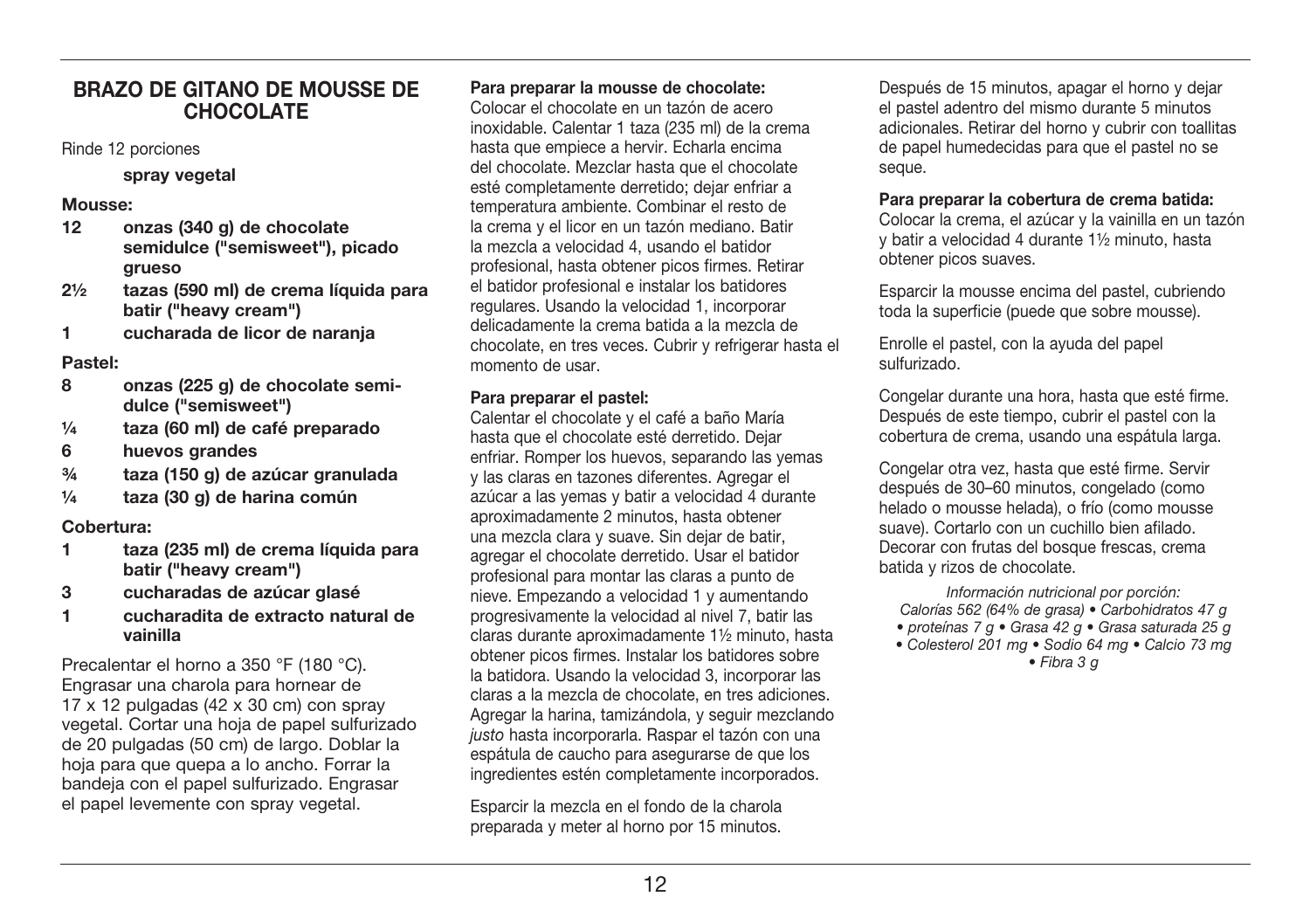### "SOUFFLE" DE CHOCOLATE

Binde 16 porciones (un pastel redondo de 10 pulgadas/25 cm)

- $\overline{2}$ cucharadas (30 g) de mantequilla  $sin sal + 1 cucharada (15a)$ adicional para engrasar el molde
- 6 onzas (170 g) de chocolate semiamargo ("bittersweet").
- $\overline{2}$ onzas (55 g) de chocolate semidulce ("semisweet")
- 9 huevos grandes
- $\overline{2}$ claras de huevo grande
- $1\frac{1}{4}$ taza (250 g) de azúcar granulada
- taza (40 g) de harina común  $1/2$

Precalentar el horno a 350°F (180 °C). Cortar un círculo de papel sulfurizado de 10 pulgadas (25 cm). Engrasar el fondo y las paredes de un molde de 10 pulgadas (25 cm). Espolvorear con harina. sacudiendo el exceso. Cubrir el fondo del molde con el papel sulfurizado: engrasar y espolvorear con harina

Derretir la mantequilla y el chocolate a baño María: reservar

Romper los huevos, separando las claras y las vemas en tazones diferentes. Agregar la clara extra a las claras. Agregar 34 taza (150 g) de azúcar a las vemas. Mezclar a velocidad 4 durante 11/2 minutos. hasta conseguir una mezcla clara y espesa: reservar. Usando el batidor profesional, batir las claras a velocidad 5 durante 1 minuto. Agregar el azúcar remanente y seguir batiendo durante 2 minutos adicionales, hasta conseguir picos suaves. Retirar el batidor profesional e instalar los batidores regulares. Usando la velocidad 1. incorporar

aproximadamente un cuarto de las claras a la mezcla de vemas, en tres veces. Raspar el fondo y las paredes del tazón para cerciorarse que los ingredientes están bien combinados. Tamizar la harina en la mezcla e incorporarla delicadamente. Agregar el resto de las claras, usando la misma técnica y raspando el fondo y las paredes del tazón con una espátula de caucho para cerciorarse que los ingredientes están bien combinados.

Echar la mezcla en el molde y meter al horno por aproximadamente 40 minutos, hasta que el pastel se hinche y que la superficie se agriete, pero que el pastel esté suave al toque.

Desmoldar el pastel, volteando el molde sobre un plato. Espolvorear con azúcar glasé tamizado. Servir caliente o tibio.

Información nutricional por porción: Calorías 195 (42% de grasa) • Carbohidratos 25 g

- proteínas 5 g · Grasa 10 g · Grasa saturada 5 g
- · Colesterol 123 mg · Sodio 43 mg · Calcio 22 mg  $\bullet$  Fibra 1  $\alpha$

### **TIRAMISI**I

Rinde 12 porciones (un pastel de 9 x 9 pulgadas/22 x 22 cm)

Sabayón de champaña:

- 3 vemas de huevo
- $\frac{1}{2}$ taza (100 g) de azúcar granulada
- $1/2$ taza (120 ml) de champaña
- $\mathbf{a}$ onzas (225 g) de queso Mascarpone, a temperatura ambiente
- $3/4$ taza (175 ml) de crema líquida para batir ("heavy cream")
- $1/a$ taza +  $3\frac{1}{2}$  cucharadas (75 ml) de licor de café
- cucharadita de extracto natural de  $1/a$ vainilla
- $\mathbf{3}$ tazas (710 ml) de café expreso o café fuerte
- $\blacksquare$ receta de "génoise" (receta a continuación)\*
- 3 onzas (85 g) de chocolate semidulce ("semisweet"), hechos rizos con un pelador de vegetales

#### Para preparar el sabavón:

Poner las vemas y el azúcar en un tazón. Usando los batidores, mezclar a velocidad 4 hasta obtener una mezcla clara y espesa. Poner el tazón en una cacerola llena de aqua hirviente. Usando el batidor profesional, batir a velocidad 2 ó 3, hasta obtener una mezcla espesa y ligera. Después de 11/2 minuto, agregar la champaña. Sequir batiendo durante 8 minutos, hasta que la mezcla hava triplicado en volumen y esté tibia. Retirar el tazón del agua y seguir batiendo durante 30 segundos para enfriar ligeramente: reservar.

Poner el queso Mascarpone en un tazón, y la crema en otro tazón. Batir el queso, usando los batidores, hasta que esté suave, Incorporar delicadamente a la mezcla de huevo, usando la velocidad 1. Usando el batidor profesional, batir la crema a velocidad 5, hasta conseguir picos suaves. Después de 1 minuto, agregar 11/2 cucharada del licor y la vainilla. Seguir batiendo durante aproximadamente 2 minutos, hasta conseguir picos suaves. Agregar la crema batida a la mezcla de vemas/Mascarpone, Obtendrá aproximadamente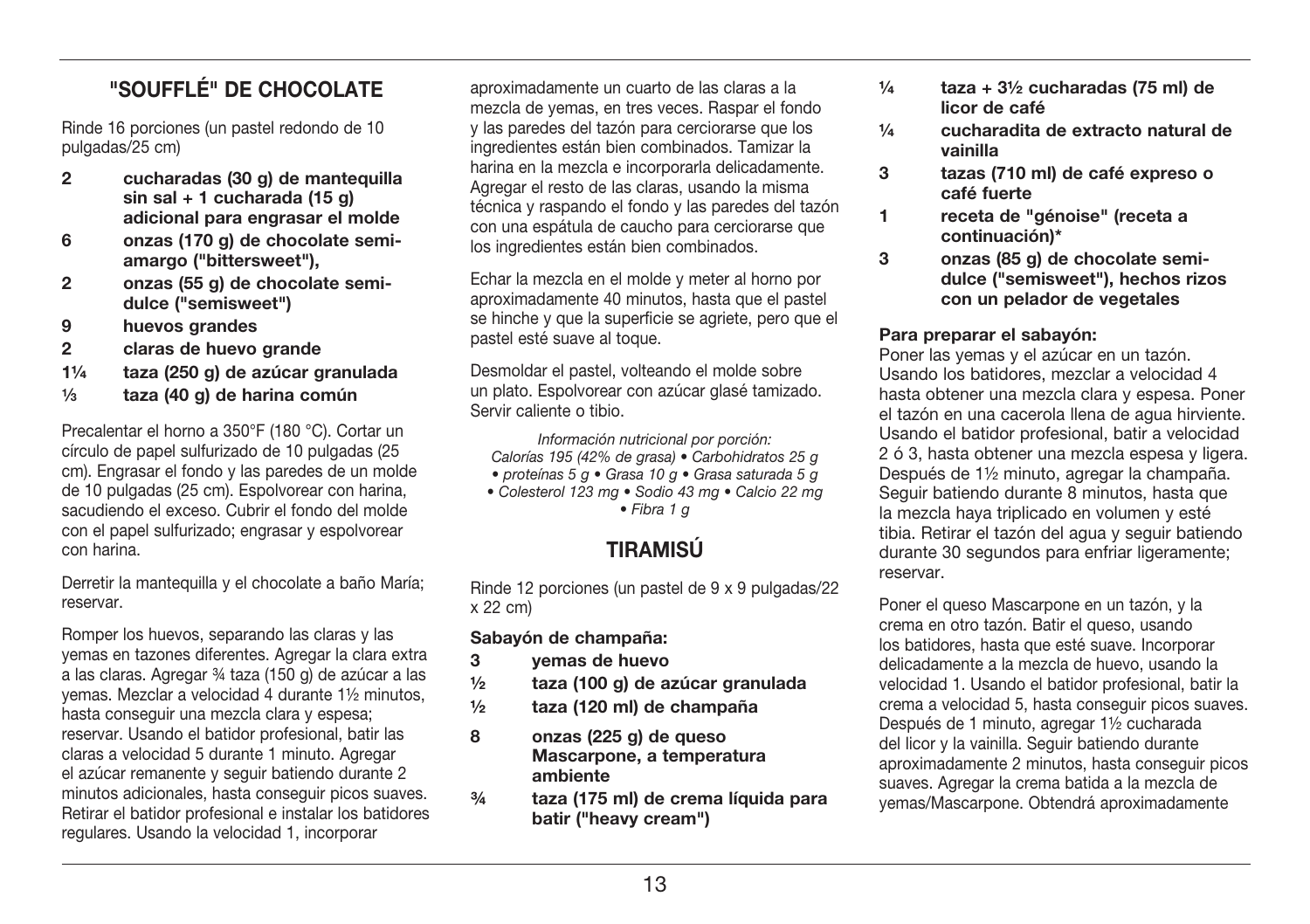31/2 tazas (830 ml) de relleno. Echar el resto del licor v el café en una fuente poca profunda.

Cortar la "génoise" en tiras de 1/2 pulgada (1.5 cm). Remoiar las tiras en la mezcla de café hasta que estén saturadas. Disponer la mitad de las tiras en el fondo de un molde de 9 x 9 pulgadas (22 x 22 cm). Cubrir con la mitad del relleno y la mitad de los rizos de chocolate. Disponer el resto de las tiras encima, y luego cubrir con el resto del relleno y de los rizos de chocolate. Cubrir con una película de plástico y refrigerar durante 6 horas o más antes de servir.

Información nutricional por porción: Calorías 382 (53% de grasa) · Carbohidratos 33 g · proteínas 5 g · Grasa 23 g · Grasa saturada 12 g · Colesterol 184 mg · Sodio 68 mg · Calcio 56 mg  $\bullet$  Fibra 1  $\alpha$ 

\*Puede sustituir galletas de champaña/bizcochos de soletilla (Savoiardi) a la "génoise".

#### **CREMA BATIDA CON SABOR A NARAN.IA**

Rinde aproximadamente 2 tazas (475 ml)

- $\mathbf{1}$ taza (235 ml) de crema líquida para batir ("heavy cream")
- taza (30 g) de azúcar glasé,  $\frac{1}{4}$ tamizado
- $1/2$ cucharadita de extracto natural de vainilla
- $\mathbf{3}$ cucharadas de licor de narania

Colocar la crema líquida en un tazón grande. Usando el batidor profesional, batir la mezcla a velocidad 5 durante aproximadamente 1 minuto. Agregar el azúcar tamizado, la vainilla y el licor.

Batir durante un minuto adicional, hasta conseguir picos suaves.

Información nutricional por porción (2 cucharadas):

- Calorías 64 (76% de grasa) Carbohidratos 3 g
- · proteínas 0 g · Grasa 6 g · Grasa saturada 3 g • Colesterol 20 mg · Sodio 6 mg · Calcio 13 mg
	- $\bullet$  Fibra 0  $\sigma$

### **CREMA BATIDA DE CAFÉ**

Rinde aproximadamente 2 tazas (475 ml)

- taza (235 ml) de crema líquida para 1. batir ("heavy cream")
- $1/a$ taza (30 g) de azúcar glasé. tamizado
- $1/a$ cucharadita de extracto natural de vainilla
- taza (60 ml) de café preparado  $1/a$

Colocar la crema líquida en un tazón grande. Usando el batidor profesional, batir la mezcla a velocidad 5 durante aproximadamente 1 minuto. Agregar el azúcar glasé, la vainilla y 1 cucharadita del café. Seguir batiendo, agregando una cucharadita de café a la vez. durante 2-3 minutos. hasta obtener picos suaves. Nota: no agregar más de una cucharadita de café a la vez, o la crema no montará.

Información nutricional por porción (2 cucharadas): Calorías 59 (83% de grasa) · Carbohidratos 23 g

- · proteínas 0 q · Grasa 6 q · Grasa saturada 35 q
- Colesterol 20 mg · Sodio 6 mg · Calcio 10 mg  $\bullet$  Fibra 0  $\alpha$

# **GÉNOISE**

Rinde 12 porciones (un pastel redondo de 9 pulgadas/22 cm)

- taza (85 g) de harina común  $2/3$
- taza (65 g) de maicena  $1/2$
- $1/2$ cucharadita de bicarbonato de sodio
- huevos grandes 3
- 3 vemas de huevo grande
- $\frac{2}{3}$ taza (135 g) de azúcar granulada
- 4 cucharadas (55 g) de mantequilla sin sal, derretida y enfriada

Precalentar el horno a 350 °F (180 °C). Engrasar un molde redondo de 9 pulgadas (22 cm) de diámetro con mantequilla: reservar. Tamizar los ingredientes secos juntos, en un tazón grande: reservar.

Poner los huevos, las yemas y el azúcar en un tazón grande a prueba de calor (por ej. de acero inoxidable o de vidrio). Colocar el tazón en una cacerola de agua hirviendo a fuego lento: mezclar a velocidad 2 durante aproximadamente 5 minutos. hasta que la mezcla de huevos esté tibia y ligeramente espumosa. Retirar del fuego. Instalar el batidor profesional y batir a velocidad 5 durante 11/2 minuto, hasta que la mezcla esté suave y ligera y hava doblado en volumen.

Usando una espátula grande, incorporar delicadamente los ingredientes secos, y luego la mantequilla. Nota: raspar el tazón con los batidores durante la mezcla. Al final, raspar el tazón con una espátula de caucho para cerciorarse que todos los ingredientes están bien incorporados.

Echar la mezcla en el molde y meter al horno por 30-35 minutos, hasta dorarse. Deiar enfriar en el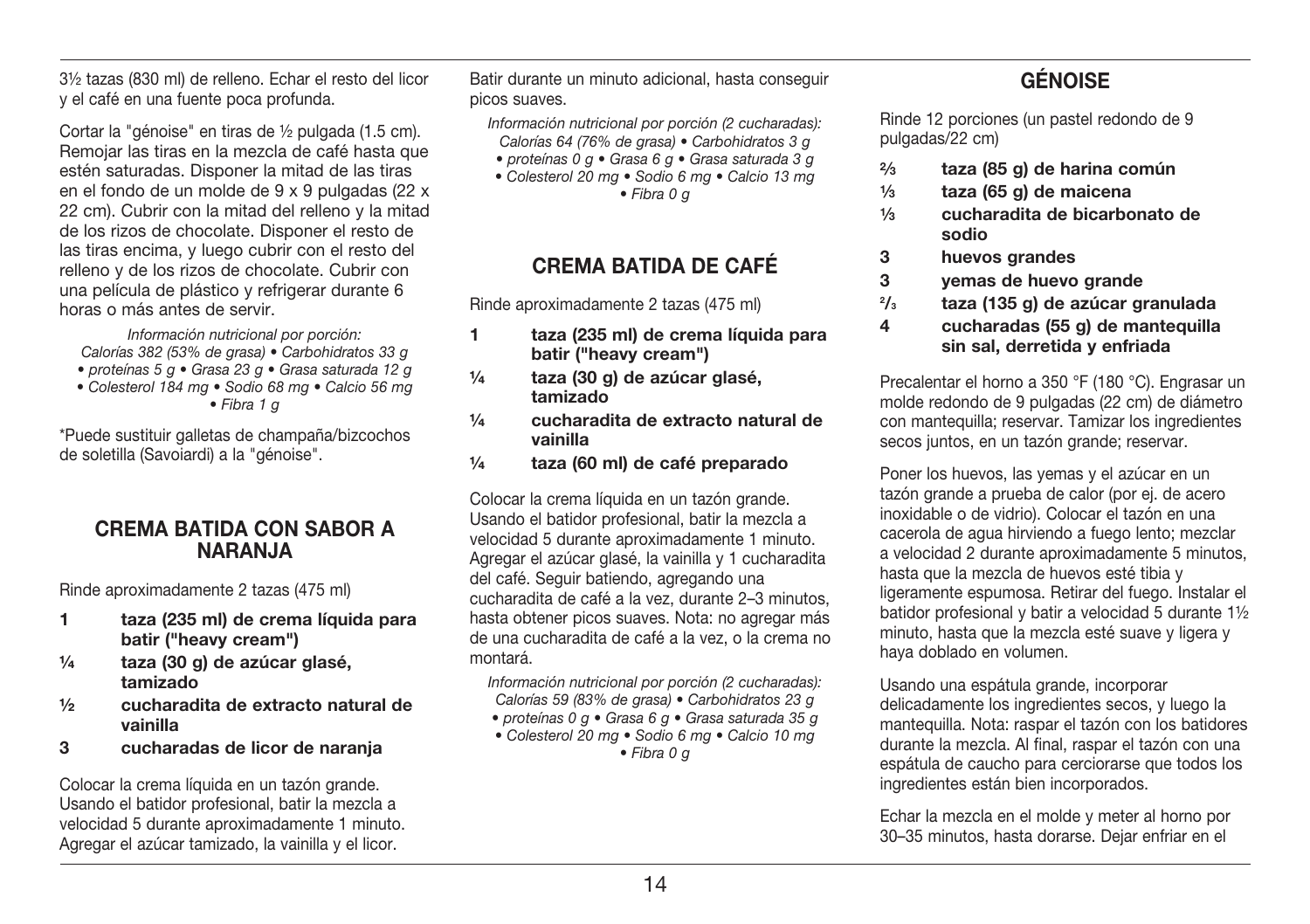molde durante 2-3 minutos. luego deiar enfriar completamente sobre una reiilla.

Información nutricional por porción: Calorías 146 (39% de grasa) • Carbohidratos 19 g  $\bullet$  proteínas  $3 \text{ q} \bullet$  Grasa 6  $\text{q} \bullet$  Grasa saturada 3  $\text{q}$ • Colesterol 117 mg · Sodio 64 mg · Calcio 14 mg  $\bullet$  Fibra 0  $\sigma$ 

### OUESO CON HIERRAS

¿Por qué comprar este delicioso queso con hierbas cuando lo puede preparar en casa tan fácilmente?

Rinde aproximadamente 2 tazas (475 ml)

- $\mathbf{a}$ onzas (225 g) de queso crema regular o bajo en grasa, a temperatura ambiente
- 5 onzas (140 g) de Chèvre u otro queso de cabra suave, a temperatura ambiente
- diente de ajo, finamente picado  $\blacktriangleleft$
- $\blacksquare$ cucharada de chalote finamente nicado
- $\blacksquare$ cucharada de pereiil fresco finamente picado
- $\blacktriangleleft$ cucharadita de hierbas provenzales (Herbes de Provence)
- cucharadita de sal kosher  $1/2$
- $1/a$ cucharadita de pimienta blanca recién molida
- $\mathbf{1}$ pizca de salsa picante, al qusto

Poner el queso crema, el Chèvre, el ajo, el chalote, el pereiil, las hierbas provenzales y la sal en un tazón mediano. Mezclar a velocidad 3 durante 1 minuto, y luego batir a velocidad 5 durante 2

minutos, hasta obtener una mezcla ligera. Agregar la pimienta y la salsa picante, al qusto: batir a velocidad 5 durante 30 segundos adicionales. Deje reposar durante 30 minutos antes de servir para combinar los sabores. Conservar en el refrigerador. en un recipiente hermético. Sacar del refrigerador 15 minutos antes de servir para que se suavice. Servir con galletas saladas o chips de pita o "bagels". También es excelente con patatas al horno.

Información nutricional por porción de 2 cucharadas (usando queso crema bajo en grasa): Calorías 58 (69% de grasa) · Carbohidratos 1 g

- $\bullet$  proteínas 3 g $\bullet$  Grasa 4 g $\bullet$  Grasa saturada 3 g
- Colesterol 9 ma Sodio 156 ma Calcio 35 ma
	- $\bullet$  Fibra 0  $\sigma$

#### CREMA PARA UNTAR DE SALMÓN ΔΗΙΙΜΔΠΟ

La última crema para untar "bagels".

Rinde 2 tazas (475 ml)

- $\mathbf{a}$ onzas (225 g) de queso crema, a temperatura ambiente
- taza (60 ml) de crema agria  $1/4$
- $\overline{2}$ cucharaditas de jugo de limón fresco
- $\overline{\mathbf{4}}$ onzas (115 g) de salmó ahumado, picado
- $\overline{2}$ cucharadas de eneldo fresco picado
- $\overline{2}$ cucharaditas de cebolleta ("green onion") finamente picada
- $1/2$ cucharadita de pimienta negra recién molida

Colocar el queso crema, la crema agria y el jugo de limón en un tazón mediano y batir a velocidad 3 durante aproximadamente 1 minuto, hasta obtener una mezcla cremosa y ligera. Agregar los ingredientes remanentes y mezclar a velocidad 2 para combinar. Colocar en un cuenco decorativo, cubrir con plástico y refrigerar durante una hora o más antes de servir para combinar los sabores. Puede prepararse el día anterior. Refrigerar hasta el momento de usar

Información nutricional por porción  $\frac{1}{4}$  taza/60 ml): Calorías 133 (81% de grasa) · Carbohidratos 2 g

- proteínas 5 g Grasa 12 g Grasa saturada 6 g
- Colesterol 36 ma · Sodio 215 ma · Calcio 31 ma  $\bullet$  Fibra 0  $\sigma$

#### SALSA DE PIMIENTO ROJO ASADO Y **TOMATES SECADOS AL SOL**

Deliciosa salsa para mojar, ideal para servir con galletas saladas, o chips de pita o "bagels". También puede acompañar patatas al horno o usarse en sándwiches.

Rinde 2 tazas (475 ml)

- $\mathbf{a}$ onzas (225 g) de queso crema (regular o bajo en grasa), cortado en 8 pedazos, a temperatura ambiente
- $1/2$ taza (160 ml) de crema agria
- $\blacksquare$ pimiento dulce rojo asado, en pedazos
- $1/3$ taza (35 g) de tomates secados al sol (no en aceite) picados
- cucharada de pereiil fresco picado 1.
- 1. diente de aio, picado
- $1/2$ cucharadita de albahaca seca
- $1/8$ cucharadita de pimienta negra recién molida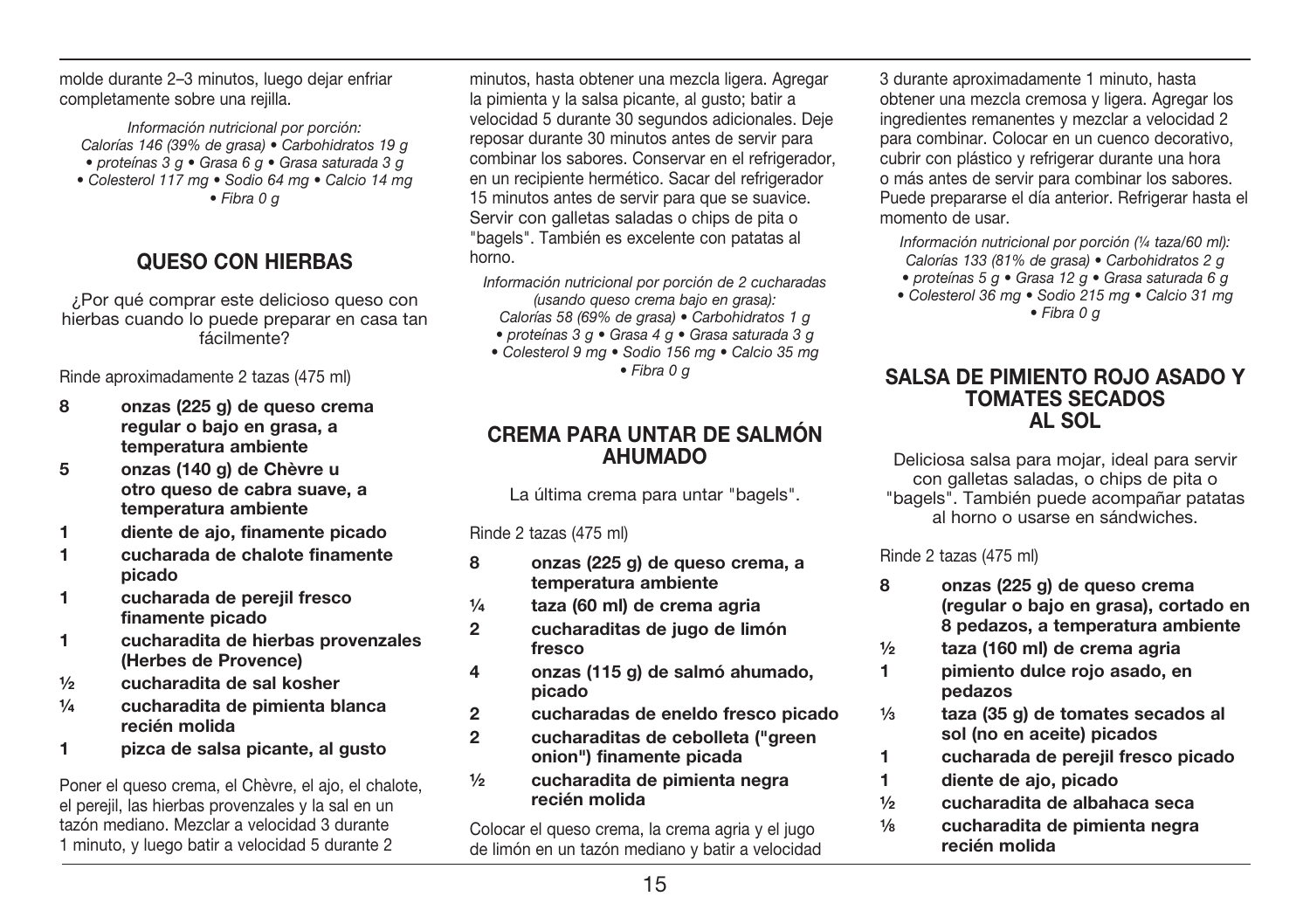Combinar todos los ingredientes en un tazón mediano. Mezclar a velocidad 3 durante 2 minutos hasta obtener una mezcla suave, y luego batir a velocidad 5 durante aproximadamente 1 minuto adicional para suavizar. Refrigerar durante 30 minutos o más antes de servir para combinar los sabores

#### Información nutricional por porción de 2 cucharadas (usando ingredientes bajos en grasa); Calorías 54 (52% de grasa) • Carbohidratos 4 g

- proteínas 2 q Grasa 3 q Grasa saturada 2 q
- Colesterol 7 ma · Sodio 111 ma · Calcio 43 ma
	- $\bullet$  Fibra 0  $\sigma$

#### **SALSA PARA MOJAR DE YOGUR Y** PEPINO CON MENTA

Ideal para moiar verduras crudas o acompañar carne o pollo asado.

Rinde 3 tazas

- $\mathbf{1}$ taza de pepino sin semillas finamente picado
- $\blacksquare$ taza (235 ml) de vogur natural
- 6 cucharadas de crema agria
- $\blacksquare$ cucharadita de jugo de limón fresco
- $1/2$ cucharadita de sal kosher
- $\frac{1}{2}$ cucharadita de azúcar granulada
- $1/a$ cucharadita de pimienta negra recién molida
- cucharadita de aio finamente  $1/2$ picado
- 3 cucharaditas de menta fresca picada
- cucharadita de pereiil fresco picado 1.

#### $\mathfrak{p}$ cucharadas de cebolleta ("green onion") finamente picada

Poner el pepino picado en un colador de malla fina y dejar escurrir durante 15 minutos. Colocarlo entonces en una toalla limpia y exprimir el líquido remanente

Poner el vogur, la crema agria, el jugo de limón. la sal y el azúcar en un tazón grande y mezclar a velocidad 2 hasta obtener una mezcla homogénea. Agregar el resto de los ingredientes, terminando con el pepino. Mezclar a velocidad 2 para combinar.

Poner en un tazón pequeño, cubrir y refrigerar durante 30-60 minutos antes de servir para combinar los sabores. La salsa podrá conservarse en el refrigerador durante hasta 5 días, en un recipiente hermético.

Información nutricional por porción (1/4 taza/60 ml): Calorías 30 (53% de grasa) · Carbohidratos 2 g

- · proteínas 1 q · Grasa 2 q · Grasa saturada 1 q
- Colesterol 4 ma Sodio 115 ma Calcio 46 ma  $\bullet$  Fibra 0  $\alpha$

#### **MANTEQUILLA DE JENGIBRE Y SOYA**

Esta sabrosa manteguilla le dará a sus vegetales cocidos al vapor, su arroz o su pescado un distintivo sabor asiático.

Rinde 16 porciones (1 barra/115 g de mantequilla)

- 8 cucharadas (115 g) de mantequilla sin sal, a temperatura ambiente
- $1\frac{1}{2}$ cucharadita de perejil fresco finamente picado
- $\blacktriangleleft$ pizca de aio finamente picado
- $\overline{2}$ cucharaditas de salsa de sova
- cucharadita de jugo de limón fresco  $1/2$

Colocar la mantequilla en un tazón y mezclar a velocidad 1 durante aproximadamente 30 segundos, hasta que esté suave y ligera. Agregar el jengibre, el ajo, la salsa de sova y el jugo de limón: mezclar a velocidad 2 durante 30-40 segundos.

Formar una barra de mantequilla de aproximadamente 1 pulgada (2.5 cm) de diámetro, usando una película de plástico o papel encerado. Enrollar la barra en una película de plástico. torciendo las extremidades. Refrigerar hasta que esté firme. Cortar en rodajas y servir con pollo, pescado o mariscos asados, camote/batatas al horno, arroz o verduras al vapor.

Nota: la mantequilla podrá conservarse en el congelador, envuelta en doble capa de papel de aluminio.

Información nutricional por porción (1/2 cucharada/5 g): Calorías 52 (98% de grasa) · Carbohidratos 0 g

- · proteínas 0 a · Grasa 6 a · Grasa saturada 4 a
- Colesterol 16 mg · Sodio 44 mg · Calcio 2 mg

 $\bullet$  Fibra 0  $\alpha$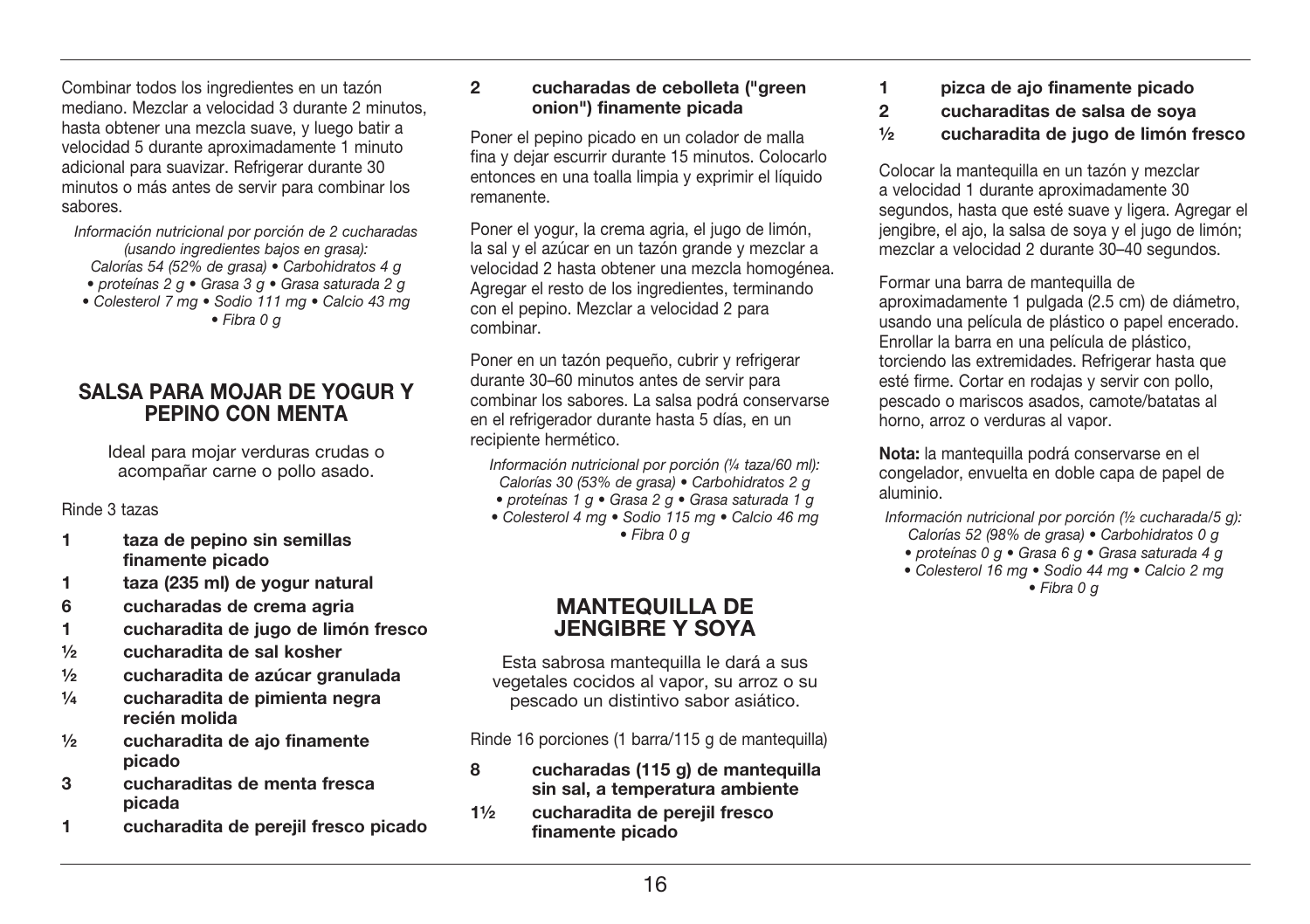### **MANTEQUILLA DE GORGONZOLA**

Sirva una rodaja de esta deliciosa mantequilla sobre su bistec favorito. Se derretirá y le dará un sabor intenso

Rinde 16 porciones

- $1/2$ taza (115 g) de manteguilla sin sal, a temperatura ambiente
- taza (35 g) de queso Gorgonzola  $1/a$ desmenuzado
- $\blacksquare$ pizca de pimienta negra recién molida

Colocar la manteguilla en un tazón y mezclar a velocidad 1 durante aproximadamente 30 segundos, hasta que esté suave y ligera. Agregar el queso y la pimienta y mezclar durante 30-40 segundos adicionales.

Formar una barra de mantequilla de aproximadamente 1 pulgada (2.5 cm) de diámetro. usando una película de plástico o papel encerado. Enrollar la barra en una película de plástico. torciendo las extremidades. Refrigerar hasta que esté firme. Cortar en rodajas y servir con carne asada, patatas al horno o verduras al vapor.

Nota: la mantequilla podrá conservarse en el congelador, envuelta en doble capa de papel de aluminio.

Información nutricional por porción (1/2 cucharada/5 q): Calorías 52 (96% de grasa) · Carbohidratos 0 g

- · proteínas 0 g · Grasa 6 g · Grasa saturada 4 g
	- Colesterol 5 ma · Calcio 2 ma
		- $\bullet$  Fibra 0  $\sigma$

### **VINAGRETA RAI SÁMICA**

Rinde 11/<sub>2</sub> taza (355 ml)

- $\blacksquare$ chalote, finamente picado (aproximadamente 1 cucharada)
- taza (60 ml) de vinagre balsámico  $1/4$
- $1/2$ cucharadita de sal kosher
- $1/2$ cucharadita de pimienta negra recién molida
- $1/2$ cucharadita de azúcar granulada
- 3 cucharaditas de mostaza de Diion
- $3/4$ taza (175 ml) de aceite de oliva virgen extra
- $1/a$ taza (60 ml) de aceite vegetal

Poner el chalote, el vinagre, la sal, la pimienta y el azúcar en un tazón. Combinar los ingredientes.

Encender la batidora a velocidad 1-3 y agregar lentamente el aceite de oliva, y luego el aceite vegetal, sin deiar de mezclar.

Aiustar la sazón al qusto.

Información nutricional por porción (2 cucharadas): Calorías 166 (96% de grasa) · Carbohidratos 2 g • proteínas 0 g • Grasa 22 g • Grasa saturada 9 g

• Colesterol 0 q · Sodio 153 mg · Calcio 1 mg

 $\bullet$  Fibra 0  $\sigma$ 

### ADEREZO CREMOSO DE QUESO AZUL

Esta versión tiene mucho menos grasa que el aderezo de queso azul tradicional. Pruébelo con apio la próxima vez que sirve "alitas" de pollo picantes.

Rinde aproximadamente 2 tazas (475 ml)

- diente de aio, picado  $\blacksquare$
- $\frac{1}{2}$ onza (15 g) de chalote, picado
- taza (125 g) de suero de leche  $1/2$ ("buttermilk")
- taza (120 ml) de vogur sin grasa/ 1. descremado
- taza (80 ml) de mavonesa baja en  $1/3$ **grasa**
- $3/4$ cucharadita de mostaza seca
- cucharadita de salsa Worcestershire  $1/2$
- $1/a$ cucharadita de pimienta blanca recién molida
- $\mathbf{3}$ onzas (85 g) de queso azul desmenuzado
- pizca de salsa picante, al qusto  $\blacksquare$

Poner el ajo, el chalote, el suero de leche. el vogur. la mavonesa, la mostaza seca, la salsa Worcestershire y la pimienta en un tazón mediano. Mezclar a velocidad 3 durante 30-40 segundos, hasta obtener una mezcla suave y cremosa. Agregar el queso azul desmenuzado y la salsa picante. Mezclar a velocidad 3 durante 20-30 segundos adicionales. Dejar reposar durante 30 minutos para que los sabores se concentren. Cubrir y refrigerar las porciones no utilizadas. Conservar durante hasta una semana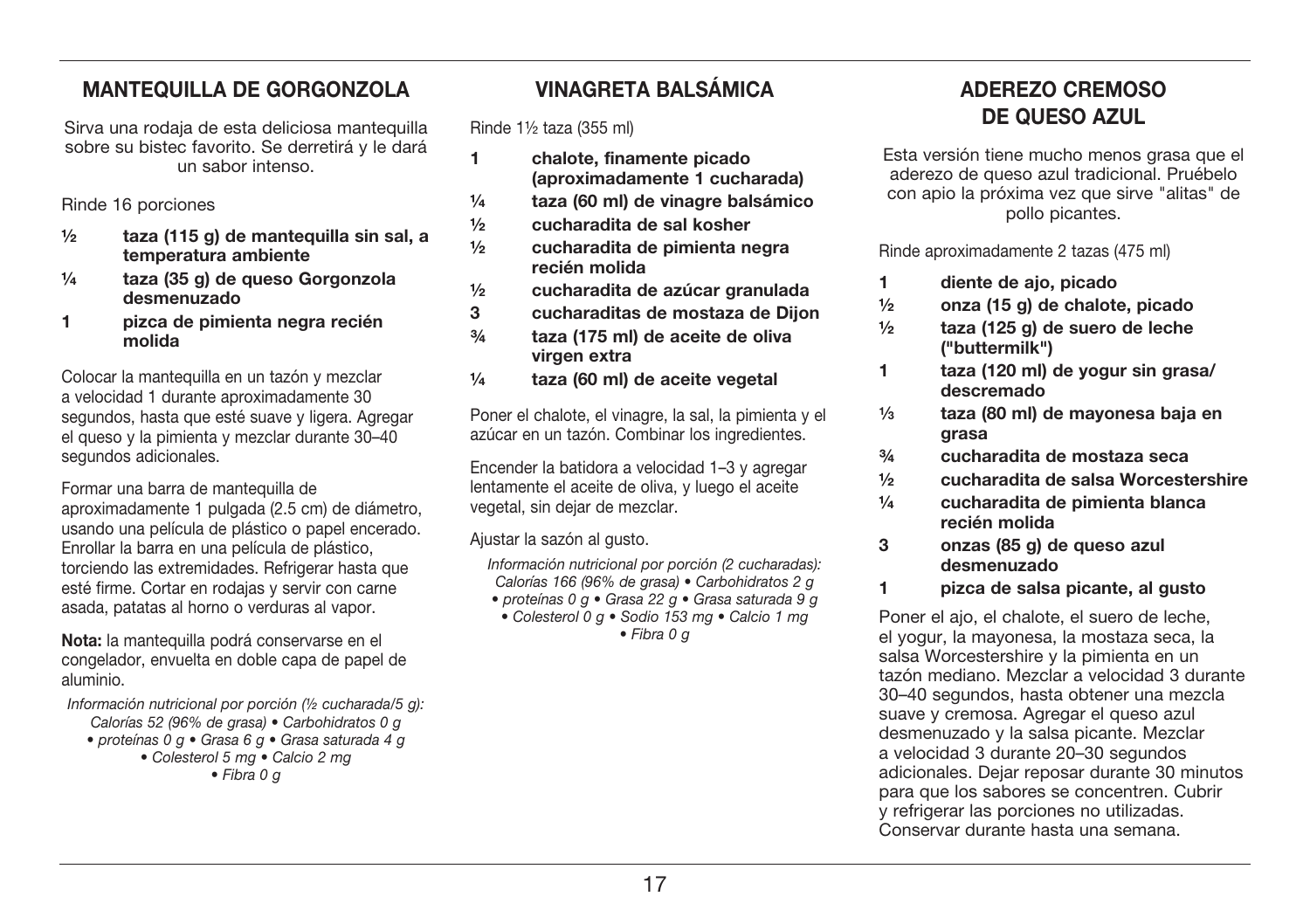Información nutricional por porción (4 cucharaditas):

- Calorías 27 (54% de grasa) Carbohidratos 1 g  $\bullet$  proteínas 1 g  $\bullet$  Grasa 1 g  $\bullet$  Grasa saturada 0 g
- 
- Colesterol 2 mg Sodio 47 mg Calcio 29 mg

 $\bullet$  Fibra 0  $\sigma$ 

#### ADEREZO DE QUESO PARMESANO Y **PIMIFNTA**

Esta salsa multiuso es ideal para aliñar ensalada, preparar sándwiches de pavo ahumado o rosbif, mojar verduras o acompañar carne asada.

Rinde  $1\frac{1}{2}$  taza (355 ml)

- ½ taza (120 ml) de mayonesa baja en grasa
- ½ taza (120 ml) de crema agria baja en grasa
- ½ taza (50 g) de queso Parmesano finamente rallado
- 1 cucharada de granos de pimienta machacados
- 2 cucharadas de albahaca fresca picada
- 1 cucharada de vinagre de vino tinto
- 1 cucharadita de mostaza de Dijon
- 1 cucharada de perejil fresco finamente picado
- 1½ cucharada de chalote finamente picado
- ½ cucharadita de jugo de limón

Poner todos los ingredientes en un tazón grande y batir a velocidad 2 durante 1 minuto.

Información nutricional por porción (2 cucharadas): Calorías 61 (65% de grasa) • Carbohidratos 3 g

• proteínas 2 g · Grasa 4 g · Grasa saturada 1 g • Colesterol 8 ma • Sodio 169 ma • Calcio 66 ma  $\bullet$  Fibra 0  $\sigma$ 

### ADEREZO DE MISO Y JENGIBRE

Ideal para acompañar ensalada de col asiática (col. repollo chino, zanahorias, daikon. pepinos y cebolletas) o ensalada tradicional.

Rinde aproximadamente 2 tazas (475 ml)

- 1½ cucharada de miso\*
- 1⁄3 taza (120 ml) de vinagre de arroz
- ½ cucharadita de mirín\*\*
- 1 cucharadita de salsa de soya
- 1 cucharada de jengibre fresco finamente picado
- ½ cucharada de ajo finamente picado
- 1 cucharadita de azúcar rubia
- 1¼ taza (295 ml) de aceite vegetal
- 1 cucharadita de aceite de sésamo

Poner el miso y el vinagre en un tazón mediano; mezclar a velocidad 2 durante 1-2 minutos para combinar. Agregar el mirín y la salsa de sova: mezclar durante 20 segundos adicionales. Agregar el jengibre, el ajo y el azúcar moreno: mezclar durante 30 segundos más.

Ajustar la velocidad al nivel 1 y agregar lentamente el aceite vegetal, y luego el aceite de sésamo; sequir mezclando hasta obtener una mezcla homogénea y completamente emulsionada. Dejar reposar durante 30 minutos o más para combinar los sabores. Refrigerar, en un recipiente hermético. Volver a mezclar antes de usar si es necesario, usando la velocidad 2.

Información nutricional por porción (2 cucharadas): Calorías 158 (97% de grasa) • Carbohidratos 1 g

- proteínas  $0 \text{ a}$  Grasa 17  $\alpha$  Grasa saturada 1  $\alpha$
- Colesterol 0 mg Sodio 80 mg Calcio 2 mg  $\bullet$  Fibra 0 a

\*El miso es una pasta aromatizante fermentada hecha con semillas de sova. Está disponible en las tiendas asiáticas/iaponesas. las tiendas especializadas, y la sección étnica de algunos supermercados. Conservar en el refrigerador, en un recipiente hermético.

\*\*El mirín es una clase de vino de arroz bajo en alcohol. Está disponible en las tiendas asiáticas/ iaponesas. las tiendas especializadas, y la sección étnica de algunos supermercados.

### "CAPONATA"

La "Caponata" es una ensalada clásica de la cocina siciliana que se elabora principalmente con bereniena, apio y alcaparras. Nuestra versión es perfecta para servir con rebanadas finas de pan francés o chips de pita. También acompaña deliciosamente los "wraps".

Rinde 11/4 taza

- 1 berenjena mediana de aproximadamente 1½ libra (680 g)
- 2 cucharadas de alcaparras, escurridas
- 1 cucharada de apio finamente picado
- ½ cucharadita de pimiento dulce rojo picado
- 1 cucharada de cebolleta ("green onion") finamente picada
- 1 cucharadita de albahaca fresca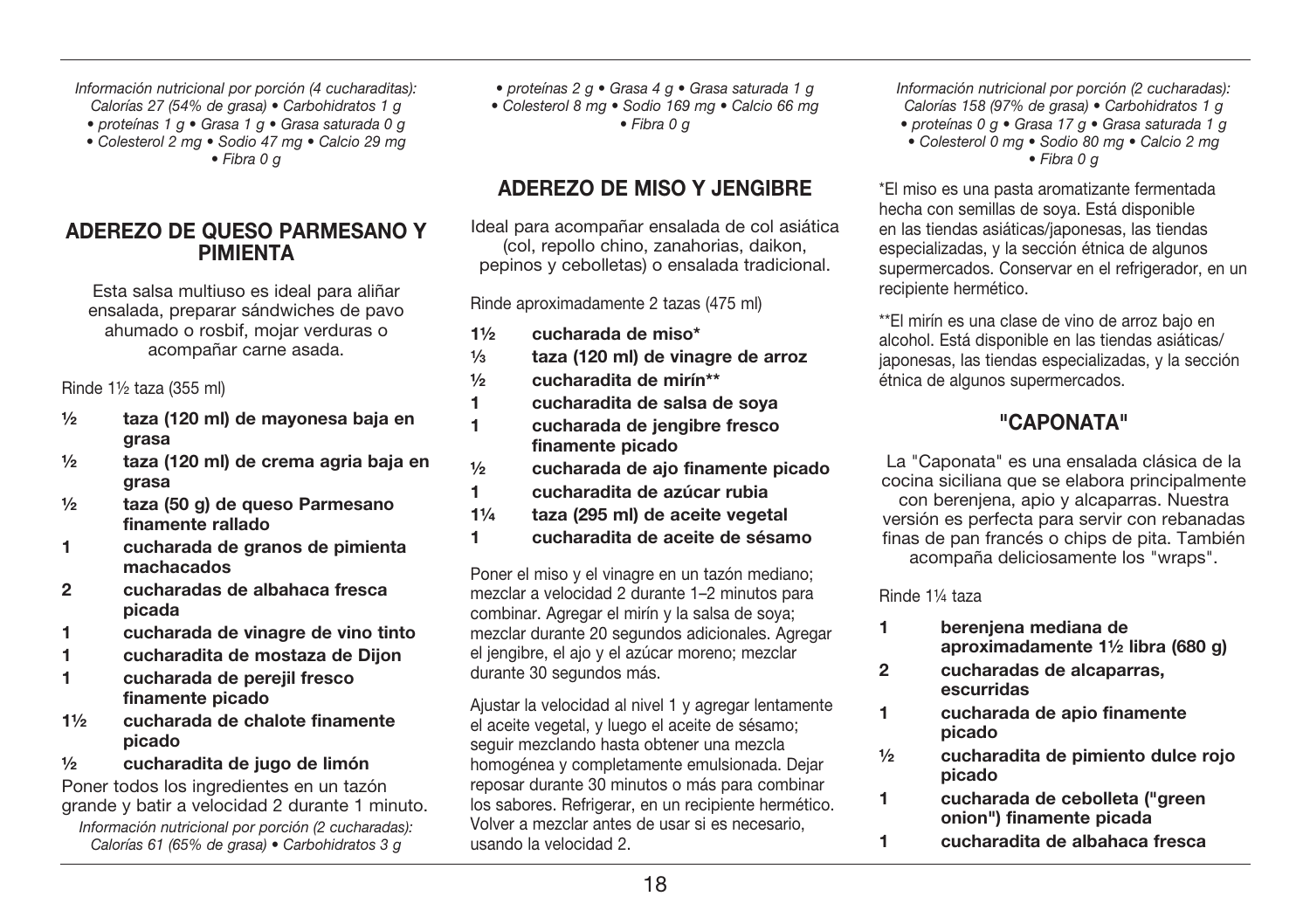nicada

- cucharadita de menta fresca picada  $\blacksquare$
- $1/2$ cucharadita de pereiil fresco finamente picado
- $\mathfrak{p}$ cucharadas de aceite de oliva virgen extra
- $\blacksquare$ cucharadita de jugo de limón fresco
- $\blacksquare$ pizca de hojuelas de pimienta roja
- $\blacksquare$ cucharadita de miel (si la bereniena parece amargal

Precalentar el horno a 400°F (200 °C).

Pinchar la bereniena todo alrededor

(aproximadamente 8 yeces) con los dientes de un tenedor y envolverla en papel de aluminio. Asar durante 45-60 minutos, hasta que esté suave. Abrir el envoltorio y permitir que se enfríe.

Después de aproximadamente 15 minutos, cortar la bereniena a la mitad y sacar la pulpa con una cuchara: poner la carne en un tazón.

Mezclar a velocidad 3 durante 2 minutos, hasta que la bereniena adquiera una consistencia casi suave.

Agregar el resto de los ingredientes y mezclar a velocidad 1 para combinarlos ligeramente. Dejar reposar durante 30 minutos o más para combinar los sabores. Conservar en el refrigerador, en un recipiente hermético.

Información nutricional por porción (1/4 taza/60 ml): Calorías 72 (55% de grasa) · Carbohidratos 7 g

- · proteínas 1 q · Grasa 5 q · Grasa saturada 1 q
- Colesterol 0 g · Sodio 112 mg · Calcio 15 mg

 $\bullet$  Fibra 3 g

### PURÉ DE PATATAS CON QUESO DE **CARRA**

Rinde 8 porciones (4 tazas/945 ml)

- $\mathbf{v}$ libras (910 g) patatas nuevas roias. restregadas
- onzas (70 g) de queso de cabra con  $21/2$ hierbas, en pedazos
- $\mathfrak{p}$ cucharadas (30 g) de mantequilla sin sal
- $1/a$ taza (60 ml) de leche entera
- $1/2$ cucharadita de sal kosher
- $1/4$ cucharadita de pimienta negra recién molida

Cortar las patatas (no peladas) en cubos uniformes. Colocarlas en una olla. Cubrir con agua y agregar una pizca de sal. Cocer a fuego alto hasta que empiece a hervir. Cuando empiece a hervir, reducir el fuego y sequir cociendo a fuego medio-lento durante aproximadamente 25 minutos, hasta que las patatas estén muy suaves.

Escurrir y regresar las patatas en la olla. Batir a velocidad 3 durante 2 minutos para hacer puré. Agregar el queso, la mantequilla, la leche, la sal y la pimienta: batir a velocidad 4 durante aproximadamente 1 minuto, hasta obtener una mezcla suave y ligera.

Poner en un cuenco caliente y servir inmediatamente

Información nutricional por porción: Calorías 167 (36% de grasa) · Carbohidratos 24 g

- · proteínas 4 g · Grasa 7 g · Grasa saturada 5 g
- Colesterol 19 mg · Sodio 258 mg · Calcio 27 mg  $\bullet$  Fibra 2  $\alpha$

#### **PATATAS RELLENAS AL HORNO** CON OUESO PARMESANO

Rinde 8 porciones

- patatas "Russet" grandes. 8 restregadas
- $\overline{2}$ cucharadas de aceite de oliva
- $\mathfrak{p}$ cucharadas (30 g) de mantequilla sin sal
- taza (85 g) de cebolla picada  $\blacksquare$
- $1/2$ cucharadita de sal kosher
- $1/a$ cucharadita de pimienta negra recién molida
- $\blacksquare$ taza (245 g) de queso Ricotta semidescremado
- $\blacksquare$ taza (120 g) de gueso Provolone rallado
- $1/2$ taza (40 g) de gueso Parmesano finamente rallado
- cucharada de hierbas italianas 1.

Precalentar el horno a 400 °F (200 °C). Perforar cada patata en varios lugares con los dientes de un tenedor o la punta de un cuchillo: cepillar cada patata con 1/4 cucharadita de aceite de oliva. Meter al horno por 1 hora, hasta que estén tiernas. Mientras tanto, preparar la mezcla de cebolla (ver más abaio). Retirar del horno y dejar enfriar sobre una reilla. Aiustar la temperatura a 375 °F (190 °C).

Mezcla de cebolla: Derretir la mantequilla a fuego medio, en un sartén mediano. Agregar la cebolla picada y saltear durante 10 minutos, hasta que esté suave. Sazonar con 1/4 cucharadita de sal y 1/8 cucharadita de pimienta. Reducir el fuego y seguir cociendo durante 30-40 minutos adicionales, hasta que estén doradas y caramelizadas. Reservar.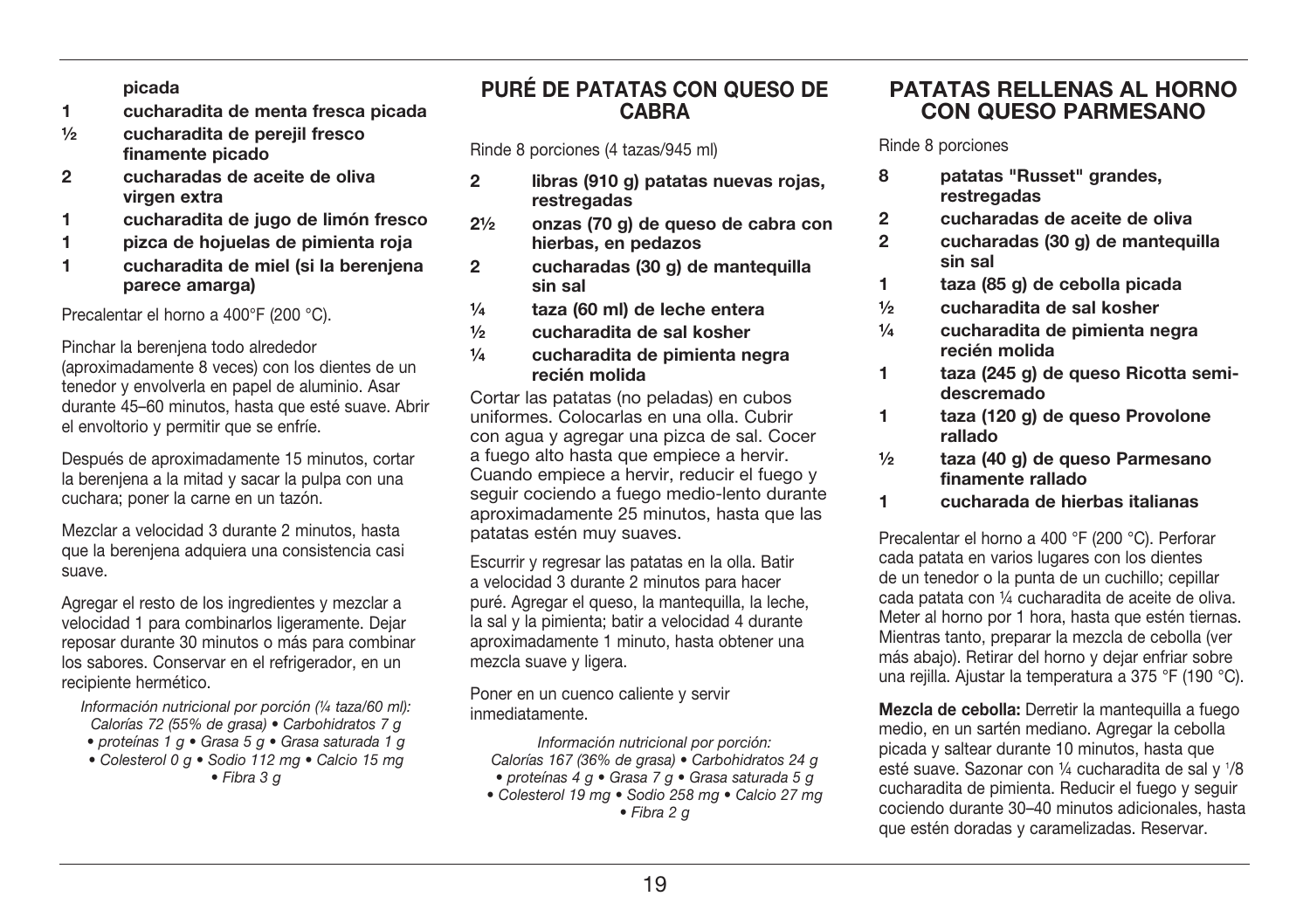Cuando las patatas estén tibias, cortar la parte superior y sacar la pulpa, dejando "cáscaras" de 1/4 pulgada (5 mm) de espesor. Colocar la pulpa en un tazón grande.

Agregar el queso Ricotta y batir a velocidad 3 durante 1 minuto. Agregar la cebolla; mezclar a velocidad 2 durante 1-2 minutos para combinar. Agregar el queso Provolone, el queso Parmesano. las hierbas italianas, y el resto de la sal y de la pimienta: mezclar a velocidad 1 durante 30 segundos para incorporar.

Repartir la mezcla entre las "cáscaras". Refrigerar hasta el momento de usar.

Disponer las patatas en una charola para hornear forrada con papel sulfurizado. Meter al horno por 30-35 minutos, hasta dorarse (añadir 5-10 minutos de cocción si las patatas están frías). Servir caliente

Información nutricional por porción: Calorías 301 (47% de grasa) · Carbohidratos 25 g · proteínas 16 g · Grasa 16 g · Grasa saturada 9 g

· Colesterol 41 mg · Sodio 548 mg · Calcio 401 mg

 $\bullet$  Fibra 2  $\sigma$ 

#### "BISCOTTI" DE QUESO PARMESANO **Y NUFCES**

Estos "biscotti" acompañan deliciosamente un vaso de vino tinto

Rinde aproximadamente 3 docenas

- $21/2$ tazas (310 g) de harina común
- 1. cucharadita de sal kosher
- $1/2$ cucharadita de pimienta negra recién molida
- 1. cucharadita de polvo de hornear
- $\overline{\mathbf{A}}$ cucharadas (85 g) de mantequilla sin sal. a temperatura ambiente
- $1/a$ taza (60 ml) de aceite de oliva virgen extra
- cucharada de azúcar granulada  $11/2$
- taza (110 g) de gueso Parmigiano  $11/2$ Reggiano rallado  $4 \overline{h}$
- $1/a$ taza (60 ml) de leche entera
- $21/2$ cucharaditas de romero fresco picado
- taza (60 g) de nueces tostadas  $1/2$ picadas (opcional)

Precalentar el horno a 350°F (180 °C).

Colocar la harina, la sal, la pimienta y el polvo de hornear en un tazón pequeño: reservar.

Colocar la mantequilla y el aceite en un tazón grande: revolver, usando la velocidad 2. Agregar el azúcar y el queso Parmesano y mezclar a velocidad 3 hasta conseguir una mezcla suave. Agregar 3 huevos, uno a la vez, batiendo entre cada adición para incorporar cada huevo. Agregar lentamente los ingredientes secos, en 3 adiciones. mezclando a velocidad baja. Una vez incorporados. agregar lentamente la leche, sin apagar la batidora. La mezcla debería parecerse a una masa suave. Finalmente, agregar el romero y las nueces. Poner la masa sobre una superficie enharinada y amasar a mano durante unos minutos. Dividir la masa en 2 porciones iguales y formar una barra de 12 x 2  $x$  1 pulgada (30 x 5 x 2.5 cm) con cada porción. Colocar sobre placas para horno cubiertas con papel sulfurizado. Batir el último huevo con el agua y cepillar las barras con la mezcla. Rociar con sal kosher

Meter al horno por 35-40 minutos, hasta dorarse.

Retirar del horno v. usando un cuchillo afilado, cortar en tajadas de 1/8-1/4 pulgadas (aproximadamente 5 mm). Regresar las tajadas sobre la placa y meter al horno por 35 minutos adicionales, en la parte inferior del horno, volteando los "biscotti" a la mitad del tiempo para que ambos lados se doren. Retirar del horno y dejar enfriar sobre una reiilla. Conservar en un recipiente hermético.

Información nutricional por "biscotti": Calorías 94 (53% de grasa) · Carbohidratos 8 g

- · proteínas 3 g · Grasa 6 g · Grasa saturada 2 g
- Colesterol 30 mg · Sodio 148 mg · Calcio 57 mg

 $\bullet$  Fibra 0  $\alpha$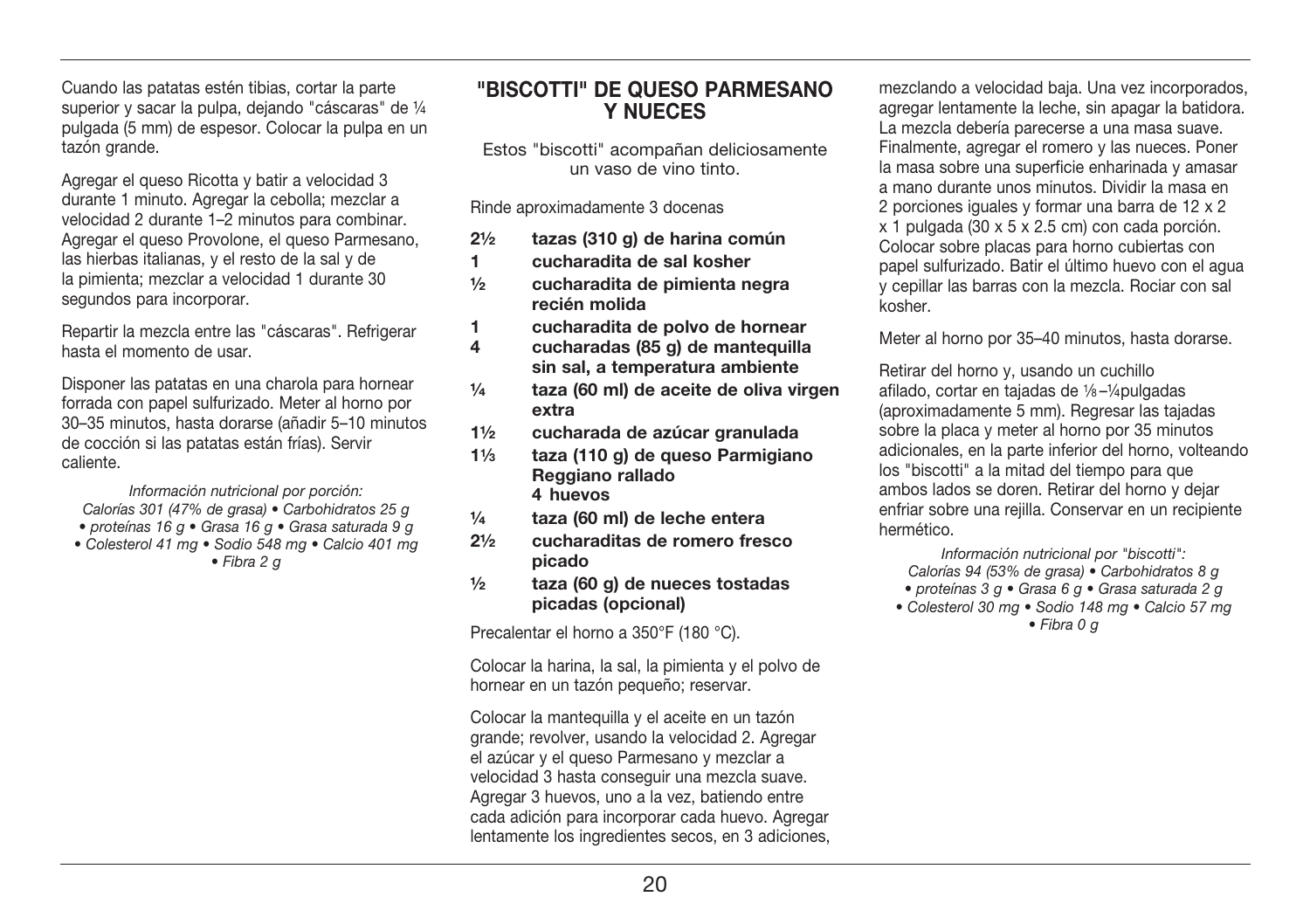# "SOLIEELÉ" DE GORGONZOLA

Rinde un "soufflé" de 8 tazas (2 L)

- $2/3$ taza (100 g) de nueces tostadas picadas
- 5 huevos
- 5 cucharadas (70 g) de mantequilla sin sal
- taza (60 g) de harina común  $1/2$
- $11/2$ taza (355 ml) de leche entera
- $\blacksquare$ taza (140 g) de gueso Gorgonzola desmenuzado
- $1/2$ cucharadita de sal kosher
- $1/a$ cucharadita de pimienta negra recién molida
- taza (40 g) de coco rallado  $1/2$

Precalentar el horno a 350 °F (180 °C). Engrasar un molde para "soufflé" de 8 tazas (2 L) con mantequilla y espolvorear con las nueces molidas: reservar.

Batir las vemas a velocidad 1 durante 30 segundos: reservar.

Derretir la manteguilla en una cacerola. Agregar la harina, revolver con una cucharada de madera hasta que esté suave, y cocer a fuego medio, durante 2 minutos, revolviendo de vez en cuando. Encender la batidora a velocidad 1 y agregar la leche: mezclar durante 11/2 minuto, hasta obtener una mezcla suave. Seguir cociendo, mezclando a velocidad 2, durante aproximadamente 5 minutos. hasta obtener una mezcla suave y espesa. Agregar el Gorgonzola y la Mozzarella; revolver hasta que se derritan. Retirar del fuego.

Encender la batidora a velocidad 1 v. mientras mezcla las vemas, agregar una pequeña cantidad de la mezcla de queso caliente: seguir mezclando hasta obtener una mezcla suave. Sequir añadiendo queso caliente lentamente a las vemas, sin deiar de mezclar (la Mozzarella formará hilos).

Usando el batidor profesional, batir las claras durante aproximadamente 11/2 minuto, empezando a velocidad 1 y aumentando progresiyamente la velocidad al nivel 5, hasta obtener picos suaves.

Usando una espátula grade, incorporar las claras a la mezcla de vemas/queso, en tres adiciones.

Echar la mezcla en el molde, colocar éste en el centro del horno y hornear por 40-45 minutos. hasta que el "soufflé" esté hinchado y dorado. Servir inmediatamente

Información nutricional por porción (1 taza): Calorías 207 (70% de grasa) · Carbohidratos 7 g

- · proteínas 8 a · Grasa 16 a · Grasa saturada 7 a
- Colesterol 118 mg · Sodio 315 mg · Calcio 139 mg  $\bullet$  Fibra 0  $\alpha$

### ROLLO DE "SOUFFLÉ" CON RELLENO DE POLLO Y ESPINAÇA

Esta receta es algo larga, pero el resultado. perfecto para una merienda o un desavuno almuerzo memorables, vale la pena.

Rinde 12 porciones

spray vegetal

- cucharadas (55 g) de mantequilla  $\overline{\mathbf{4}}$ sin sal
- taza (60 g) de harina común  $\frac{1}{2}$
- $\overline{2}$ tazas (475 ml) de leche entera
- $1/2$ cucharadita de sal kosher
- $\blacksquare$ pizca de pimienta blanca recién molida
- 5 huevos grandes
- $\blacksquare$ receta de relleno de pollo y espinaca (receta a continuación)

Precalentar el horno a 400 °F (200 °C). Engrasar una bandeia para hornear con spray yegetal y espolvorear con harina, sacudiendo el exceso. Forrar con una hoja de papel sulfurizado.

Derretir la mantequilla a fuego medio-lento, en una cacerola mediana. Agregar la harina y cocer sin permitir que se dore, revolviendo con una cuchara de madera. Encender la batidora a velocidad 1 v agregar lentamente la leche. Mezclar durante aproximadamente 30 segundos, hasta obtener una mezcla suave. Agregar la sal y la pimienta. Cocer la mezcla por aproximadamente 2 minutos, revolviendo de vez en cuando, hasta que espese. Obtendrá una besamel.

Mientras la besamel está cociendo, colocar las yemas en un tazón y mezclarlas hasta que estén